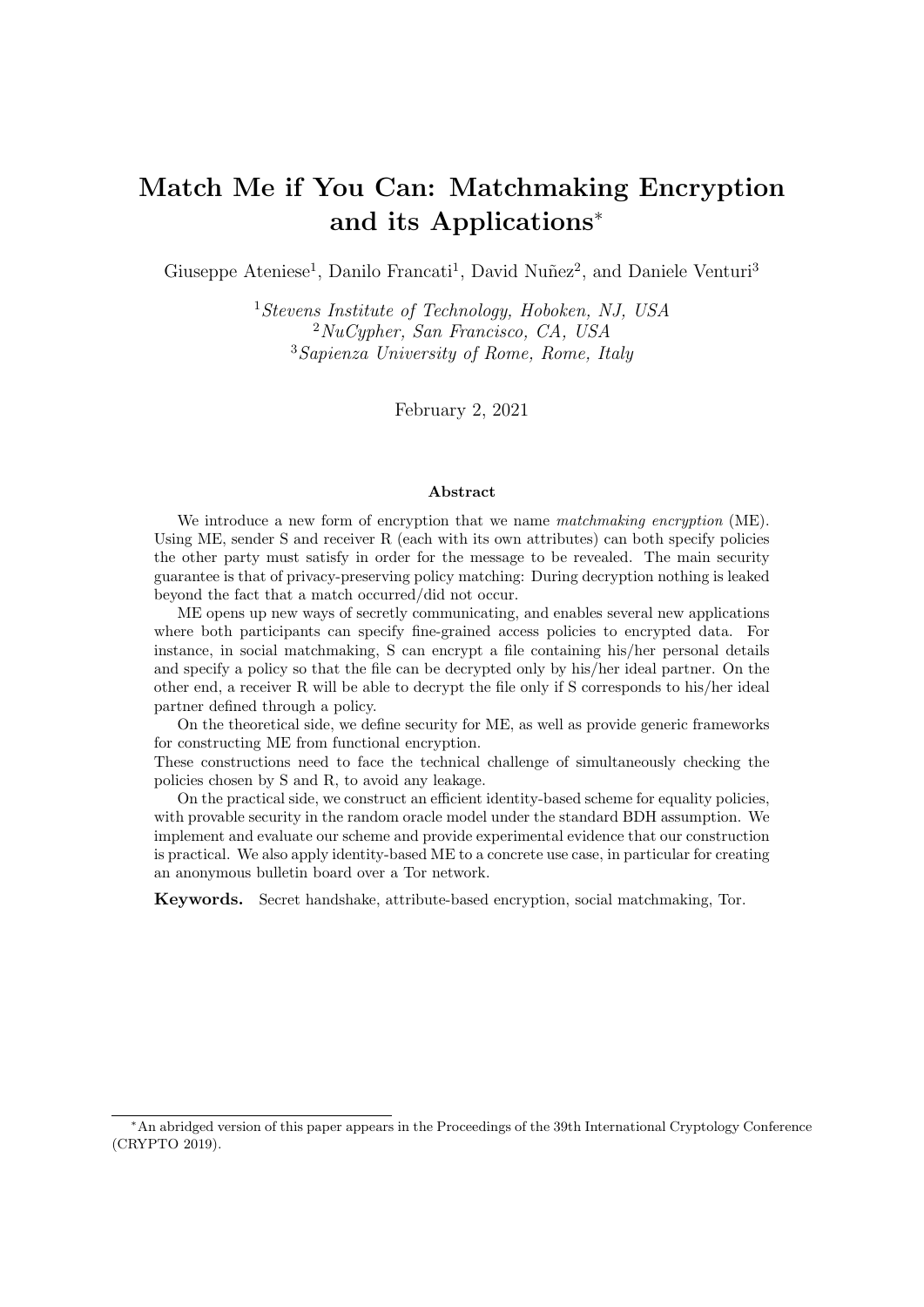# 1 Introduction

Intelligence operations often require secret agents to communicate with other agents from different organizations. When two spies meet to exchange secrets, they use a type of secret handshake to ensure that the parties participating in the exchange are the ones intended. For example, an FBI agent may want to communicate only with CIA agents, and if this is not the case, the communication should drop without revealing membership information and why the communication failed. This form of *live drop* communication,<sup>[1](#page-1-0)</sup> when parties are online and interact, has been implemented in cryptography and it is referred to as secret handshake (SH) protocol [\[10\]](#page-41-0). In SH, two parties agree on the same secret key only if they are both from the same group. Privacy is preserved in the sense that, if the handshake fails, nobody learns anything relevant other than the participants are not in the same group. In SH with dynamic matching [\[7\]](#page-41-1), groups and roles can even be determined just before the protocol execution.

SH can be thought of as an evolution of traditional key exchange protocols, where protecting privacy of the participants assumes an essential role. As any other key agreement protocol, SH is inherently interactive and its purpose is for the parties to converge on a secret key. A natural question is whether there exists a non-interactive version of SH, in a similar way as ElGamal public-key encryption can be interpreted as a non-interactive version of the classical Diffie-Hellman key exchange. This new cryptographic primitive would allow senders to encrypt messages offline given only the public key of the receiver, thus getting rid of real-time interactions, while at the same time providing strong privacy guarantees for time-delayed communications such as email. Non-interactivity mitigates or prevents traffic analysis which affects all SH protocols when deployed within a network environment (see, e.g., [\[7\]](#page-41-1)). In particular, increased traffic between nodes may signal to an adversary that the SH protocol was successful, even though the nodes' group affiliations and roles remain private.

Non-interactive SH is even more relevant if we consider that the most common method of espionage tradecraft is the *dead drop* one,<sup>1</sup> which maintains operational security by using a secret location for the exchange of information, thus relieving the agents from meeting in person. Unfortunately, dead-drop communication cannot be captured by any existing cryptographic primitive, since it requires a form of expressiveness that is not currently provided by encryption and its more advanced forms.

Matchmaking encryption. In this paper, we are revamping the encryption primitive and introducing a new concept termed "Matchmaking Encryption", or ME. In ME, a trusted authority generates encryption and decryption keys associated, respectively, to attributes of the sender and the receiver. The authority also generates an additional decryption key for the receiver, associated to an arbitrary policy of its choice. The sender of the message can specify on the fly an arbitrary policy the receiver must satisfy in order for the message to be revealed. The guarantee is now that the receiver will obtain the message if and only if a match occurs (i.e., the sender's attributes match the receiver's policy and vice-versa). Nothing beyond that is leaked; furthermore, the sender's attributes are certified by the authority, so that no malicious sender can forge a valid ciphertext which embeds fake attributes.

For instance, the sender, during encryption, can specify that the message is intended for an FBI agent that lives in NYC. The receiver, during decryption, can also specify that he wants to read messages only if they come from CIA agents. If any of these two policies is not satisfied, the message remains secret, but nobody learns which policy failed. In this vein, ME can be seen as a non-interactive version of SH, but with much more enhanced functionality. Indeed, an SH works only for groups and roles, while attribute-based key agreements [\[29\]](#page-42-0) do not consider

<span id="page-1-0"></span> ${}^{1}$ See [https://en.wikipedia.org/wiki/Dead\\_drop](https://en.wikipedia.org/wiki/Dead_drop).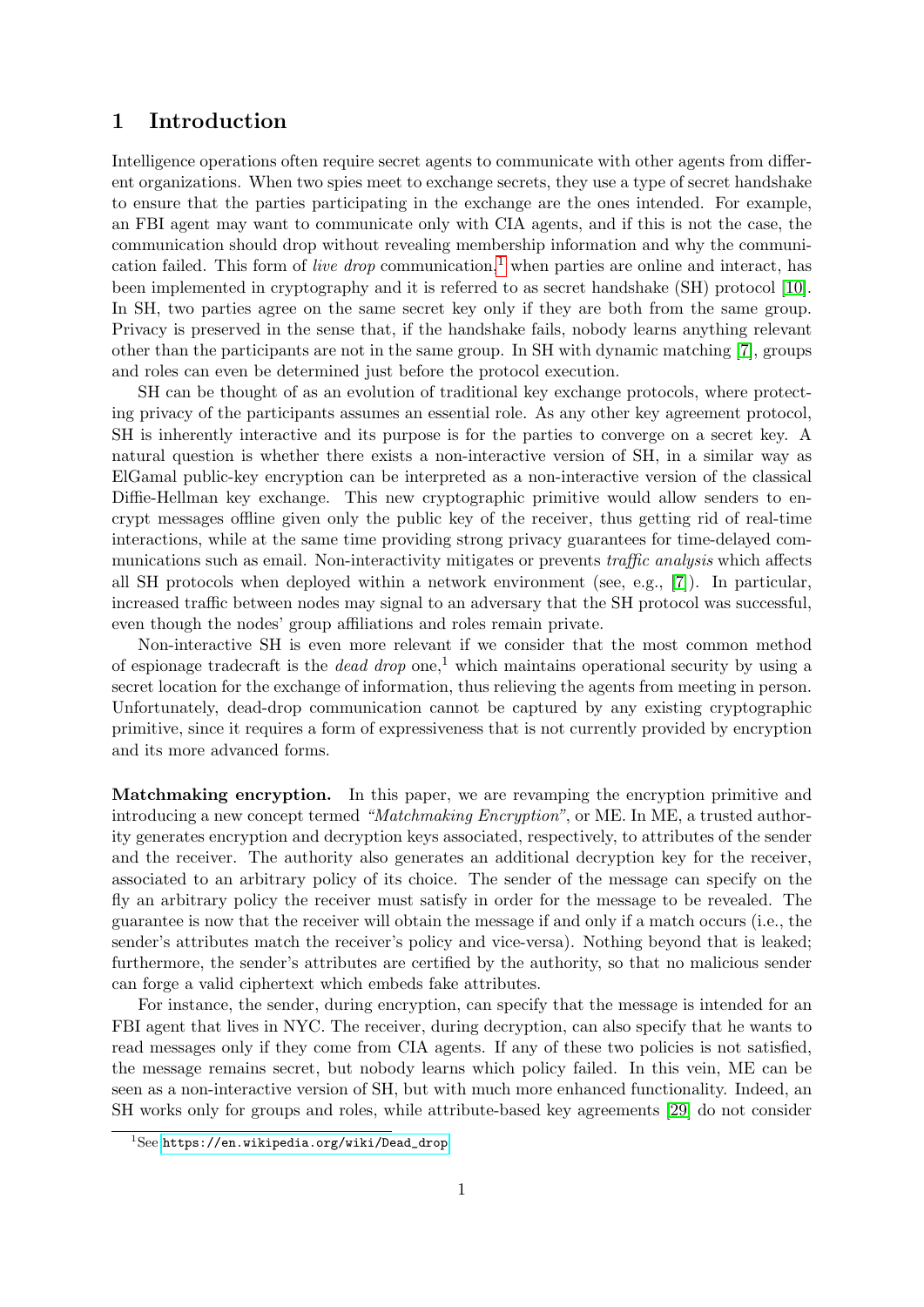privacy. We refer the reader to §[1.3](#page-7-0) for a comparison between ME and other primitives in the realm of attribute-based cryptography.

Other killer applications of ME are those where the receiver must be sheltered from the actual content of messages to avoid liability, inconvenience or inappropriateness. ME naturally tackles social matchmaking confidentiality, where potential partners open files intended for them but only if they contain the traits of the desired person; if decryption fails, nobody learns why, so that privacy is preserved. Encrypting bids (or votes) under ME provides an exciting twist to well-studied problems. Bidders send private bids to a collector and specify the conditions under which the encryption should be opened. The collector opens only the bids that match specific requirements. If decryption fails, the collector does not learn why, and the actual bid (or vote) remain sealed. ME avoids exposing information connected to unlooked-for bids which could influence the receiver and adversely affect the bidding process outcome.

ME also supports marginalized and dissident communities in authoritarian countries. It can act as an enabler for journalists, political activists and minorities in free-speech technical applications such as SecurePost ([\[47\]](#page-43-0)) that provides verified group anonymity. Indeed, in their thorough study [\[47\]](#page-43-0), the authors reveal that, in authoritarian countries, anonymous communication may not be credible and cannot be trusted since sources are unknown.[2](#page-2-0) ME provides a comprehensive technical solution for censorship-resistant communication while providing source authenticity and strong privacy guarantees that cannot be obtained with existing tools. For instance, the ability to check ciphertexts against a policy before decryption allows journalists or activists to vet messages and avoid exposure to unwanted information that would make them liable. To this end, in Section §[6,](#page-37-0) we introduce and implement a privacy-preserving bulletin board that combines Tor hidden services with ME to allow parties to collect information from anonymous but authentic sources.

#### 1.1 Our Contributions

We initiate a systematic study of ME, both in terms of definitions and constructions. Our main contributions are summarized below.

Syntax of ME. In ME, a trusted authority publishes a master public key mpk, associated to a master secret key msk. The master secret key msk is used by the authority to generate three types of keys: (i) An encryption key  $ek_{\sigma}$ , associated with attributes  $\sigma$  for the sender (created using an algorithm SKGen); (ii) A decryption key  $dk_{\rho}$ , associated with attributes  $\rho$  for the receiver (created using an algorithm RKGen); (iii) A decryption key  $dk_{\mathbb{S}}$ , associated to a policy S that the sender's attributes should satisfy, but that is chosen by the receiver (created using an algorithm PolGen).

A sender with attributes  $\sigma$ , and corresponding encryption key ek<sub> $\sigma$ </sub> obtained from the authority, can encrypt a plaintext m by additionally specifying a policy  $\mathbb R$  (chosen on the fly), thus yielding a ciphertext c that is associated with both  $\sigma$  and R. Finally, the receiver can attempt to decrypt c using keys  $dk_\rho$  and  $dk_s$ : In case of a match (i.e., the attributes of both parties satisfy the counterparty's policy), the receiver obtains the plaintext, and otherwise an error occurs.

Security of ME. We consider two properties termed *privacy*, and *authenticity*. On rough terms, privacy looks at the secrecy of the sender w.r.t. the plaintext m, the chosen policy  $\mathbb{R}$ , and its attributes  $\sigma$ , whenever a malicious receiver, possessing decryption keys for several attributes  $\rho$  and policies S:

<span id="page-2-0"></span> $^{2}$ See <https://www.news.ucsb.edu/2019/019308/anonymous-yet-trustworthy>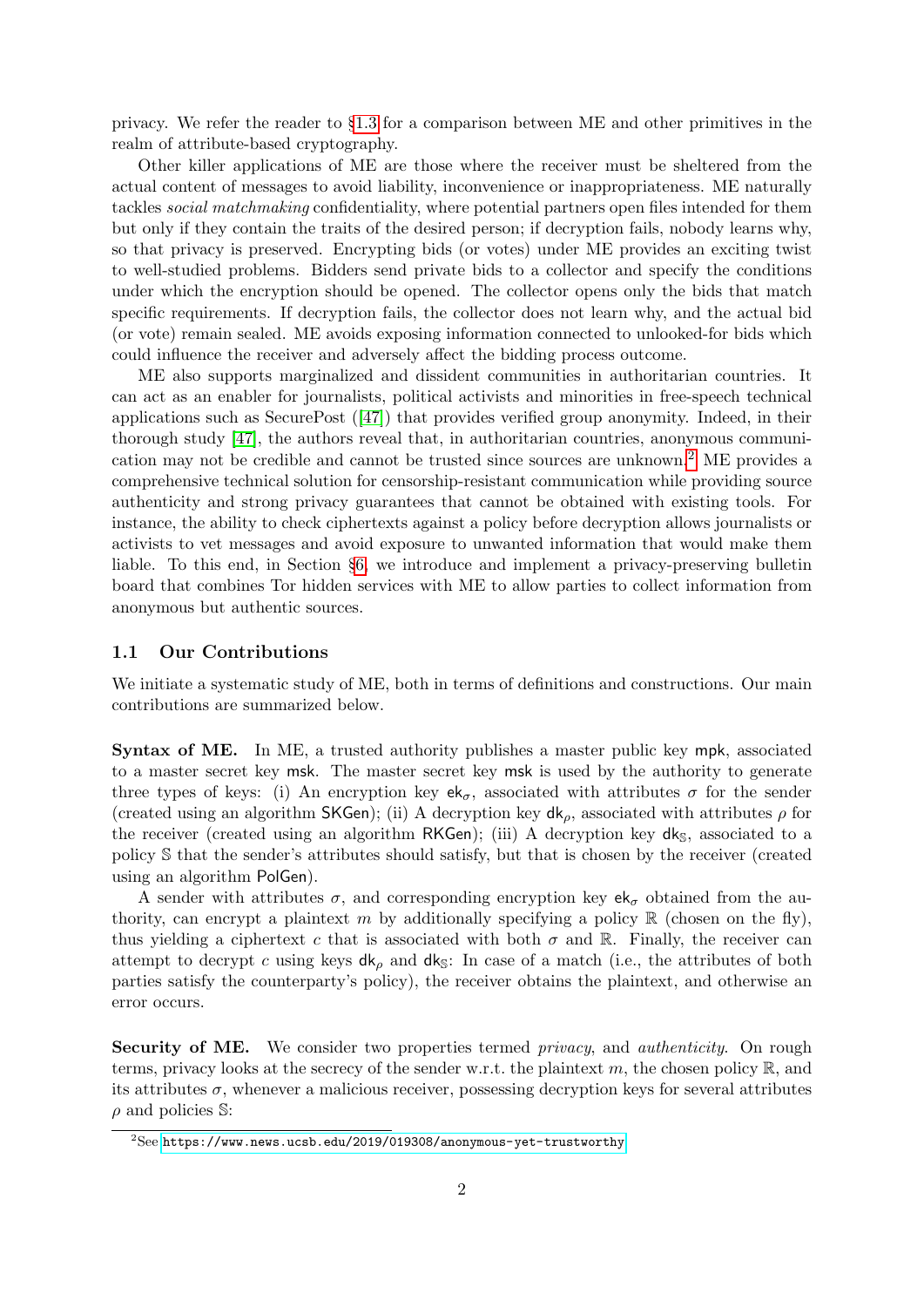- Can't decrypt the ciphertext ("mismatch condition"), i.e., either the sender's attributes do not satisfy the policies held by the receiver  $(\mathbb{S}(\sigma) = 0)$ , or the receiver's attributes do not satisfy the policy specified by the sender  $(\mathbb{R}(\rho) = 0)$ .
- Can decrypt the ciphertext ("match condition"), i.e., both the sender's and the receiver's attributes satisfy the corresponding policy specified by the counterpart  $(\mathbb{R}(\rho) = 1$  and  $\mathbb{S}(\sigma) = 1$ . Of course, in such a case the receiver is allowed to learn the plaintext.

On the other hand, authenticity says that an attacker not possessing attributes  $\sigma$  should not be able to create a valid ciphertext (i.e., a ciphertext not decrypting to  $\perp$ ) w.r.t. any access policy that is satisfied by  $\sigma$ .

Black-box constructions. It turned out that building matchmaking encryption is quite difficult. While a compiler turning key agreement into public-key encryption exists (e.g., Diffie-Hellman key exchange into ElGamal public-key encryption), there is no obvious way of building ME from SH, even by extending the model of SH to include attributes and policies in order to achieve something akin to attribute-based key agreement protocols. The main technical challenge is to ensure that the policies established by the sender and receiver are simultaneously checked to avoid any leakage. This simultaneity requirement is so elusive that even constructions combining attribute-based encryption (ABE) with authentication mechanisms fail to achieve it (more on this later).

Our first technical contribution is a construction of an ME for arbitrary policies based on three tools: (i) an FE scheme for randomized functionalities [\[3\]](#page-41-2) (rFE), (ii) digital signatures, and (iii) non-interactive zero-knowledge (NIZK) proofs. When using the rFE scheme from [\[3\]](#page-41-2), we can instantiate our scheme assuming the existence of *either* semantically secure public-key encryption schemes and low-depth pseudorandom generators, or concrete assumptions on multilinear maps, or polynomially-secure indistinguishability obfuscation (iO).

This construction satisfies only security against bounded collusions, where there is an apriori upper bound on the number of queries a malicious receiver can make to oracles RKGen and PolGen. We additionally give a simpler construction of ME for arbitrary policies that even achieves full security (i.e., security against unbounded collusions), albeit under stronger assumptions. In particular, we replace rFE with 2-input functional encryption (2FE) [\[28\]](#page-42-1). When using the  $2FE$  scheme by Goldwasser *et al.* [\[28\]](#page-42-1), we can instantiate this construction based on sub-exponentially secure iO.

Being based on strong assumptions, the above constructions should be mainly understood as feasibility results showing the possibility of constructing ME for arbitrary policies. It is nevertheless worth pointing out a recent construction of iO based on LWE, bilinear maps, and weak pseudorandomness [\[6\]](#page-41-3), which avoids multi-linear maps. Additionally, Fisch et al. [\[23\]](#page-42-2) show how to implement efficiently FE and 2FE using Intel's Software Guard Extensions (SGX), a set of processors allowing for the creation of isolated execution environments called enclaves. At a high level, in their practical implementation, a functional decryption key  $sk_f$  consists of a signature on the function  $f$ , while messages are encrypted using standard PKE. In order to run the decryption algorithm, a client sends  $sk_f$  together with ciphertext c to a *decryption enclave*, which first checks if the signature is valid (i.e., the function evaluation has been authorized by the authority), and if so it decrypts c by using the corresponding secret key, and outputs the function f evaluated on the plaintext. Lastly, the enclave erases its memory. This approach can be applied directly to FE, 2FE, and even rFE for arbitrary functionalities, which, thanks to our results, makes ME for arbitrary policies practical in the trusted hardware setting. However, we point out that trusted hardware can be used to directly implement ME (without implementing FE first) by simply programming the decryption enclave to work as expected in the ME, i.e.,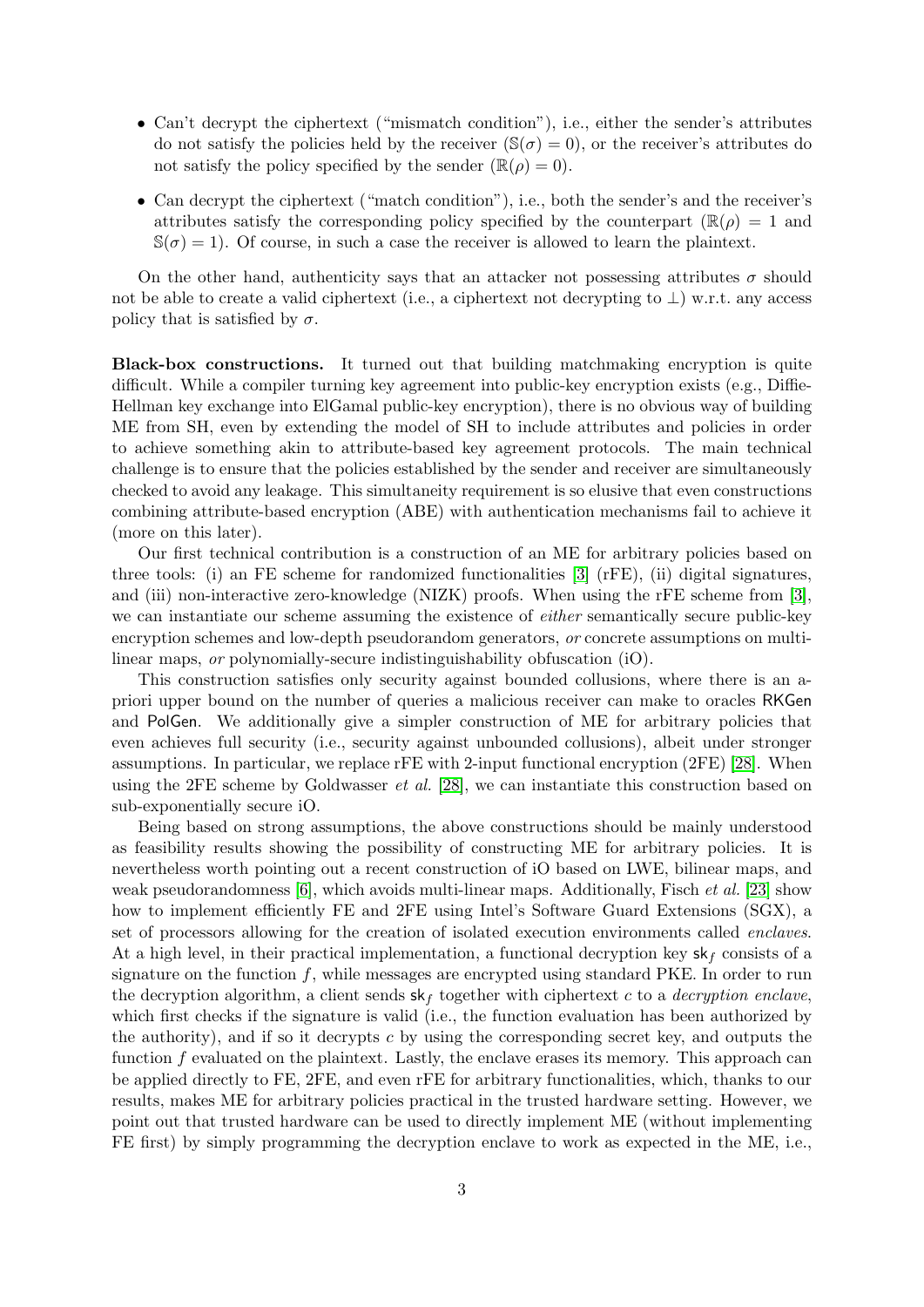return the encrypted message if and only if both the sender's and the receiver's attributes satisfy the corresponding policy ( $\mathbb{R}(\rho) = 1$  and  $\mathbb{S}(\sigma) = 1$ ).

The identity-based setting. Next, we turn to the natural question of obtaining efficient ME in restricted settings. In particular, we focus on the identity-based setting where access policies are simply bit-strings representing identities (as for standard identity-based encryption). This yields identity-based ME (IB-ME). For this setting, we provide an efficient construction that we prove secure in the random oracle model (ROM), based on the standard bilinear Diffie-Hellman assumption (BDH) over bilinear groups.

Recall that in ME the receiver needs to obtain from the authority a different key for each access policy S. While this requirement is perfectly reasonable in the general case, where the policy might consist of the conjunction of several attributes, in the identity-based setting a receiver that wants to receive messages from several sources must obtain one key for each source. As this would not scale well in practice, we change the syntax of IB-ME and remove the PolGen algorithm. In particular, the receiver can now specify on the fly an identity string snd (playing the role of the access policy S) that is directly input to the decryption algorithm (together with the secret key associated to the receiver's identity).

While the above modification yields much more efficient IB-ME schemes, it comes with the drawback that an adversary in the privacy game can try to unlock a given ciphertext using different target identities snd chosen on the fly. The latter yields simple attacks that required us to tweak the definition of privacy in the identity-based setting slightly. We refer the reader to §[5](#page-29-0) for more details.

Concrete use case and implementation. We give evidence of the practical viability of our IB-ME construction by providing a prototype implementation in Python. Our experimental evaluation can be found in §[6.](#page-37-0) There, we also detail a concrete use case where IB-ME is used in order to realize a prototype of a new privacy-preserving bulletin board that is run on the Tor network [\[58\]](#page-44-0). Our system allows parties to communicate privately, or entities such as newspapers or organizations to collect information from anonymous sources.

A public bulletin board is essentially a broadcast channel with memory. Messages can be encrypted under ME so that their content is revealed only in case of a policy match. The privacy-preserving feature of ME ensures that, if decryption fails, nobody learns which policies were not satisfied. This effectively creates secure and private virtual rooms or sub-channels.

Arranged ME. In ME a receiver can obtain independent decryption keys for its attributes and policies. Note that these keys can be arbitrarily combined during decryption. For this reason, we also consider an alternative flavor of ME, called arranged matchmaking encryption  $(A-ME)$ , where there is a single decryption key  $dk_{\rho, \mathbb{S}}$  that describes simultaneously the receiver's attributes  $\rho$  and the policy S chosen by the receiver. Thus, an A-ME scheme does not come with a PolGen algorithm. This feature makes sense in applications where a receiver has different attributes, each bearing different restrictions in terms of access policies. A-ME is simpler to construct, in fact we show how to obtain A-ME for arbitrary policies from FE for deterministic functionalities, digital signatures, and NIZK proofs.

See Tab. [1](#page-5-0) for a summary of our constructions in terms of assumptions and for different flavors of ME.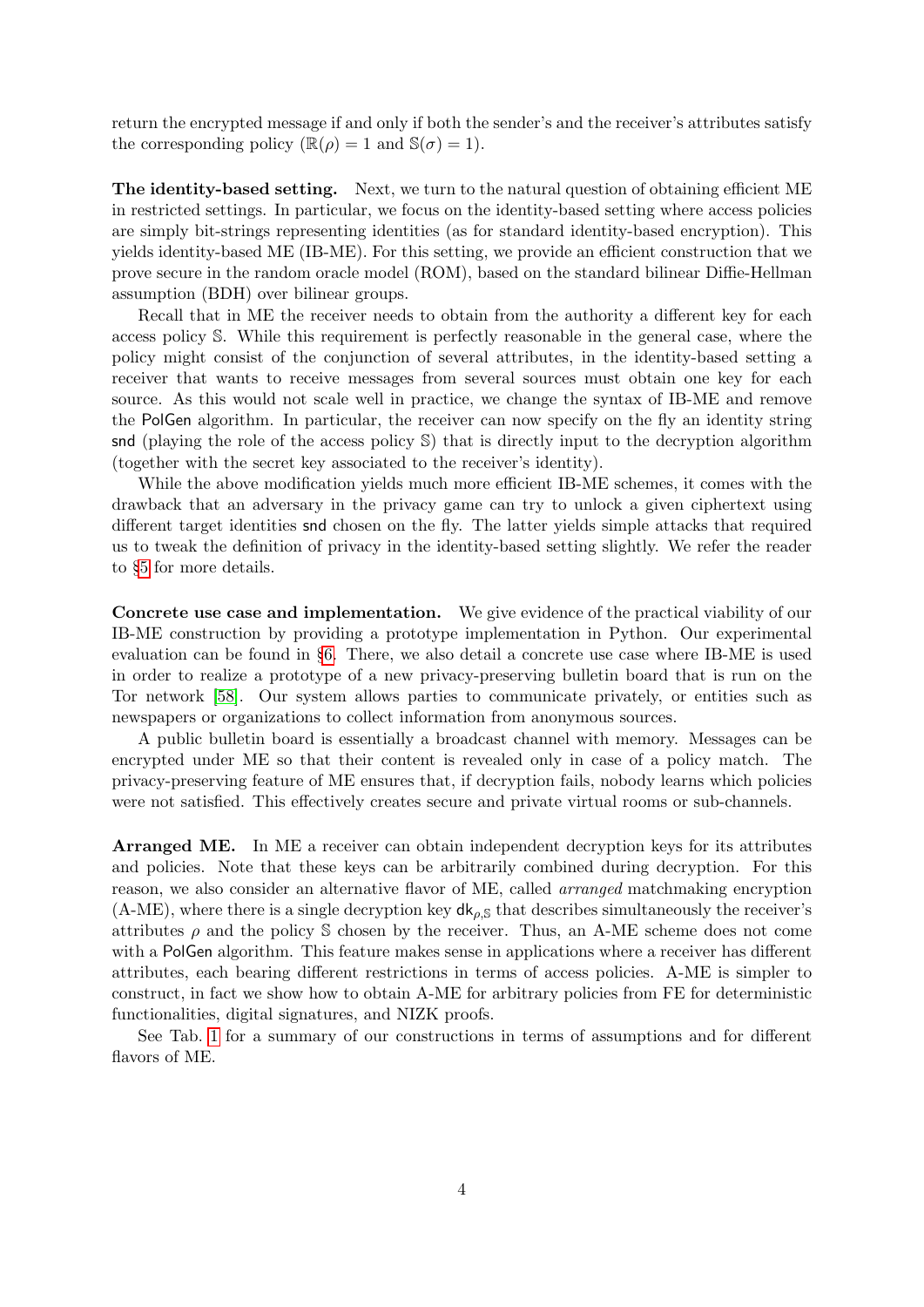|       | Type   | Privacy | Authenticity | Assumptions               |
|-------|--------|---------|--------------|---------------------------|
| $\S4$ | МE     |         |              | $rFE + Signatures + NIZK$ |
| $\S5$ | 'B-ME- |         |              | BDH (RO model)            |
| 84.2  | ME.    |         |              | $2FE + Signatures + NIZK$ |
| 83.2  | A-ME   |         |              | $FE + Signatures + NIZK$  |

<span id="page-5-0"></span>Table 1: Results achieved in this work. † Security only holds in the identity-based setting. ‡ Security only holds in case of bounded collusions.

### 1.2 Technical Approach

At first glance, it may seem that FE trivially implies ME (similarly to how FE implies both ciphertext-policy ABE [\[15\]](#page-41-4) (CP-ABE) and key-policy ABE [\[33\]](#page-42-3) (KP-ABE)). This because FE permits to generate a decryption key  $d\mathbf{k}_f$  associated to a functionality f, in such a way that decrypting a ciphertext c, with underlying plaintext x, under  $d\mathbf{k}_f$ , yields  $f(x)$  (and nothing more). On the other hand, ME deals with a weaker decryption functionality, i.e., it outputs the plaintext  $x$  only if a match occurs. Nevertheless, the relation between ME and FE results to be much more tangled. The decryption process of ME involves two decryption keys  $d\mathbf{k}_p$ and  $dk_{\mathbb{S}}$ —the first associated with the receiver's attributes  $\rho$  and the second associated to the receiver's policy S—and, at the same time, must protect the sender's privacy. In FE, instead, the decryption of a ciphertext involves a single decryption key  $d\mathbf{k}_f$  for a functionality f. For this reason, FE alone fails to implement the privacy-preserving two-key decryption algorithm needed for ME. In what follows, we present two unsuccessful attempts to constructing ME based on FE, naturally leading to our secure constructions.

First attempt. A first natural approach would be to construct an ME scheme by combining two distinct FE schemes. The idea is to apply sequentially two functionalities  $f^1$  and  $f^2$ , where the first functionality checks whether the sender's policy R is satisfied, whereas the second functionality checks whether the receiver's policy  $\mathbb S$  is satisfied. More in details, let  $f^1$  and  $f^2$ be the following functions:

$$
f_{\rho}^{1}(\mathbb{R}, c) = \begin{cases} c, & \text{if } \mathbb{R}(\rho) = 1 \\ \perp, & \text{otherwise} \end{cases}
$$
  

$$
f_{\mathbb{S}}^{2}(\sigma, m) = \begin{cases} m, & \text{if } \mathbb{S}(\sigma) = 1 \\ \perp, & \text{otherwise} \end{cases}
$$

where  $\mathbb{R}(\rho) = 1$  (resp.  $\mathbb{S}(\sigma) = 1$ ) means that receiver's attributes  $\rho$  (resp. sender's attributes σ) satisfy the sender's policy R (resp. receiver's policy S). A sender now encrypts a message m under attributes  $\sigma$  by first encrypting  $(\sigma, m)$  under the second FE scheme, and thus it encrypts the corresponding ciphertext concatenated with the policy R under the first FE scheme. The receiver first decrypts a ciphertext using secret key  $dk_\rho$  associated with function  $f_\rho^1$ , and then it decrypts the obtained value using secret key  $dk_{\mathbb{S}}$  associated with function  $f_{\mathbb{S}}^2$ .

While "semantic security" of the underlying FE schemes computationally hides the plaintext of the resulting ME scheme, privacy is not guaranteed completely: In fact, when the first encrypted layer decrypts correctly (resp. does not decrypt correctly), a receiver infers that the sender's attributes  $\sigma$  match (resp. do not match) the policy S.

Second attempt. One could think to salvage the above construction as follows. Each function  $f^i$  returns a random key  $r_i$  in case the corresponding policy (i.e., the policy checked by function  $f<sup>i</sup>$ ) is satisfied, and otherwise it returns a random value generated by running a secure PRF F.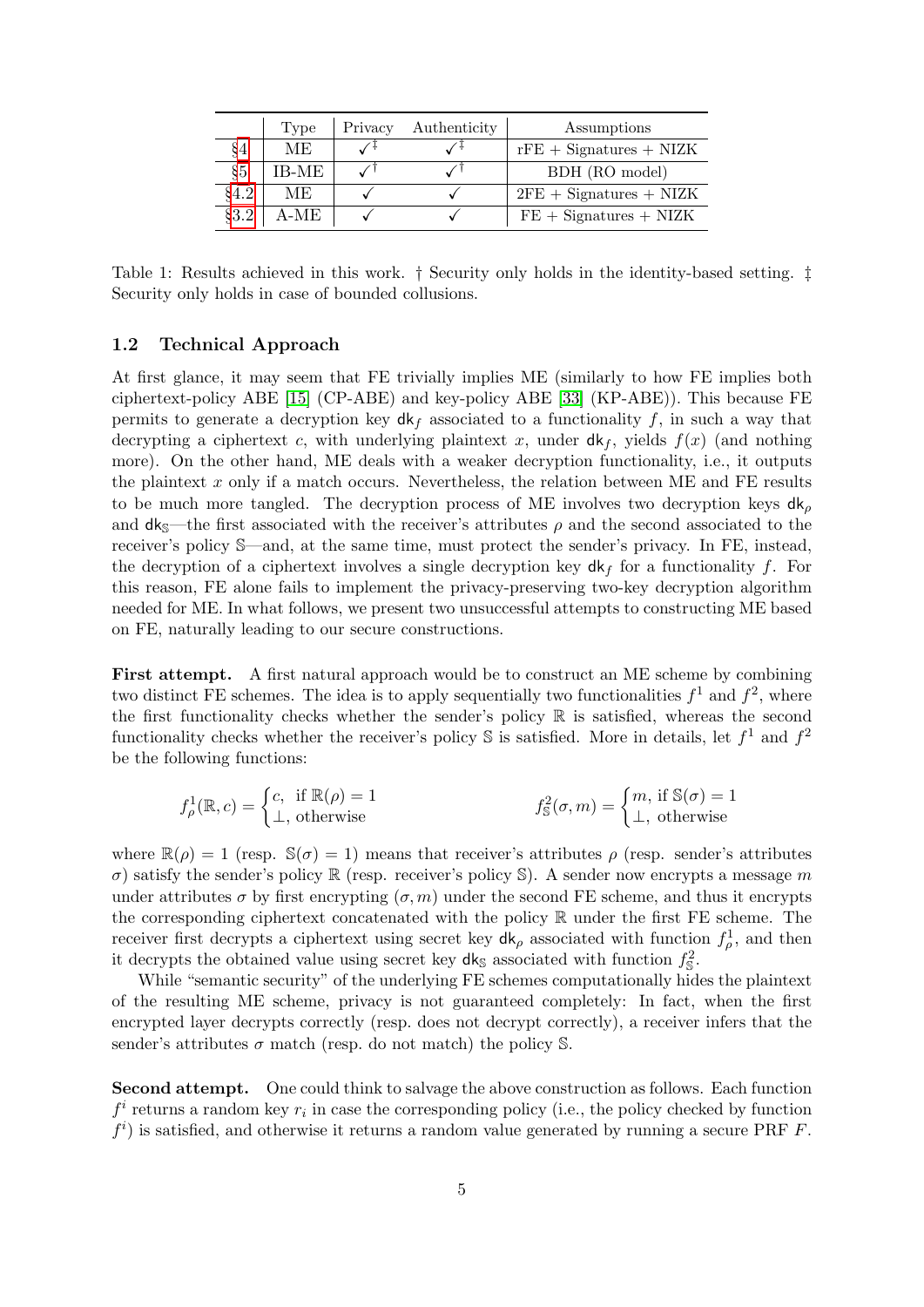Both partial keys  $r_1, r_2$  are then needed to unmask the string  $r_1 \oplus r_2 \oplus m$ , which is included in the ciphertext.

More precisely, consider functions  $f^1_\rho(\mathbb{R}, r_1, k_1)$  and  $f^2_\mathbb{S}(\sigma, r_2, k_2)$ , such that  $f^1_\rho(\mathbb{R}, r_1, k_1)$  (resp.  $f_{\mathcal{S}}^2(\sigma, r_2, k_2)$  returns  $r_1$  (resp.  $r_2$ ) if  $\rho$  satisfies  $\mathbb{R}$  (resp.  $\sigma$  satisfies  $\mathbb{S}$ ); otherwise, it returns  $F_{k_1}(\rho)$ (resp.  $F_{k_2}(\mathbb{S})$ ), where  $k_1$  (resp.  $k_2$ ) is a key for the PRF F. An encryption of message m w.r.t. attributes  $\sigma$  and policy R would now consist of three values  $(c_1, c_2, c_3)$ , where  $c_1$  is an encryption of  $(\mathbb{R}, r_1, k_1)$  under the first FE scheme,  $c_2$  is an encryption of  $(\sigma, r_2, k_2)$  under the second FE scheme, and finally  $c_3 = r_1 \oplus r_2 \oplus m$ . A receiver (with keys  $d\mathbf{k}_{\rho}$  and  $d\mathbf{k}_{\mathcal{S}}$  associated to functions  $f_{\rho}^1$  and  $f_{\mathcal{S}}^2$  as before) would decrypt  $c_1$  and  $c_2$  using  $d\mathsf{k}_{\rho}$  and  $d\mathsf{k}_{\mathcal{S}}$ , and finally xor the outputs between them and with  $c_3$ .

As before, "semantic security" still follows from the security of the two FE schemes. Furthermore, it might seem that privacy is also satisfied because, by security of the PRF, it is hard to distinguish whether the decryption of each  $c_i$  yields the random string  $r_i$  (i.e., there was a match) or an output of  $F_{k_i}$  (i.e., there was no match). However, a malicious receiver possessing distinct attributes  $\rho$  and  $\rho'$ , such that both satisfy the policy R, is able to figure out whether the sender's policy is matched by simply decrypting  $c_1$  twice (using attributes  $\rho$  and  $\rho'$ ) and comparing if the decryption returns twice the same value (i.e.,  $r_1$ ). A similar attack can be carried out using two different keys for distinct policies  $\mathbb{S}$  and  $\mathbb{S}'$ , such that both policies are satisfied by the attributes  $\sigma$ .

ME from 2FE. Intuitively, in order to avoid the above attacks, we need to check simultaneously that  $\mathcal{S}(\sigma) = 1$  and  $\mathbb{R}(\rho) = 1$ . 2FE comes handy to solve this problem, at least if one is willing to give up on authenticity. Recall that in a 2FE scheme we can associate secret keys with 2-ary functionalities, in such a way that decrypting ciphertexts  $c_0, c_1$  computed using independent keys  $ek_0, ek_1$ , and corresponding to plaintexts  $x_0, x_1$ , yields  $f(x_0, x_1)$  (and nothing more).

Wlog., we reserve the 1st slot to the sender, while the 2nd slot is reserved to the receiver; the administrator gives the key  $ek_0$  to the sender. The sender now encrypts a message m under attributes  $\sigma$  and policy R by computing  $Enc(ek_0, (\sigma, \mathbb{R}, m))$ , which yields a ciphertext  $c_0$  for the first input of the function f. The receiver, as usual, has a pair of decryption keys  $dk_\rho$ ,  $dk_\rho$  obtained from the administrator; here,  $dk_\rho = \text{Enc}(ek_1, \mathbb{S}) = c_1$  is an encryption of  $\mathbb{S}$ under key ek<sub>1</sub>. Hence, the receiver runs  $\mathsf{Dec}(\mathsf{d}k_\rho, c_0, c_1)$ , where  $\mathsf{d}k_\rho$  is associated to the function  $f_{\rho}((m,\sigma,\mathbb{R}),\mathbb{S})$  that returns m if and only if both  $\mathbb{R}(\rho) = 1$  and  $\mathbb{S}(\sigma) = 1$  (i.e., a match occurs).

On rough terms, privacy follows by the security of the underlying 2FE scheme, which guarantees that the receiver learns nothing more than the output of f. Unfortunately, this construction does not immediately satisfy authenticity. To overcome this limitation, we tweak it as follows. First, we let the sender obtain from the authority a signature s on its own attributes  $\sigma$ ; the signature is computed w.r.t. a verification key that is included in the public parameters of the scheme. Second, during encryption, the sender computes the ciphertext  $c_0$  as above, but now additionally proves in zero knowledge that it knows a valid signature for the attributes that are hidden in the ciphertext. As we show, this modification allows us to prove authenticity, while at the same time preserving privacy. We refer the reader to §[4.2](#page-24-0) for the formal proof.

ME from rFE. In §[4,](#page-20-0) we give an alternative solution that combines rFE and FE (and thus can be instantiated from weaker assumptions). Recall that rFE is a generalization of FE that supports randomized functionalities. In what follows, we write  $f<sup>1</sup>$  for the randomized functionality supported by the rFE scheme, and  $f^2$  for the deterministic functionality supported by the plain FE scheme. The main idea is to let the sender encrypt  $(m, \sigma, \mathbb{R})$  under the rFE scheme. We then consider the randomized function  $f_{\rho}^1$  that checks if  $\rho$  satisfies R: In case a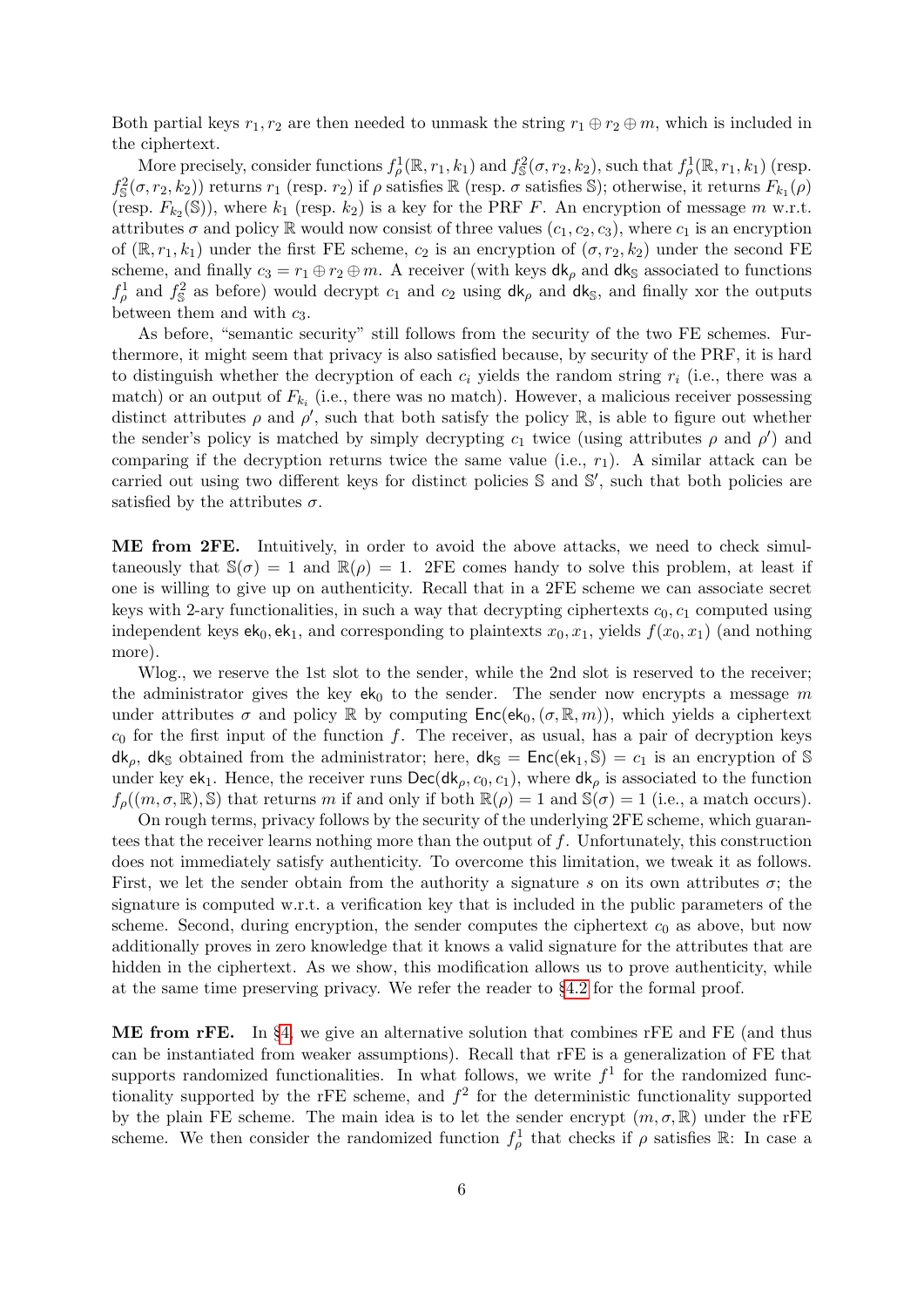match occurs (resp. does not occur), it returns an encryption of  $(m, \sigma)$  (resp. of  $(\perp, \perp)$ , where  $\perp$ denotes garbage) for the second function  $f_{\mathbb{S}}^2$  that simply checks whether the policy S is satisfied or not. The receiver decryption keys are the keys  $dk_{\rho}$ ,  $dk_{\mathcal{S}}$  associated to the functions  $f_{\rho}^1$  and  $f_{\mathbb{S}}^2$ .

Roughly speaking, since the randomized function  $f^1$  passes encrypted data to  $f^2$ , a malicious receiver infers nothing about the satisfiability of policy R. On the other hand, the satisfiability of S remains hidden, as long as the FE scheme for the function  $f^2$  is secure.

While the above construction does not directly satisfy authenticity, we can show that the same trick explained above for the 2FE-based scheme works here as well.

A-ME from FE. Recall that the difference between ME and A-ME lies in the number of decryption keys: While in ME there are two distinct keys (one for the policy S, and one for the attributes  $\rho$ ), in A-ME there is a single decryption key  $d\mathsf{k}_{\rho,S}$  that represents both the receiver's attributes  $\rho$  and the policy S.

As a result, looking at our construction of ME from 2FE, we can now hard-code the policy S (together with the attributes  $\rho$ ) into the function, which allows us to replace 2FE with plain FE. This way, each A-ME decryption key dk<sub>ρ</sub>, is the secret key corresponding to the function  $f_{\rho, \mathbb{S}}$ for the FE scheme. The security proof, which appears in §[4.3,](#page-27-0) only requires FE with game-based security [\[15\]](#page-41-4), which in turn can be instantiated under much weaker assumptions.

IB-ME. Above, we mentioned that the natural construction of ME where a ciphertext masks the plaintext m with two distinct pads  $r_1, r_2$ —where  $r_1, r_2$  are re-computable by the receiver as long as a match occurs—is insecure. This is because the expressiveness of ME allows us to have two distinct attributes  $\rho$  and  $\rho'$  (resp. two distinct policies S and S') such that both satisfy the sender's policy R (resp. both are satisfied by the sender's attributes  $\sigma$ ).

The main idea behind our construction of IB-ME (cf. §[5\)](#page-29-0) under the BDH assumption is that the above attack does not work in the identity-based setting, where each receiver's policy S (resp. receiver's policy R) is satisfied only by the attribute  $\sigma = \mathbb{S}$  (resp.  $\rho = \mathbb{R}$ ). This means that an encryption  $m \oplus r_1 \oplus r_2$  yields an efficient IB-ME as long as the random pad  $r_2$  (resp.  $r_1$ ) can be re-computed by the receiver if and only if its policy S is satisfied (resp. its attributes  $\rho$  satisfy the sender's policy). On the other hand, if S is not satisfied (resp.  $\rho$  does not satisfy the sender's policy), the receiver obtains a pad  $r'_{2}$  (resp.  $r'_{1}$ ) that is completely unrelated to the real  $r_2$  (resp.  $r_1$ ). In our scheme, we achieve the latter by following a similar strategy as in the Boneh-Franklin IBE construction [\[14\]](#page-41-5).

#### <span id="page-7-0"></span>1.3 Related Work

Secret handshakes and affiliation-hiding group key exchange. Introduced by Balfanz et al. [\[10\]](#page-41-0), an SH allows two members of the same group (identified by a certificate issued by the authority) to secretly authenticate to each other and agree on a symmetric key. During the protocol, a party can additionally specify the precise group identity (e.g., role) that the other party should have.

SH preserves the privacy of the participants, meaning that when the handshake is successful they only learn that they both belong to the same group (yet, their identities remain secret), whereas they learn nothing if the handshake fails. Subsequent work in the area [\[34,](#page-42-4) [57,](#page-44-1) [7,](#page-41-1) [16,](#page-41-6) [68,](#page-45-0) [62,](#page-44-2) [61,](#page-44-3) [56,](#page-44-4) [35\]](#page-42-5) focused on improving on various aspects of SH, including members' privacy and expressiveness of the matching policies (i.e., attribute-based SH).

Affiliation-hiding authenticated key exchange (AH-AKE) [\[37,](#page-43-1) [36,](#page-43-2) [38\]](#page-43-3) protocols extend the privacy guarantees (of SH) also to the communication sessions that will eventually follow the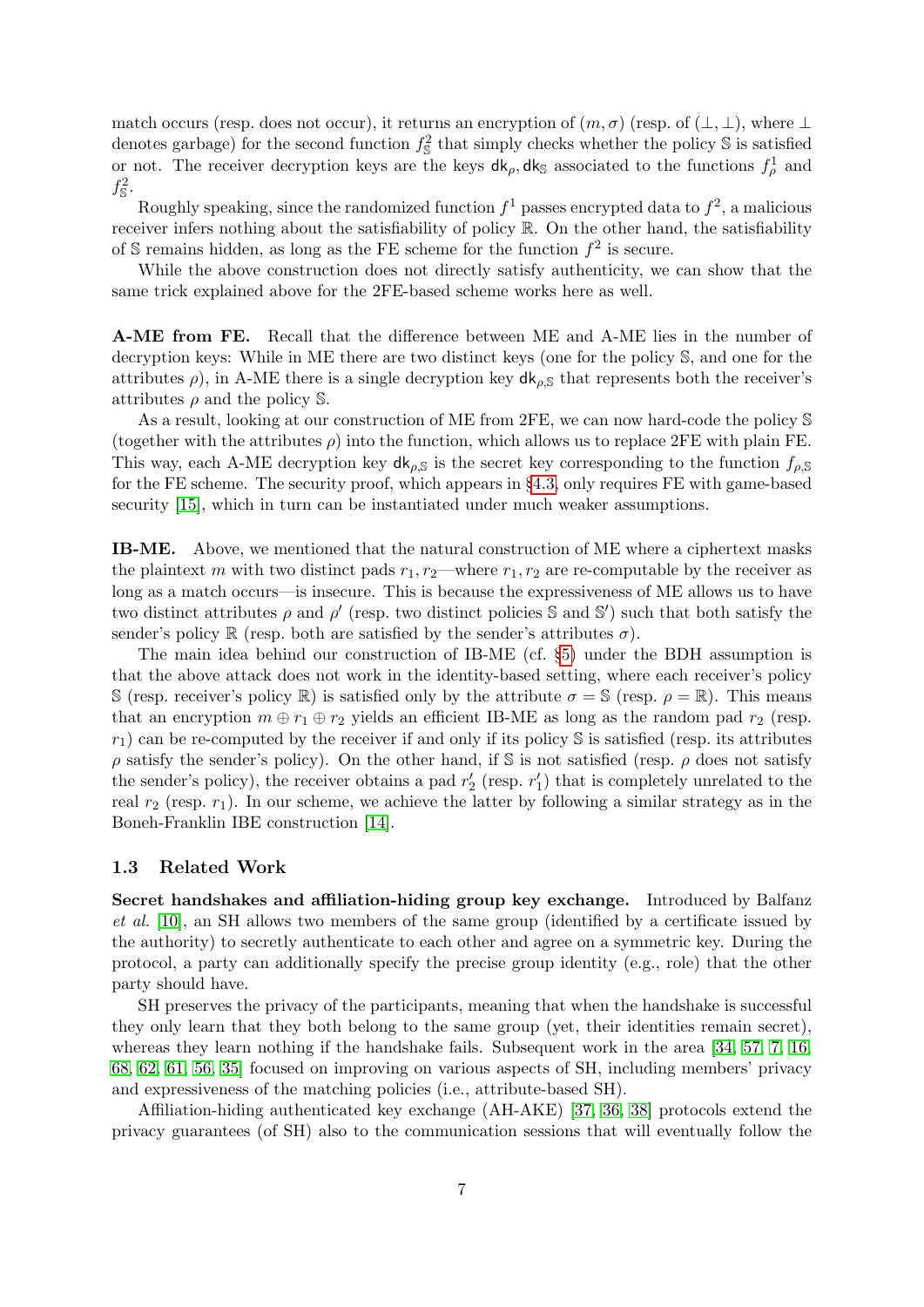SH authentication session. In more detail, [\[36\]](#page-43-2) and [\[38\]](#page-43-3) consider AH-AKE protocols in a multiparty and two-party (unlinkable) setting, respectively. [\[37\]](#page-43-1) strengths the privacy guarantees of AH-AKE protocols by considering perfect forward secrecy (in the presence of future participants corruptions). Other relevant works focus on other security aspects of AH-AKE such as malicious authorities [\[45,](#page-43-4) [46\]](#page-43-5), efficiency [\[43,](#page-43-6) [42,](#page-43-7) [44\]](#page-43-8), and asymmetric AH-AKE  $[66, 67]$  $[66, 67]$ .

In this vein, ME can be thought of as a *non-interactive* SH (or a non-interactive AH-AKE). Indeed, ME gives privacy guarantees similar to that of SH and AH-AKE, but it provides a more efficient way to communicate (being non-interactive) and, at the same time, it is more flexible since a party is not constrained to a group.

Attribute-based encryption. The concept of ABE was first proposed by Sahai and Waters [\[53\]](#page-44-7) in the setting of fuzzy identity-based encryption, where users are identified by a single attribute (or identity string), and policies consist of a single threshold gate. Afterwards, Bethencourt et al. [\[13\]](#page-41-7) generalized this idea to the case where users are described by multiple attributes. Their ABE scheme is a CP-ABE, i.e., a policy is embedded into the ciphertext, whereas the attributes are embedded into the receiver's decryption keys. The first CP-ABE with non-monotonic access structures was proposed by Ostrovsky *et al.* [\[50\]](#page-43-9). Goyal *et al.* [\[33\]](#page-42-3), instead, introduced KP-ABE, where ciphertexts contain the attributes, whereas the policy is embedded in the decryption keys. Several other CP-ABE and KP-ABE schemes have been proposed in the literature, see, among others, [\[19,](#page-42-6) [32,](#page-42-7) [63,](#page-44-8) [72,](#page-45-1) [17,](#page-41-8) [18,](#page-41-9) [70,](#page-45-2) [51,](#page-44-9) [69,](#page-45-3) [71,](#page-45-4) [48,](#page-43-10) [9\]](#page-41-10).

In ABE, only one party can specify a policy, and thus only one entity has the power to select the source (or the destination) of an encrypted message. Motivated by this limitation, Attrapadung and Imai [\[8\]](#page-41-11) introduced dual-policy ABE. Here, the sender encrypts a message by choosing both a policy and a set of attributes. The receiver can decrypt the ciphertext using a single decryption key that describes both the receiver's policy and attributes. Similarly to ME, if both policies are satisfied by the respective counterpart, the message is revealed.

Dual-policy ABE and ME differ in several aspects. First, on the syntactical level, in ME there are two distinct decryption keys: One for the attributes and one for the policy specified by the receiver. This yields improved flexibility, as receivers are allowed to choose attributes and policies independently. (Indeed, the syntax of dual-policy ABE is more similar to that of A-ME.) Second, on the security level, both ME and A-ME provide much stronger privacy guarantees than dual-policy ABE. In fact, the security definition for dual-policy ABE only protects the secrecy of the plaintext. Additionally, the actual constructions in [\[8,](#page-41-11) [9\]](#page-41-10) are easily seen not to preserve privacy w.r.t. the sender's attributes/policy whenever a match does not occur. Intuitively, this is because the procedure that checks, during decryption, whether a match occurred or not, is not an atomic operation. Also note that dual-policy ABE does not directly provide authenticity, which instead is a crucial property for ME and A-ME (those being a type of non-interactive SH).

**Predicate encryption.** Predicate encryption  $(PE)$  permits to encrypt a message m together with an attribute x. A receiver, holding a secret key  $s \nmid f$  associated to a predicate f (issued by an authority), is able to decrypt the message m if  $f(x) = 1$ . The attribute-hiding security property of PE guarantees that both the message m and the attribute x remain hidden if  $f(x) = 0.3$  $f(x) = 0.3$ PE is weaker than FE, but it still generalizes several encryption flavors, e.g., attribute-based encryption and identity-based encryption. Recent works on PE [\[39,](#page-43-11) [54,](#page-44-10) [30,](#page-42-8) [27,](#page-42-9) [65,](#page-44-11) [64,](#page-44-12) [2,](#page-40-0) [11,](#page-41-12) [1\]](#page-40-1) study different aspects ranging from new constructions based on several assumptions (e.g., LWE) to different classes of predicates and security definitions (e.g., partially attribute-hiding,

<span id="page-8-0"></span><sup>&</sup>lt;sup>3</sup>Some PE schemes satisfy a stronger attribute-hiding security definition, i.e., the attribute x remains hidden even when  $f(x) = 1$ .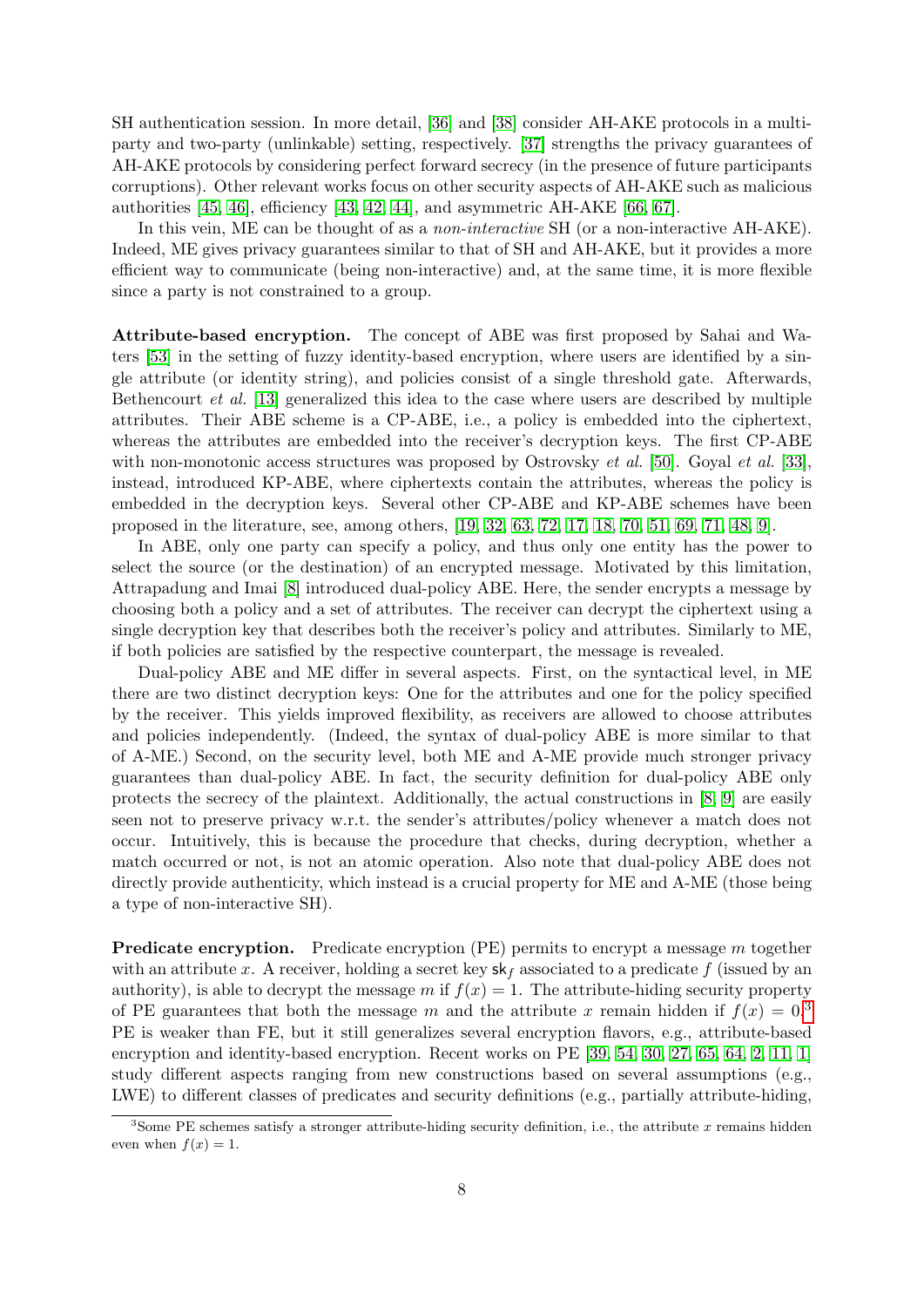predicate privacy, strong attribute-hiding). Other works [\[49,](#page-43-12) [55\]](#page-44-13) analyze PE schemes in the hierarchical and delegatable setting, respectively.

The matching property of ME can be interpreted as a two-input predicate of the form  $f_{\rho,S}(\sigma,\mathbb{R}) = \mathbb{R}(\rho) \wedge \mathbb{S}(\sigma)$  where the receiver's policy and attributes are hardcoded into the predicate f (specified by the ME's decryption keys  $dk_\rho$  and  $dk_\delta$ ), and the sender's policy and attributes form the two inputs of  $f$ .

Attribute-based key exchange. Gorantla et al. [\[29\]](#page-42-0) introduced attribute-based authenticated key exchange (AB-AKE). This is essentially an interactive protocol which allows sharing a secret key between parties whose attributes satisfy a fixed access policy. Note that the policy must be the same for all the parties, and thus it must, e.g., be negotiated before running the protocol.

In a different work, Kolesnikov *et al.* [\[41\]](#page-43-13) built a different AB-KE without bilateral authentication. In their setting, a client with some attributes (certificated by an authority) wants to authenticate himself to a server according to a fixed policy. The server will share a secret key with the client if and only if the client's attributes satisfy the server's policy.

Note that in ME both senders and receivers can choose their own policies, a feature not present in attribute-based key exchange protocols.

Access control encryption. Access control encryption (ACE) [\[22,](#page-42-10) [40,](#page-43-14) [24,](#page-42-11) [59\]](#page-44-14) is a novel type of encryption that allows fine-grained control over information flow. The actors are a set of senders, a set of receivers, and a sanitizer. The goal is to enforce no-read and no-write rules (described by a policy) over the communication, according to the sender's and receiver's identities.

The flow enforcement is done by the sanitizer, that applies a randomized algorithm to the incoming ciphertexts. The result is that only receivers allowed to communicate with the source will be able to decrypt the sanitized ciphertext correctly, obtaining the original message (noread rule). On the other hand, if the source has not the rights to communicate with a target receiver (e.g., the sender is malicious), then the latter will receive a sanitized ciphertext that looks like an encryption of a random message (*no-write* rule).

ACE and ME accomplish orthogonal needs: The former enables cryptographic control over information flow within a system, whereas the latter enables both the sender and the receiver to specify fine-grained access rights on encrypted data. Furthermore, ACE inherently requires the presence of a trusted sanitizer, whereas ME involves no additional actor (besides the sender and the receiver).

# 2 Preliminaries

#### 2.1 Notation

We use the notation  $[n] \stackrel{\text{def}}{=} \{1, \ldots, n\}$ . Capital boldface letters (such as **X**) are used to denote random variables, small letters (such as x) to denote concrete values, calligraphic letters (such as  $\mathcal{X}$ ) to denote sets, and serif letters (such as A) to denote algorithms. All of our algorithms are modeled as (possibly interactive) Turing machines; if algorithm A has oracle access to some oracle  $O$ , we often implicitly write  $\mathcal{Q}_O$  for the set of queries asked by A to  $O$ .

For a string  $x \in \{0,1\}^*$ , we let |x| be its length; if X is a set, |X| represents the cardinality of X. When x is chosen uniformly in X, we write  $x \leftarrow^* X$ . If A is an algorithm, we write  $y \leftarrow s \mathsf{A}(x)$  to denote a run of A on input x and output y; if A is randomized, y is a random variable and  $A(x; r)$  denotes a run of A on input x and (uniform) randomness r. An algorithm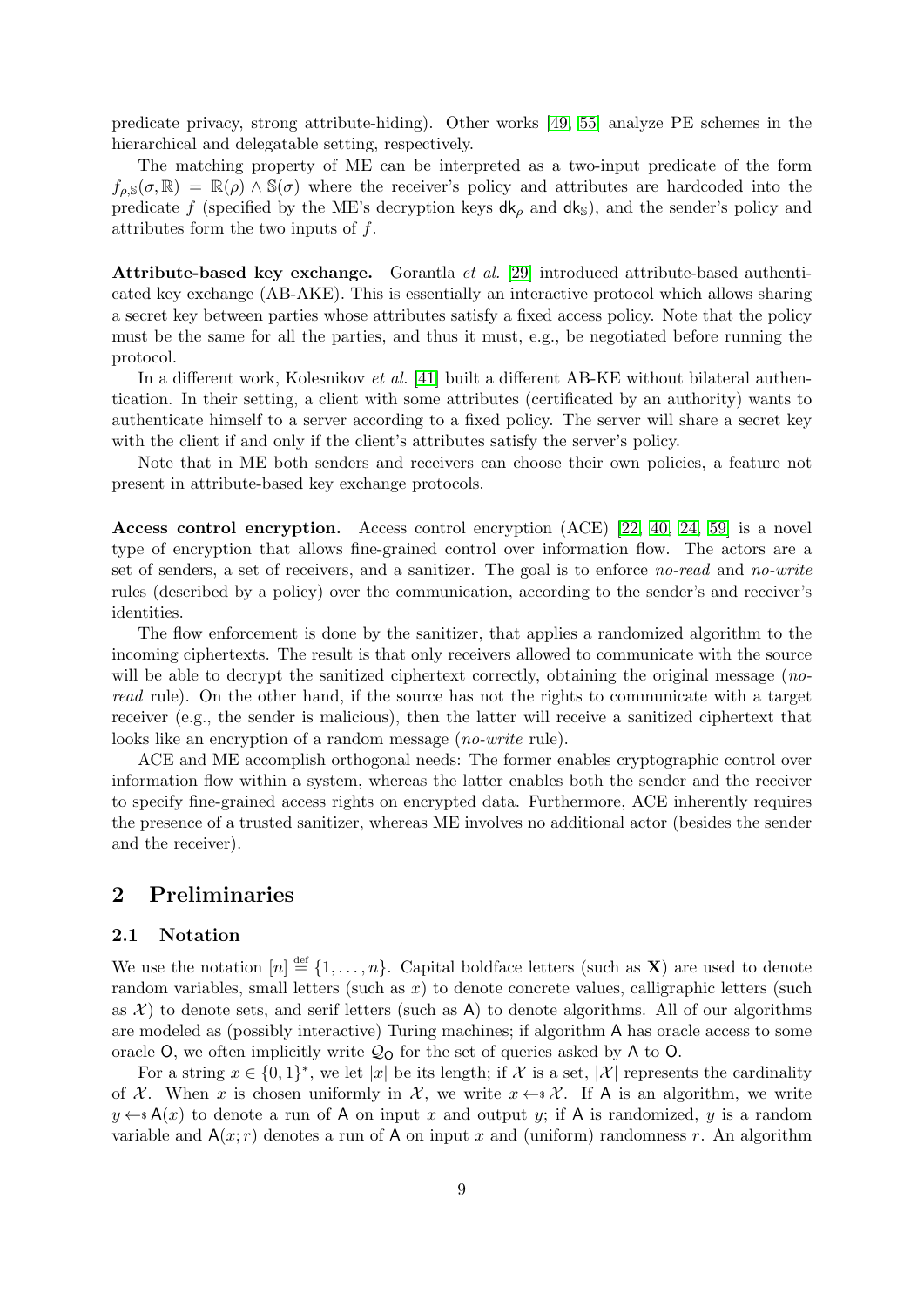A is probabilistic polynomial-time (PPT) if A is randomized and for any input  $x, r \in \{0,1\}^*$  the computation of  $A(x; r)$  terminates in a polynomial number of steps (in the input size).

**Negligible functions.** Throughout the paper, we denote by  $\lambda \in \mathbb{N}$  the security parameter and we implicitly assume that every algorithm takes as input the security parameter. A function  $\nu : \mathbb{N} \to [0, 1]$  is called *negligible* in the security parameter  $\lambda$  if it vanishes faster than the inverse of any polynomial in  $\lambda$ , i.e.  $\nu(\lambda) \in O(1/p(\lambda))$  for all positive polynomials  $p(\lambda)$ . We sometimes write negl( $\lambda$ ) (resp., poly( $\lambda$ )) to denote an unspecified negligible function (resp., polynomial function) in the security parameter.

#### 2.2 Signature Schemes

A signature scheme is made of the following polynomial-time algorithms.

- KGen( $1^{\lambda}$ ): The randomized key generation algorithm takes the security parameter and outputs a secret and a public key (sk, pk).
- $Sign(s, m)$ : The randomized signing algorithm takes as input the secret key sk and a message  $m \in \mathcal{M}$ , and produces a signature s.
- Ver( $\mathsf{pk}, m, s$ ): The deterministic verification algorithm takes as input the public key  $\mathsf{pk}, a$  message m, and a signature s, and it returns a decision bit.

A signature scheme should satisfy two properties. The first property says that honestly generated signatures always verify correctly. The second property, called unforgeability, says that it should be hard to forge a signature on a fresh message, even after seeing signatures on polynomially many messages.

**Definition 1** (Correctness of signatures). A signature scheme  $\Pi = (KGen, Sign, Ver)$  with message space M is correct if  $\forall \lambda \in \mathbb{N}$ ,  $\forall$ (sk, pk) output by KGen(1<sup> $\lambda$ </sup>), and  $\forall m \in \mathcal{M}$ , the following holds:

$$
\mathbb{P}[\text{Ver}(\text{pk}, m, \text{Sign}(\text{sk}, m)) = 1] = 1.
$$

<span id="page-10-1"></span>**Definition 2** (Unforgeability of signatures). A signature scheme  $\Pi = (KGen, Sign, Ver)$  is existentially unforgeable under chosen-message attacks (EUF-CMA) if for all PPT adversaries A:

$$
\mathbb{P}\Big[\mathbf{G}_{\mathrm{II},\mathrm{A}}^{\mathrm{euf}}(\lambda)=1\Big]\leq \mathsf{negl}(\lambda),
$$

where  $\mathbf{G}_{\Pi,\mathsf{A}}^{\text{euf}}(\lambda)$  is the following experiment:

- 1.  $(\mathsf{sk}, \mathsf{pk}) \leftarrow \{ \mathsf{KGen}(1^{\lambda}) \}.$
- 2.  $(m, s) \leftarrow s \mathsf{A}^{\mathsf{Sign}(\mathsf{sk}, \cdot)}(1^{\lambda}, \mathsf{pk})$
- 3. If  $m \notin Q_{\text{Sign}}$ , and  $\text{Ver}(\text{pk}, m, s) = 1$ , output 1, else output 0.

### 2.3 Functional Encryption

#### 2.3.1 Functional Encryption for Randomized Functionalities

A functional encryption scheme for randomized functionalities [\[31\]](#page-42-12) (rFE)  $f : K \times X \times \mathcal{R} \to Y$ consists of the following polynomial-time algorithms.[4](#page-10-0)

<span id="page-10-0"></span><sup>&</sup>lt;sup>4</sup>Often, and equivalently, FE schemes are parameterized by a function ensemble  $\mathcal{F} = \{f_k : \mathcal{X} \times \mathcal{R} \to \mathcal{Y}\}_{k \in \mathcal{K}}$ .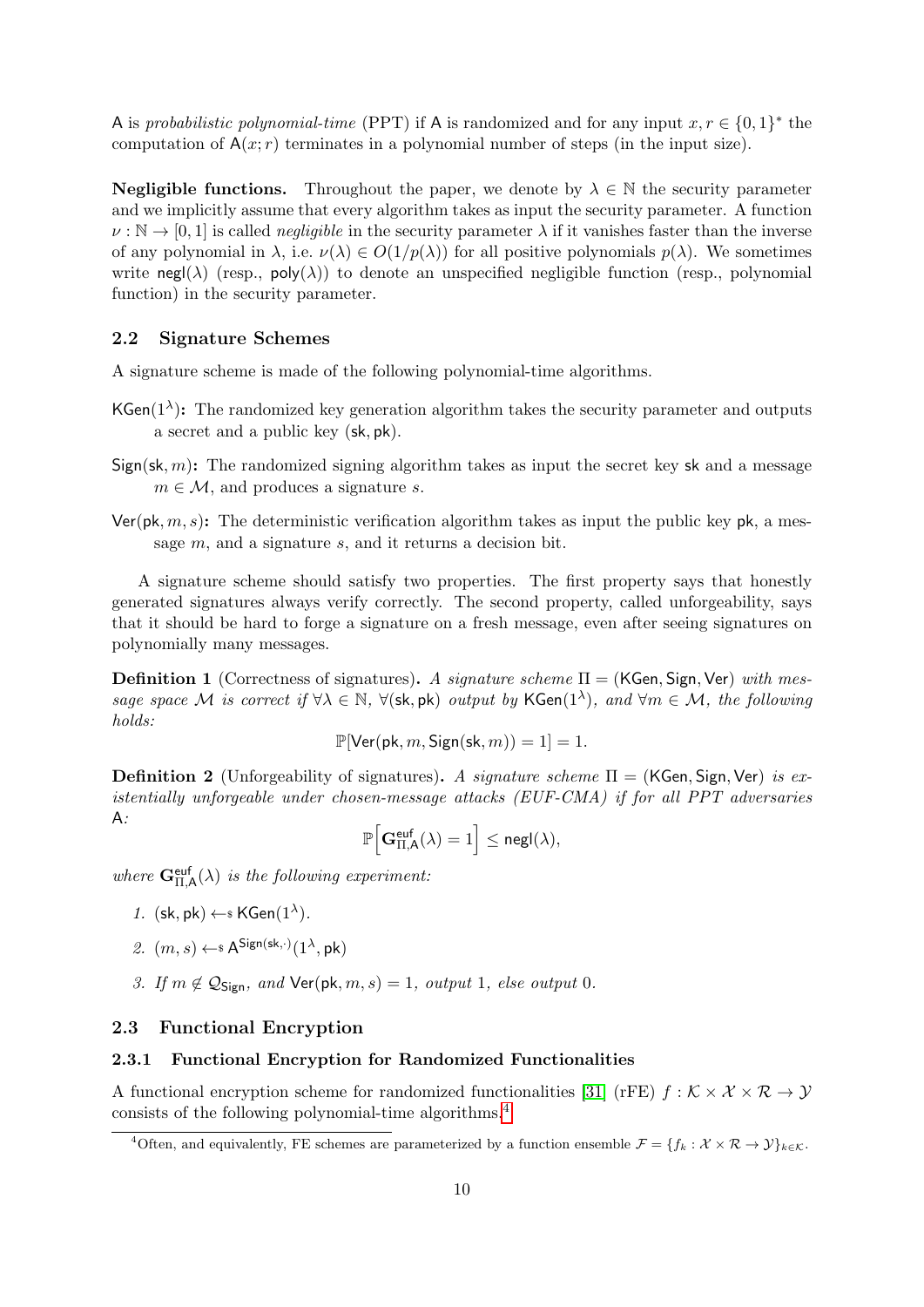- Setup( $1^{\lambda}$ ): Upon input the security parameter, the randomized setup algorithm outputs a master public key mpk and a master secret key msk.
- KGen(msk,  $k$ ): The randomized key generation algorithm takes as input the master secret key msk and an index  $k \in \mathcal{K}$ , and outputs a secret key sk<sub>k</sub> for  $f_k$ .
- $Enc(mpk, x)$ : The randomized encryption algorithm takes as input the master public key mpk, an input  $x \in \mathcal{X}$ , and returns a ciphertext  $c_x$ .
- $Dec(\mathsf{sk}_k, c_x)$ : The deterministic decryption algorithm takes as input a secret key  $\mathsf{sk}_k$  and a ciphertext  $c_x$ , and returns a value  $y \in \mathcal{Y}$ .

Correctness of rFE intuitively says that decrypting an encryption of  $x \in \mathcal{X}$  using a secret key  $\mathsf{sk}_k$  for function  $f_k$  yields  $f_k(x; r)$ , where  $r \leftarrow \mathcal{R}$ . Since  $f_k(x)$  is a random variable, the actual definition requires that whenever the decryption algorithm is invoked on a fresh encryption of a message x under a fresh key for  $f_k$ , the resulting output is computationally indistinguishable to  $f_k(x)$ .

**Definition 3** (Correctness of rFE). An rFE scheme  $\Pi$  = (Setup, KGen, Enc, Dec) for a randomized functionality  $f: K \times \mathcal{X} \times \mathcal{R} \to \mathcal{Y}$  is correct if the following distributions are computationally indistinguishable:

 $\{\mathsf{Dec}(\mathsf{sk}_{k_j},c_i)\}_{k_j\in\mathcal{K},x_i\in\mathcal{X}} \qquad \{f_{k_j}(x_i;r_{i,j})\}_{k_j\in\mathcal{K},x_i\in\mathcal{X}}$ 

where  $(\text{mpk}, \text{msk}) \leftarrow s \text{Setup}(1^{\lambda}), \text{sk}_{k_j} \leftarrow s \text{KGen}(\text{msk}, k_j) \text{ for } k_j \in \mathcal{K}, \text{ } c_i \leftarrow s \text{Enc}(\text{mpk}, x_i) \text{ for } x_i \in \mathcal{K}$  $\mathcal{X}, \text{ and } r_{i,j} \leftarrow \mathcal{R}.$ 

As for security, the setting of rFE tackles malicious encryptors. However, for our purpose, it will be sufficient to consider a weaker security guarantee that only holds for honest encryptors. In this spirit, the definition below is adapted from [\[3,](#page-41-2) Definition 3.3] for the special case of honest encryptors.

<span id="page-11-0"></span>**Definition 4**  $((q_1, q_c, q_2)$ -NA-SIM-security of rFE). An rFE scheme  $\Pi =$  (Setup, KGen, Enc, Dec) for a randomized functionality  $f : K \times X \times \mathbb{R} \to Y$  is  $(q_1, q_c, q_2)$ -NA-SIM-secure if there exists an efficient (stateful) simulator  $S = (S_1, S_2, S_3, S_4)$  such that for all PPT adversaries  $A = (A_1, A_2)$ where  $A_1$  makes at most  $q_1$  key generation queries and  $A_2$  makes at most  $q_2$  key generation query, the output of the following two experiments are computationally indistinguishable:

| $\mathbf{REAL}_{\Pi,\mathsf{A}}(\lambda)$                                                              | $\mathbf{IDEAL}_{\Pi,\mathbf{A}}(\lambda)$                                                                                          |
|--------------------------------------------------------------------------------------------------------|-------------------------------------------------------------------------------------------------------------------------------------|
| $(mpk, msk) \leftarrow$ Setup $(1^{\lambda})$                                                          | $(mpk, \alpha') \leftarrow$ \$ S <sub>1</sub> $(1^{\lambda})$                                                                       |
| $(x^*, \alpha) \leftarrow \mathsf{A}_1^{\mathsf{O}_1(\mathsf{msk}, \cdot)}(1^{\lambda}, \mathsf{mpk})$ | $(x^*, \alpha) \leftarrow$ A <sub>1</sub> <sup>O</sup> <sub>1</sub> <sup>(<math>\alpha', \cdot</math>)</sup> ( $1^{\lambda}$ , mpk) |
| where $x^* = (x_0, , x_{q_c})$                                                                         | where $x^* = (x_0, \ldots, x_{a_c})$                                                                                                |
| $c_i \leftarrow$ Enc(mpk, $x_i$ ) for $i \in [q_c]$                                                    | Let $\{k_1, \ldots, k_{q_1}\} = \mathcal{Q}_{\mathsf{O}_1'}$                                                                        |
| out $\leftarrow$ $A_2^{O_2(msk,.)}(1^{\lambda}, \{c_i\}, \alpha)$                                      | For $i \in [q_c], j \in [q_1]$                                                                                                      |
| return $(x, \{k\}, \text{out})$                                                                        | $y_{i,j} = f_{k_j}(x_i; r_{i,j})$ , where $r_{i,j} \leftarrow^* \mathcal{R}$                                                        |
|                                                                                                        | $(\{c_i\}, \alpha') \leftarrow \$S_3(\alpha', \{y_{i,i}\})$                                                                         |
|                                                                                                        | out $\leftarrow$ $A_2^{O'_2(\alpha', \cdot)}(1^{\lambda}, \{c_i\}, \alpha)$                                                         |
|                                                                                                        | return $(x, \{k'\}, \text{out})$                                                                                                    |

where the key generation oracles are defined in the following way:

- $O_1(msk, \cdot)$  and  $O_2(msk, \cdot)$ : Are implemented with the algorithm KGen(msk,  $\cdot$ ). The ordered set  ${k}$  is composed of the queries made to oracles  $O_1$  and  $O_2$ .
- $O'_1(\mathsf{st}', \cdot)$  and  $O'_2(\mathsf{st}', \cdot)$ : Are implemented with two simulators  $S_2(\alpha', \cdot)$ ,  $S_4(\alpha', \cdot)$ . The simulator  $S_4$  is given oracle access to Keyldeal $(x^*,\cdot)$ , which, on input k, outputs  $f_k(x_i;r)$ , where  $r \leftarrow$ <sup>8</sup>R for every  $x_i \in x^*$ . The ordered set  $\{k'\}$  is composed of the queries made to oracles  $O'_1$  and the queries made by  $S_4$  to KeyIdeal.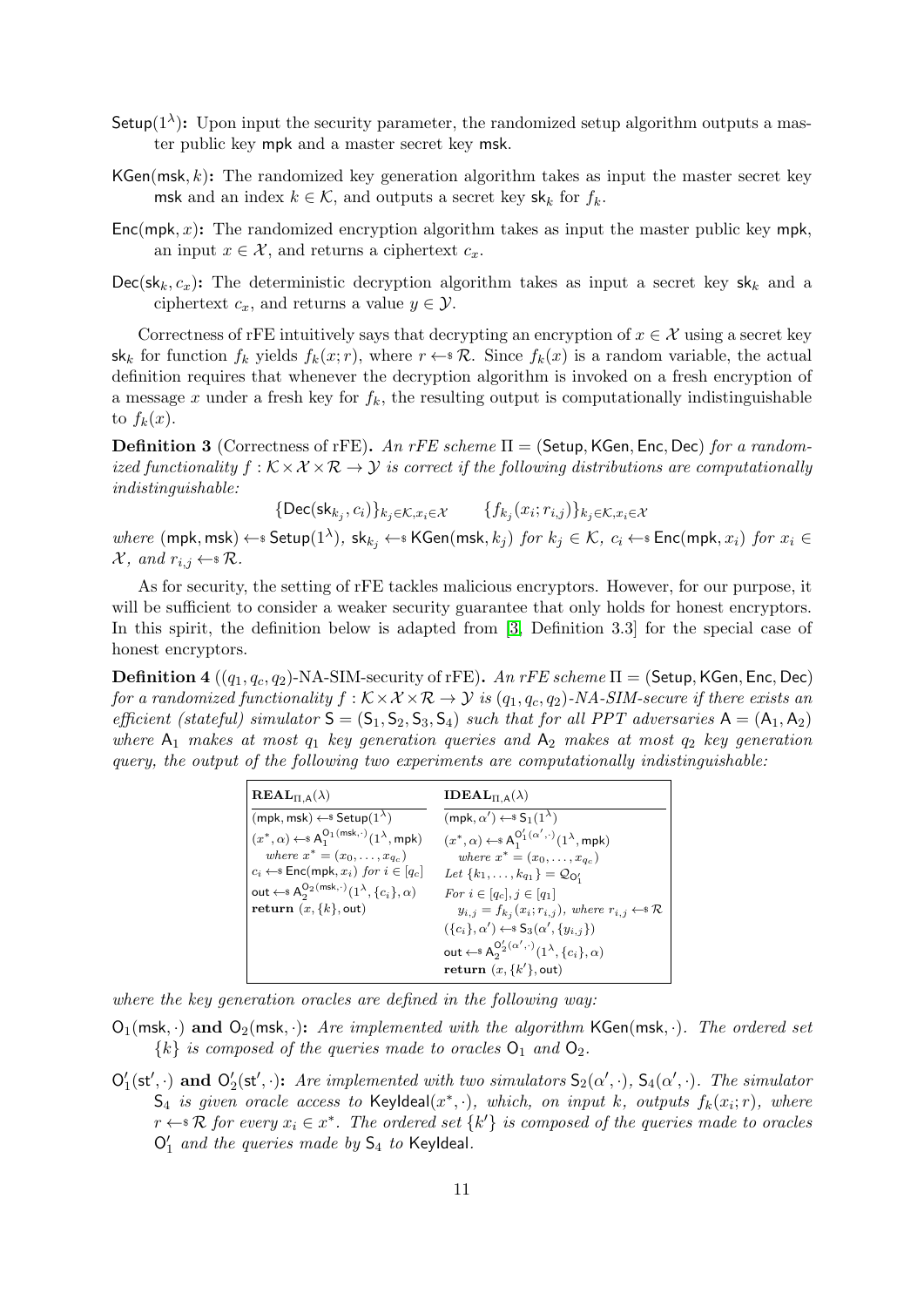#### 2.3.2 Functional Encryption for Deterministic Functionalities

Functional encryption (FE) for deterministic functionalities  $f : \mathcal{K} \times \mathcal{X} \to \mathcal{Y}$  can be cast as a special case of rFE. Since  $f$  is a deterministic functionality, correctness now simply says that whenever the decryption algorithm is invoked on a fresh encryption of a message  $x$  under a fresh key for f, the resulting output equals  $f_k(x)$ .

Definition 5 (Correctness of FE). A functional encryption scheme  $\Pi =$  (Setup, KGen, Enc, Dec) for a functionality  $f: \mathcal{K} \times \mathcal{X} \to \rho$  is correct if  $\forall x \in \mathcal{X}, \forall k \in \mathcal{K}$ , the following holds:

$$
\mathbb{P}\left[\begin{array}{l}(\mathsf{mpk},\mathsf{msk}) \mathop{\leftarrow} \mathsf{s}\mathsf{Setup}(1^{\lambda}), \\ \mathsf{sk}_k \mathop{\leftarrow} \mathsf{s}\mathsf{KGen}(\mathsf{msk},k), \\ \mathsf{Dec}(\mathsf{sk}_k,\mathsf{Enc}(\mathsf{mpk},x)) = f_k(x)\end{array}\right] = 1
$$

**Definition 6** ( $(q_1, q_c, q_2)$ -SIM-security of FE [\[3,](#page-41-2) Definition 2.4]). A functional encryption scheme  $\Pi =$  (Setup, KGen, Enc, Dec) for a functionality  $f : \mathcal{K} \times \mathcal{X} \to \rho$  is  $(q_1, q_c, q_2)$ -SIM-secure if there exists an efficient simulator  $S = (S_1, S_2, S_3, S_4)$  such that for all probabilistic polynomial time adversary  $A = (A_1, A_2)$ , where  $A_1$  makes at most  $q_1$  key generation queries and  $A_2$  makes at most  $q_2$  key generation queries, the output of the following two experiments are computationally indistinguishable:

| $REAL_{\Pi,A}(1^{\lambda})$                                                                            | $IDEALII.A(1λ)$                                                                   |
|--------------------------------------------------------------------------------------------------------|-----------------------------------------------------------------------------------|
| $(mpk, msk) \leftarrow$ Setup $(1^{\lambda})$                                                          | $(mpk, \alpha') \leftarrow s S_1(1^{\lambda})$                                    |
| $(x^*, \alpha) \leftarrow \mathsf{A}_1^{\mathsf{O}_1(\mathsf{msk}, \cdot)}(1^{\lambda}, \mathsf{mpk})$ | $(x^*, \alpha) \leftarrow$ A $_1^{O'_1(\alpha', \cdot)}(1^{\lambda}, \text{mpk})$ |
| where $x^* = (x_0, \ldots, x_{q_c})$                                                                   | where $x^* = (x_0, \ldots, x_{q_c})$                                              |
| $c_i \leftarrow$ Enc(mpk, $x_i$ ) for $i \in [q_c]$                                                    | Let $\{k_1, , k_{q_1}\} = Q_{Q'_1}$                                               |
| out $\leftarrow$ $A_2^{O_2(msk,.)}(1^{\lambda}, \{c_i\}, \alpha)$                                      | For $i \in [q_c], j \in [q_1]$                                                    |
| return $(x, \{k\}, \text{out})$                                                                        | $y_{i,j} = f_{k_j}(x_i)$                                                          |
|                                                                                                        | $(\{c_i\}, \alpha') \leftarrow \$S_3(\alpha', \{y_{i,j}\})$                       |
|                                                                                                        | out $\leftarrow$ $A_2^{O'_2(\alpha', \cdot)}(1^{\lambda}, \{c_i\}, \alpha)$       |
|                                                                                                        | return $(x, \{k'\}, \text{out})$                                                  |

where the key generation oracles are defined in the following way:

- $O_1(msk, \cdot)$  and  $O_2(msk, \cdot)$ : Are implemented with the algorithm KGen(msk,  $\cdot$ ). The ordered set  $\{k\}$  is composed of the queries made to oracles  $O_1$  and  $O_2$ .
- $O'_1(\mathsf{st}', \cdot)$  and  $O'_2(\mathsf{st}', \cdot)$ : Are implemented with two simulators  $S_2(\alpha', \cdot)$ ,  $S_4(\alpha', \cdot)$ . The simulator  $S_4$  is given oracle access to KeyIdeal $(x^*,\cdot)$ , which on input k, outputs  $f_k(x_i)$  for every  $x_i \in x^*$ . The ordered set  $\{k'\}$  is composed of the queries made to oracles  $\mathsf{O}'_1$  and the queries made by  $S_4$  to KeyIdeal.

<span id="page-12-0"></span>Definition 7 (Game-based security of FE [\[15,](#page-41-4) Definition 3]). A functional encryption scheme  $\Pi$  = (Setup, KGen, Enc, Dec) for a functionality  $f : K \times X \rightarrow Y$  is secure if for all valid PPT adversary  $A = (A_1, A_2)$ , we have:

$$
\left| \mathbb{P}\!\left[\mathbf{G}_{\Pi,\mathsf{A}}^{\mathsf{fe}}(\lambda) = 1 \right] - \frac{1}{2} \right| \leq \mathsf{negl}(\lambda)
$$

where  $\mathbf{G}_{\Pi,\mathsf{A}}^{\mathsf{fe}}(\lambda)$  is the following experiment:

- 1. (msk, mpk)  $\leftarrow$  Setup $(1^{\lambda})$
- 2.  $(m_0, m_1, \alpha) \leftarrow \text{A}^{\mathsf{KGen}(\textsf{msk}, \cdot)}_1$  $_1^{\mathsf{KGen}(\mathsf{msk},\cdot)}(1^\lambda,\mathsf{mpk}).$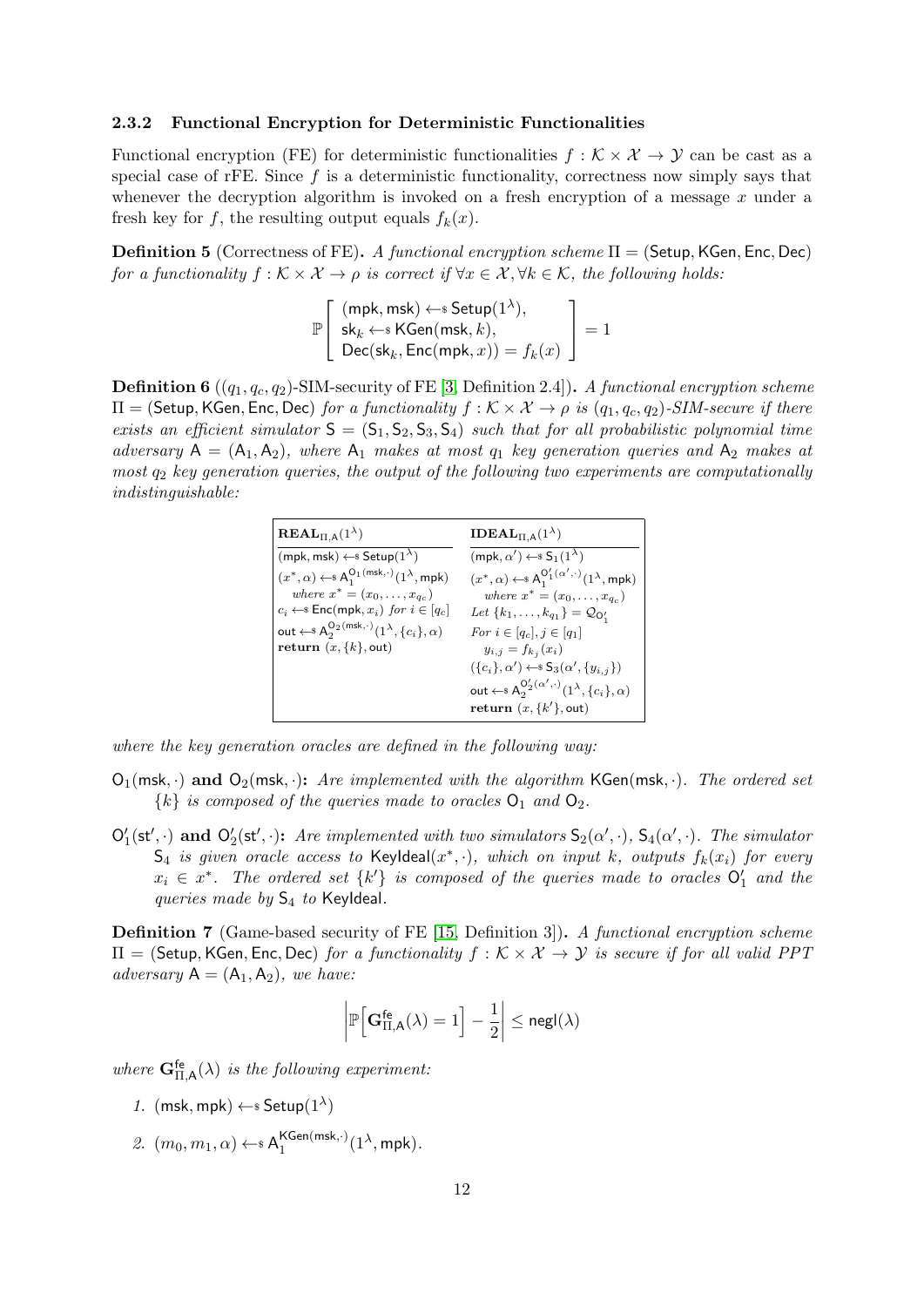- 3.  $c \leftarrow s \mathsf{Enc}(\mathsf{mpk}, m_b)$  where  $b \leftarrow s \{0, 1\}$ .
- 4.  $b' \leftarrow \{\mathsf{A}_2}^{\mathsf{KGen}(\mathsf{msk},\cdot)}$  $\frac{\mathsf{KGen}(\mathsf{msk},\cdot)}{2}(1^\lambda,c,\alpha).$
- 5. If  $b = b'$  then output 1, and otherwise output 0.

Adversary  $A = (A_1, A_2)$  is called valid if  $\forall k \in \mathcal{Q}_{\mathsf{KGen}}$  we have  $f_k(m_0) = f_k(m_1)$ , where  $\mathcal{Q}_{\mathsf{KGen}}$ contains all the queries submitted by  $A_1$  and  $A_2$  to oracle KGen.

#### 2.3.3 Two-Input Functional Encryption

A 2-input FE (2FE) scheme for a 2-arity functionality  $f : \mathcal{K} \times \mathcal{X}_0 \times \mathcal{X}_1 \to \mathcal{Y}$  consists of the following efficient algorithms.

- Setup( $1^{\lambda}$ ): Upon input the security parameter, the randomized setup algorithm outputs 2 encryption keys  $ek_0, ek_1$ , and a master secret key msk.
- KGen(msk,  $k$ ): The randomized key generation algorithm takes as input the master secret key msk, and an index  $k \in \mathcal{K}$ , and outputs a secret key sk<sub>k</sub> for  $f_k$ .
- $Enc(ek_i, x_i)$ : For  $i \in \{0, 1\}$ , the randomized encryption algorithm takes as input the encryption key e $\mathsf{k}_i$ , a value  $x_i \in \mathcal{X}_i$ , and returns a ciphertext  $c_{x_i}$ .
- $Dec(\mathsf{sk}_k, c_{x_0}, c_{x_1})$ : The deterministic decryption algorithm takes as input a secret key  $\mathsf{sk}_k$  for  $f_k$ , and two ciphertexts  $c_{x_0}, c_{x_1}$ , and returns a value  $y \in \mathcal{Y}$ .

Correctness of a 2FE means that decrypting  $(c_{x_0}, c_{x_1})$ , where  $c_{x_i}$  is an encryption of  $x_i$ , using a secret key  $sk_k$  for function  $f_k$  yields  $f_k(x_0, x_1)$ .

**Definition 8** (Correctness of 2FE). A 2FE scheme  $\Pi$  = (Setup, KGen, Enc, Dec) for a functionality  $f: \mathcal{K} \times \mathcal{X}_0 \times \mathcal{X}_1 \to \mathcal{Y}$  is correct if  $\forall (x_0, x_1) \in \mathcal{X}_0 \times \mathcal{X}_1, \forall k \in \mathcal{K}$ .

$$
\mathbb{P}\left[\begin{array}{l}(\mathsf{ek_0},\mathsf{ek_1},\mathsf{msk}) \leftarrow \mathsf{s}\mathsf{Setup}(1^\lambda), \\ \mathsf{sk}_k \leftarrow \mathsf{s}\mathsf{KGen}(\mathsf{msk},k), \\ c_0 \leftarrow \mathsf{s}\mathsf{Enc}(\mathsf{ek_0},x_0), c_1 \leftarrow \mathsf{s}\mathsf{Enc}(\mathsf{ek}_1,x_1) \\ \mathsf{Dec}(\mathsf{sk}_k,c_0,c_1) = f_k(x_0,x_1)\end{array}\right] \ge 1-\mathsf{negl}(\lambda).
$$

Security changes significantly depending on which keys among  $(ek_0, e k_1)$  are public. The flavor we require has one public and one private key, with the adversary given oracle access to the encryption algorithm for the private key. The formal definition follows below.

<span id="page-13-0"></span>**Definition 9** (IND-security of 2FE,  $\{0, 1\}$ -semi-private setting). For  $i \in \{0, 1\}$ , a 2FE scheme  $\Pi =$  (Setup, KGen, Enc, Dec) for a functionality  $f : \mathcal{K} \times \mathcal{X}_0 \times \mathcal{X}_1 \to \rho$  is indistinguishably secure in the *i*-semi-private setting if for all valid PPT adversaries  $A = (A_1, A_2)$ :

$$
\left| \mathbb{P}\Big[\mathbf{G}_{\Pi,\mathsf{A}}^{\mathsf{spriv}}(\lambda,i)=1\Big]-\frac{1}{2}\right| \leq \mathsf{negl}(\lambda),
$$

where  $G_{\Pi A}^{\text{spriv}}$  $\lim_{\Pi,\mathsf{A}} (\lambda,i)$  is the following experiment:

- 1.  $(msk, ek_0, ek_1) \leftarrow s$  Setup $(1^{\lambda})$
- 2.  $((m_0^0, m_1^0), (m_0^1, m_1^1), \alpha) \leftarrow \mathsf{s} \mathsf{A}_1^{\mathsf{KGen}(\mathsf{msk}, \cdot), \mathsf{Enc}(\mathsf{ek}_i, \cdot)}$  $\frac{\mathsf{KGen}(\mathsf{msk},\cdot), \mathsf{Enc}(\mathsf{ek}_i,\cdot)}{1}(1^{\lambda},\mathsf{ek}_{1-i}).$
- 3.  $c_0 \leftarrow s \mathsf{Enc}(\mathsf{ek}_0, m_0^b), \ c_1 \leftarrow s \mathsf{Enc}(\mathsf{ek}_1, m_1^b), \ where \ b \leftarrow s \{0, 1\}.$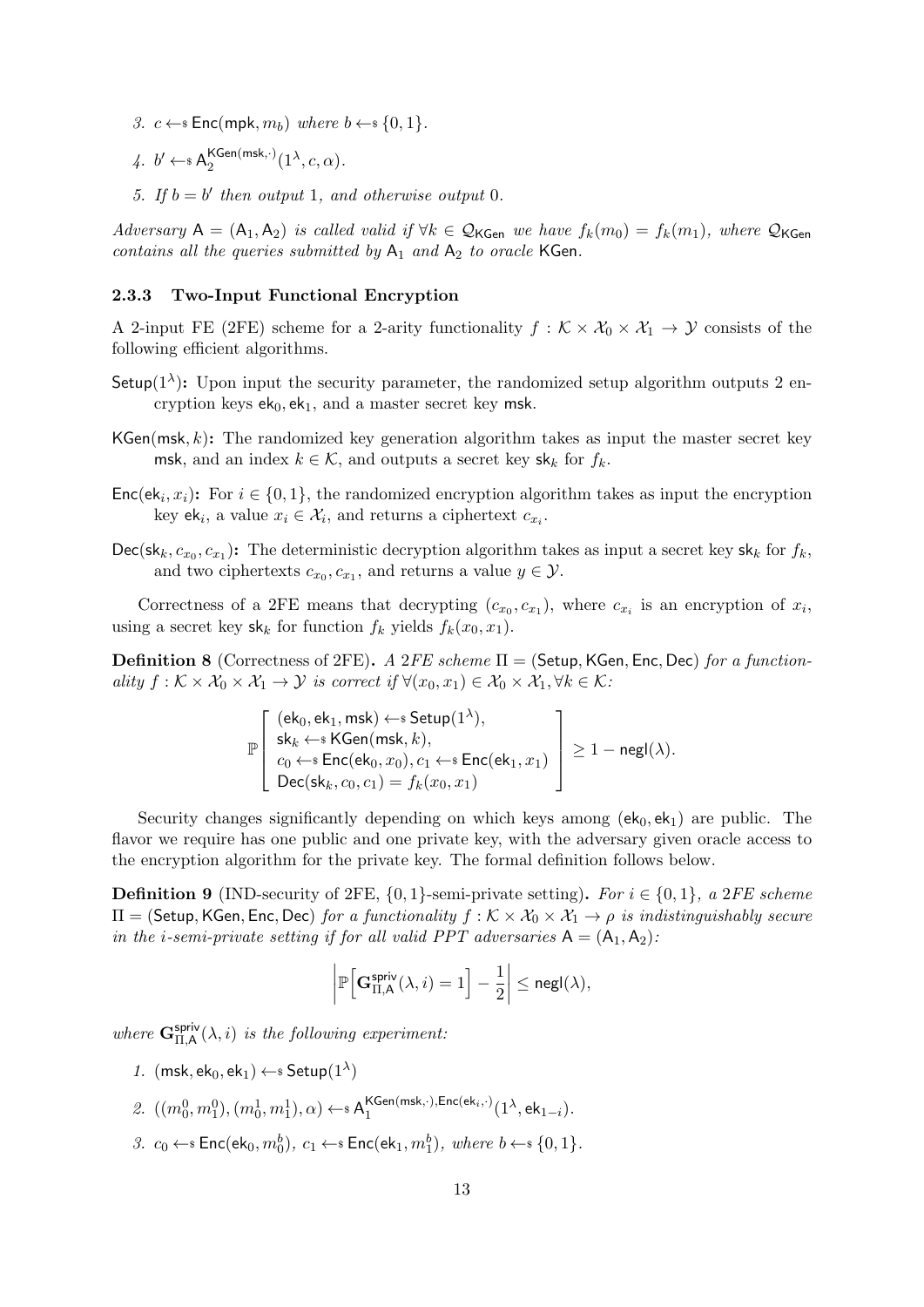$4. \, b' \leftarrow \, \, A_2^{\mathsf{KGen}(\mathsf{msk}, \cdot), \mathsf{Enc}(\mathsf{ek}_i, \cdot)}$ KGen $(\mathsf{msk},\cdot),\mathsf{Enc}(\mathsf{ek}_i,\cdot)\big(1^\lambda,(c_0,c_1),\alpha\big).$ 

5. If  $b = b'$  then output 1, and otherwise output 0.

Adversary  $A = (A_1, A_2)$  is called valid if  $\forall k \in \mathcal{Q}_{\mathsf{KGen}}, \forall x \in \mathcal{X}_{1-i}, \forall x' \in \mathcal{Q}_{\mathsf{Enc}},$  we have:

$$
f_k(m_0^0, m_1^0) = f_k(m_0^1, m_1^1)
$$

and

$$
f_k(m_0^0, x) = f_k(m_0^1, x) \text{ and } f_k(x', m_1^0) = f_k(x', m_1^1), \text{ if } i = 0
$$
  

$$
f_k(x, m_1^0) = f_k(x, m_1^1) \text{ and } f_k(m_0^0, x') = f_k(m_0^1, x'), \text{ if } i = 1.
$$

The above definition is a generalization of [\[28,](#page-42-1) Definition 4] with parameters  $(n, t, q)$  =  $(2, 1, 1)$ , where the adversary is additionally given oracle access to  $Enc(ek<sub>i</sub>, ·)$ ; this notion is easily seen to be implied by [\[28,](#page-42-1) Def. 4] with parameters  $(n, t, q) = (2, 2, 1)$  as the latter means that both keys  $(\mathsf{ek}_0, \mathsf{ek}_1)$  can be made public. In turn, IND-secure 2FE for arbitrary functionalities in the public setting exists assuming sub-exponentially hard indistinguishability obfuscation for all functions [\[28\]](#page-42-1).

#### 2.4 Bilinear Diffie-Hellman Assumption

Our practical implementation of IB-ME is provably secure under the BDH assumption, which we recall below.

<span id="page-14-1"></span>**Definition 10** (BDH assumption). Let G and  $\mathbb{G}_T$  be two groups of prime order q. Let e:  $\mathbb{G} \times \mathbb{G} \to \mathbb{G}_T$  be an admissible bilinear map, and let P be a generator of  $\mathbb{G}$ . The BDH problem is hard in  $(\mathbb{G}, \mathbb{G}_T, e)$  if for every PPT adversary A:

$$
\mathbb{P}\Big[\mathsf{A}(q,\mathbb{G},\mathbb{G}_T,e,P,P^a,P^b,P^c)=e(P,P)^{abc}\Big]\leq \mathsf{negl}(\lambda),
$$

where  $P \leftarrow^* \mathbb{G}^*$ , and  $a, b, c \leftarrow^* \mathbb{Z}_q^*$ .

#### 2.5 Non-Interactive Zero Knowledge

Let  $R$  be a relation, corresponding to an NP language  $L$ . A non-interactive zero-knowledge (NIZK) proof system for R is a tuple of polynomial-time algorithms  $\Pi = (I, P, V)$  specified as follows. (i) The randomized algorithm I takes as input the security parameter and outputs a common reference string  $\omega$ ; (ii) The randomized algorithm  $P(\omega,(y,x))$ , given  $(y,x) \in R$ outputs a proof  $\pi$ ; (iii) The deterministic algorithm  $\mathsf{V}(\omega,(y,\pi))$ , given an instance y and a proof  $\pi$  outputs either 0 (for "reject") or 1 (for "accept"). We say that a NIZK for relation R is correct if for all  $\lambda \in \mathbb{N}$ , every  $\omega$  output by  $I(1^{\lambda})$ , and any  $(y, x) \in R$ , we have that  $V(\omega, (y, P(\omega, (y, x)))) = 1.$ 

We define two properties of a NIZK proof system. The first property, called adaptive multitheorem zero knowledge, says that honest proofs do not reveal anything beyond the fact that  $y \in L$ . The second property, called knowledge soundness, requires that every adversary creating a valid proof for some statement, must know the corresponding witness.

<span id="page-14-0"></span>Definition 11 (Adaptive multi-theorem zero-knowledge). A NIZK Π for a relation R satisfies adaptive multi-theorem zero-knowledge if there exists a PPT simulator  $Z := (Z_0, Z_1)$  such that the following holds:

• Algorithm  $Z_0$  outputs  $\omega$  and a simulation trapdoor  $\zeta$ .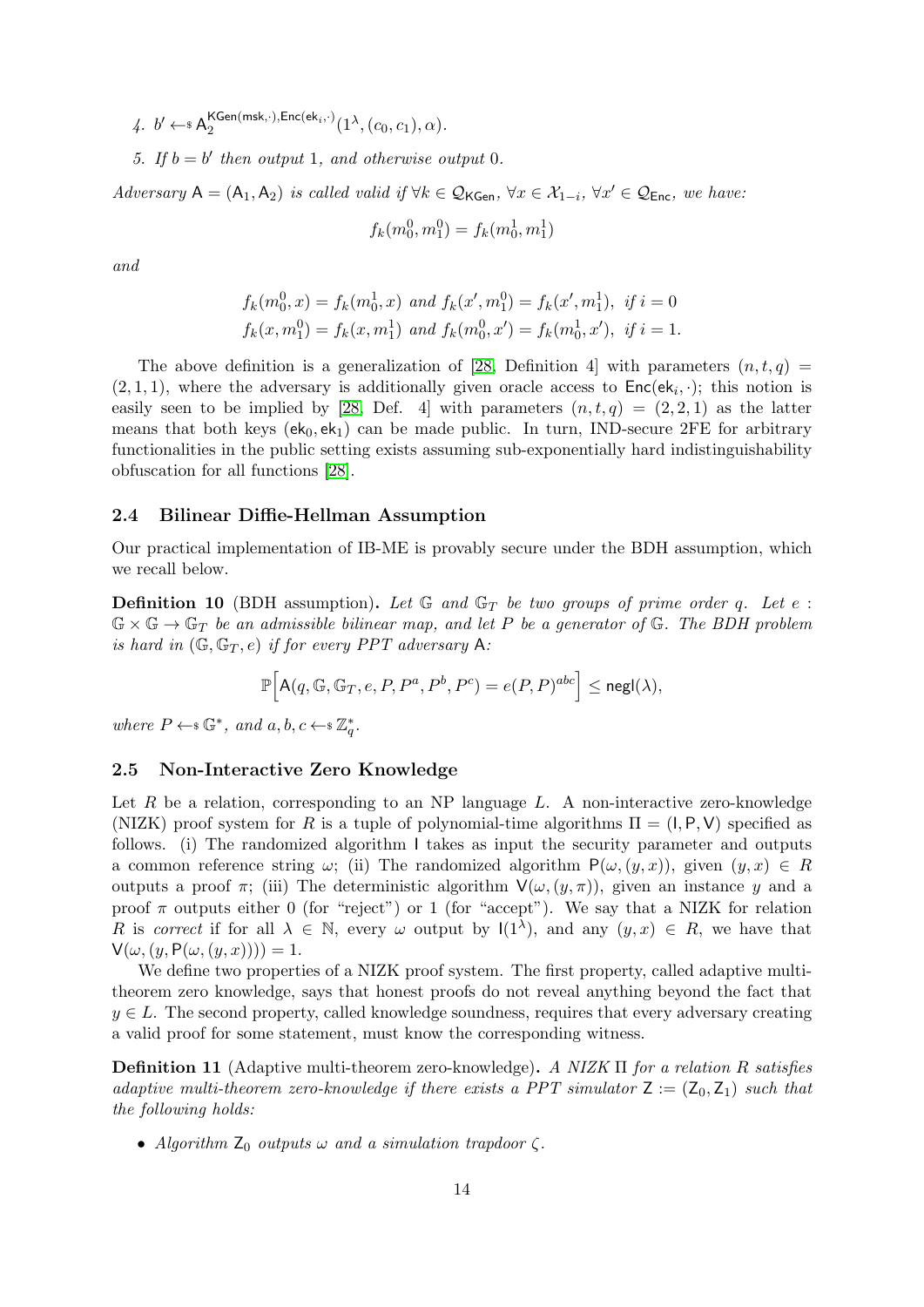• For all PPT distinguishers D, we have that

$$
\begin{aligned} \left| \mathbb{P} \Big[ D^{\mathsf{P}(\omega, (\cdot, \cdot))}(\omega) = 1: \ \omega \leftarrow \mathsf{s} \ \mathsf{l}(1^{\lambda}) \Big] \\ &- \mathbb{P} \Big[ D^{\mathsf{O}(\zeta, (\cdot, \cdot))}(\omega) = 1: \ (\omega, \zeta) \leftarrow \mathsf{s} \ \mathsf{Z}_0(1^{\lambda}) \Big] \right| \leq \mathsf{negl}(\lambda), \end{aligned}
$$

where the oracle  $O(\zeta, \cdot, \cdot)$  takes as input a pair  $(y, x)$  and returns  $Z_1(\zeta, y)$  if  $(y, x) \in R$ (and otherwise  $\perp$ ).

<span id="page-15-1"></span>**Definition 12** (Knowledge soundness). A NIZK  $\Pi$  for a relation R satisfies knowledge soundness if there exists a PPT extractor  $K = (K_0, K_1)$  such that the following holds:

- Algorithm K<sub>0</sub> outputs  $\omega$  and an extraction trapdoor  $\xi$ , such that the distribution of  $\omega$  is computationally indistinguishable to that of  $I(1^{\lambda})$ .
- For all PPT adversaries A, we have that

$$
\mathbb{P}\left[\begin{array}{ccc} \mathsf{V}(\omega,y,\pi)=1 \wedge & (\omega,\xi) \leftarrow \mathsf{s}\, \mathsf{K}_0(1^\lambda) \\ (y,x)\not\in R & : (y,\pi) \leftarrow \mathsf{s}\, \mathsf{A}(\omega) \\ x \leftarrow \mathsf{s}\, \mathsf{K}_1(\xi,y,\pi) \end{array}\right] \leq \mathsf{negl}(\lambda).
$$

# <span id="page-15-2"></span>3 Matchmaking Encryption

As explained in the introduction, an ME allows both the sender and the receiver, characterized by their attributes, to choose fined-grained access policies that together describe the access rights both parties must satisfy in order for the decryption of a given ciphertext to be successful.

We present two flavors of ME. In the first, which is the standard one, the receiver's attributes and policy are independent of each other (i.e., a receiver with some given attributes can choose different policies). In the second flavor, dubbed A-ME, the receiver's attributes and policy are tighten together. We present the security model for ME and A-ME in §[3.1](#page-15-0) and §[3.2.](#page-18-0)

### <span id="page-15-0"></span>3.1 Security Model

Formally, an ME is composed of the following polynomial-time algorithms:

- Setup( $1^{\lambda}$ ): Upon input the security parameter  $1^{\lambda}$  the randomized setup algorithm outputs the master public key mpk, the master policy key kpol, and the master secret key msk. We implicitly assume that all other algorithms take mpk as input.
- SKGen(msk,  $\sigma$ ): The randomized sender-key generator takes as input the master secret key msk, and attributes  $\sigma \in \{0,1\}^*$ . The algorithm outputs a secret encryption key ek<sub> $\sigma$ </sub> for attributes  $\sigma$ .
- RKGen(msk,  $\rho$ ): The randomized receiver-key generator takes as input the master secret key msk, and attributes  $\rho \in \{0,1\}^*$ . The algorithm outputs a secret decryption key dk<sub>p</sub> for attributes  $\rho$ .
- $PolGen(kpol, \mathbb{S})$ : The randomized receiver policy generator takes as input the master policy key kpol, and a policy  $\mathbb{S}: \{0,1\}^* \to \{0,1\}$  represented as a circuit. The algorithm outputs a secret decryption key  $dk_{\mathbb{S}}$  for the circuit  $\mathbb{S}$ .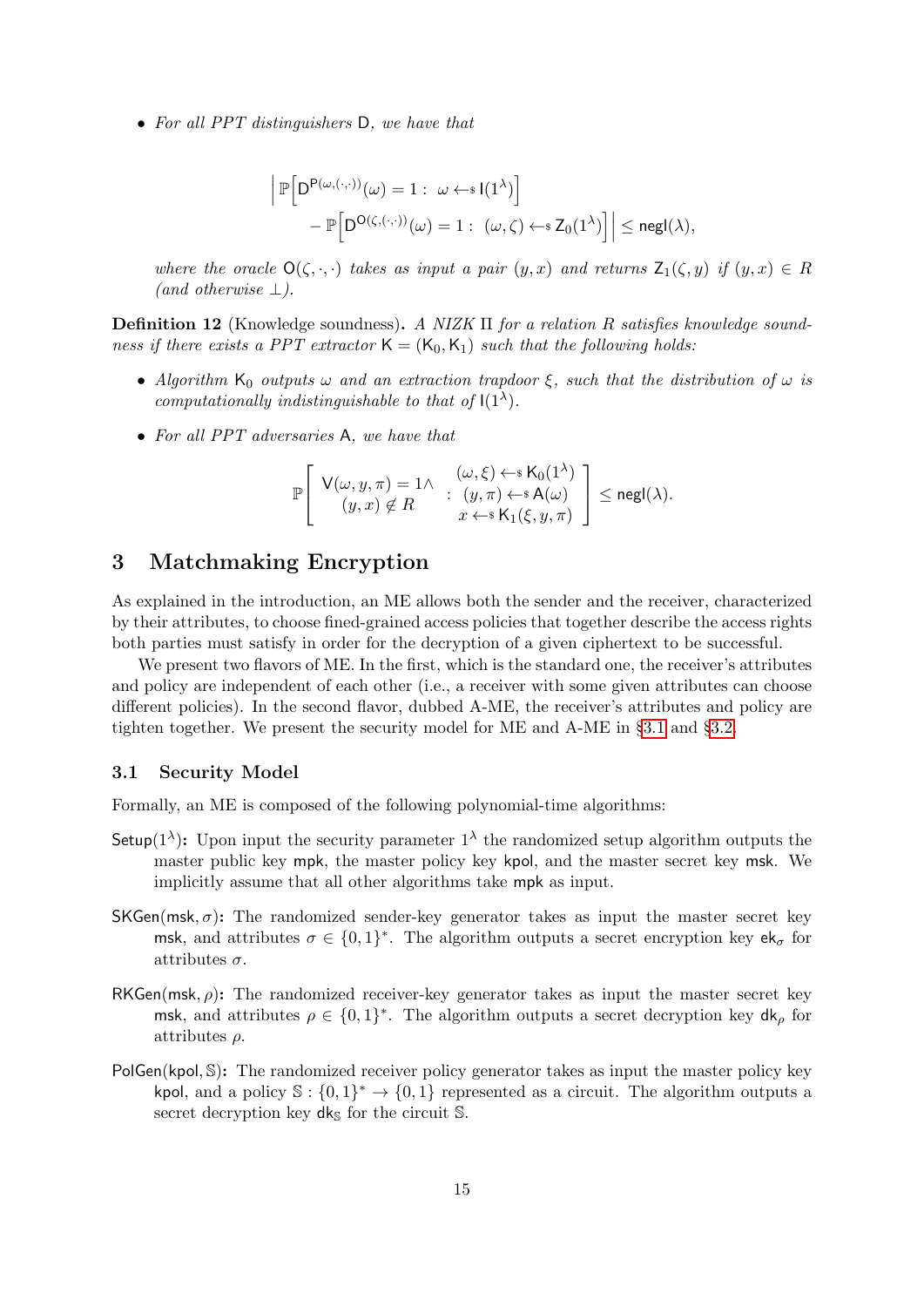- $Enc(\mathsf{ek}_{\sigma}, \mathbb{R}, m)$ : The randomized encryption algorithm takes as input a secret encryption key  $\mathsf{ek}_{\sigma}$  for attributes  $\sigma \in \{0,1\}^*$ , a policy  $\mathbb{R}:\{0,1\}^* \to \{0,1\}$  represented as a circuit, and a message  $m \in \mathcal{M}$ . The algorithm produces a ciphertext c linked to both  $\sigma$  and R.
- $Dec(dk_{\rho}, dk_{\mathbb{S}}, c)$ : The deterministic decryption algorithm takes as input a secret decryption key  $\mathsf{d}\mathsf{k}_{\rho}$  for attributes  $\rho \in \{0,1\}^*$ , a secret decryption key  $\mathsf{d}\mathsf{k}_{\mathbb{S}}$  for a circuit  $\mathbb{S}: \{0,1\}^* \to \{0,1\}$ , and a ciphertext c. The algorithm outputs either a message m or  $\perp$  (denoting an error).

Note that the decryption keys  $d\mathbf{k}_{\rho}$  and  $d\mathbf{k}_{\mathcal{S}}$  are independent, thus allowing a receiver with attributes  $\rho$  to obtain decryption keys for different policies S. We also remark that the master policy key kpol could be considered as part of the master secret key msk, but we preferred to use distinct keys for clarity.

Correctness. The intuition for correctness is that the output of the decryption algorithm using decryption keys for receiver's attributes  $\rho$  and access policy S, when decrypting an honestly generated ciphertext which encrypts a message m using sender's attributes  $\sigma$  and policy  $\mathbb{R}$ , should equal m if and only if the receiver's attributes  $\rho$  match the policy R specified by the sender, and at the same time the sender's attributes  $\sigma$  match the policy S specified by the receiver. More formally:

**Definition 13** (Correctness of ME). An ME with message space M is correct if  $\forall \lambda \in \mathbb{N}$ ,  $\forall$ (mpk, kpol, msk)  $output\;by\;\mathsf{Setup}(1^\lambda),\;\forall m\in\mathcal{M},\;\forall \sigma,\rho\in\{0,1\}^*,\;\forall \mathbb{R},\mathbb{S}:\{0,1\}^*\rightarrow\{0,1\}\;\mathit{such}$ that  $\mathbb{S}(\sigma) = 1 \wedge \mathbb{R}(\rho) = 1$ :

$$
\mathbb{P}[\mathsf{Dec}(\mathsf{dk}_{\rho},\mathsf{dk}_{\mathbb{S}},\mathsf{Enc}(\mathsf{ek}_{\sigma},\mathbb{R},m))=m]\geq 1-\mathsf{negl}(\lambda),
$$

where  $ek_{\sigma} \leftarrow s$  SKGen(msk,  $\sigma$ ), dk<sub> $\rho$ </sub>  $\leftarrow$  RKGen(msk,  $\rho$ ), and dk<sub>S</sub>  $\leftarrow$  s PolGen(kpol, S).

Security. We now turn to defining security of an ME via two properties, that we dub *privacy* and authenticity. Intuitively, privacy aims at capturing secrecy of the sender's inputs (i.e., the attributes  $\sigma$ , the policy for the receiver R, and the plaintext m), in two different conditions: In case of a match between the sender's and receiver's attributes/policy, and in case of mismatch. This is formalized by requiring that the distributions  $\mathsf{Enc}(\mathsf{ek}_{\sigma_0}, \mathbb{R}_0, m_0)$  and  $\mathsf{Enc}(\mathsf{ek}_{\sigma_1}, \mathbb{R}_1, m_1)$  be computationally indistinguishable to the eyes of an attacker with oracle access to SKGen, RKGen, PolGen, where the values  $(m_0, m_1, \mathbb{R}_0, \mathbb{R}_1, \sigma_0, \sigma_1)$  are all chosen by the adversary. The actual definition requires some care, as the adversary could, e.g., obtain a decryption key for attributes  $\rho$  and policy S such that  $\mathbb{R}_0(\rho) = 0 \vee \mathbb{S}(\sigma_0) = 0$  but  $\mathbb{R}_1(\rho) = 1 \wedge \mathbb{S}(\sigma_1) = 1$ , which clearly allows him to distinguish by evaluating the decryption algorithm. In order to exclude such "trivial attacks", we quantify privacy over all valid adversaries, as explained below:

- In case of a mismatch, i.e., when the adversary cannot decrypt the challenge ciphertext, it must be the case that for each attribute  $\rho$  and policy S for which the adversary knows a valid decryption key: (i) Either  $\rho$  does not satisfy policies  $\mathbb{R}_0$  and  $\mathbb{R}_1$ ; (ii) or  $\sigma_0$  and  $\sigma_1$ do not satisfy policy S; (iii) or  $\rho$  does not satisfy  $\mathbb{R}_0$  and  $\sigma_1$  does not satisfy S; (iv) or  $\rho$ does not satisfy  $\mathbb{R}_1$  and  $\sigma_0$  does not satisfy S.
- In case of match, i.e., when the adversary can decrypt the challenge ciphertext, it must be the case that  $m_0 = m_1$ , and additionally, for each attribute  $\rho$  and policy S for which the adversary knows a valid decryption key, it holds that both: (i)  $\mathbb{R}_0$  and  $\mathbb{R}_1$  have the same evaluation on attributes  $\rho$  (i.e.,  $\mathbb{R}_0(\rho) = \mathbb{R}_1(\rho)$ ); and (ii) S has the same evaluation on attributes  $\sigma_0$  and  $\sigma_1$  (i.e.,  $\mathbb{S}(\sigma_0) = \mathbb{S}(\sigma_1)$ ).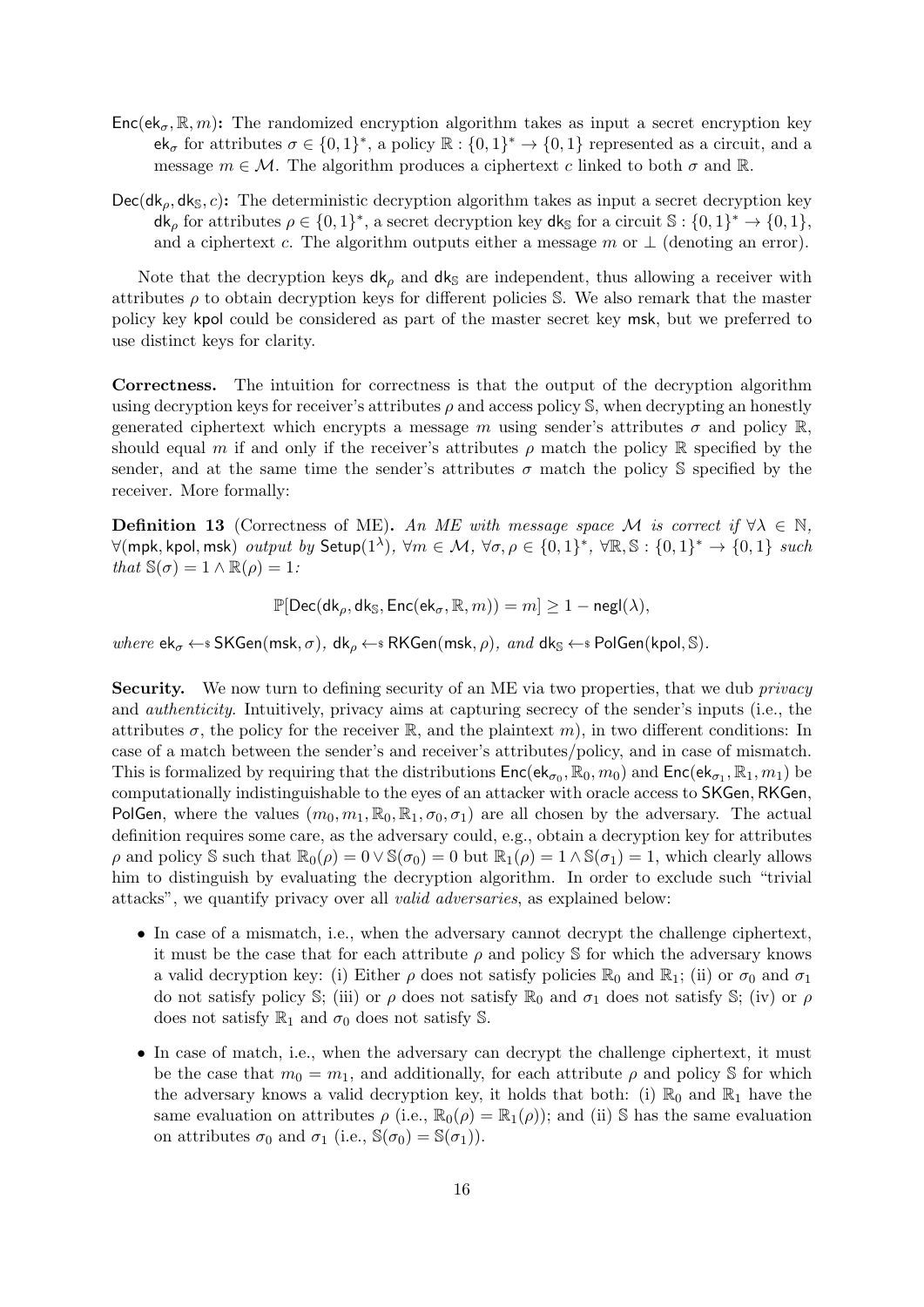<span id="page-17-0"></span>

| ${\bf G}^{\sf priv}_{\Pi.{\sf A}}(\lambda)$                                                                                               | $\mathbf{G}_{\Pi \; A}^{\text{auth}}(\lambda)$                                                 |
|-------------------------------------------------------------------------------------------------------------------------------------------|------------------------------------------------------------------------------------------------|
| $(mpk, kpol, msk) \leftarrow$ Setup $(1^{\lambda})$                                                                                       | (mpk, kpol, msk) $\leftarrow$ Setup $(1^{\lambda})$                                            |
| $(m_0, m_1, \mathbb{R}_0, \mathbb{R}_1, \sigma_0, \sigma_1, \alpha) \leftarrow \mathbb{S} A_1^{O_1, O_2, O_3}(1^{\lambda}, \mathsf{mpk})$ | $(c, \rho, \mathbb{S}) \leftarrow \mathbb{S} A^{O_1, O_2, O_3}(1^{\lambda}, \mathsf{mpk})$     |
| $b \leftarrow s \{0, 1\}$                                                                                                                 | $dk_{\rho} \leftarrow$ RKGen(msk, $\rho$ )                                                     |
| $ek_{\sigma_b} \leftarrow$ SKGen(msk, $\sigma_b$ )                                                                                        | $dk_{\mathbb{S}} \leftarrow$ PolGen(kpol, $\mathbb{S}$ )                                       |
| $c \leftarrow$ Enc(ek <sub><math>\sigma_b</math></sub> , $\mathbb{R}_b$ , $m_b$ )                                                         | $m = \mathsf{Dec}(\mathsf{dk}_o, \mathsf{dk}_\mathbb{S}, c)$                                   |
| $b' \leftarrow \mathcal{A}_2^{O_1, O_2, O_3} (1^{\lambda}, c, \alpha)$                                                                    | If $\forall \sigma \in \mathcal{Q}_{\Omega_1} : (\mathbb{S}(\sigma) = 0) \wedge (m \neq \bot)$ |
| If $(b' = b)$ return 1                                                                                                                    | return 1                                                                                       |
| $E$ lse return $0$                                                                                                                        | Else return $0$                                                                                |

Figure 1: Games defining privacy and authenticity of ME. Oracles  $O_1$ ,  $O_2$ ,  $O_3$  are implemented by SKGen(msk, ·), RKGen(msk, ·), PolGen(kpol, ·).

<span id="page-17-3"></span>**Definition 14** (Privacy of ME). We say that an ME  $\Pi$  satisfies privacy if for all valid PPT adversaries A:

<span id="page-17-1"></span>
$$
\left|\mathbb{P}\!\left[\mathbf{G}_{\Pi,\mathsf{A}}^{\mathsf{priv}}(\lambda)=1\right]-\frac{1}{2}\right|\leq \mathsf{negl}(\lambda),
$$

where game  $\mathbf{G}_{\Pi}^{\text{priv}}$  $\lim_{\Pi,A}(\lambda)$  is depicted in Fig[.1.](#page-17-0) Adversary A is called valid if  $\forall \rho \in \mathcal{Q}_{O_2}, \forall \mathbb{S} \in \mathcal{Q}_{O_3}$  it satisfies the following invariant:

• (Mismatch condition). Either

$$
(\mathbb{R}_0(\rho) = \mathbb{R}_1(\rho) = 0) \vee (\mathbb{S}(\sigma_0) = \mathbb{S}(\sigma_1) = 0) \vee (\mathbb{R}_0(\rho) = \mathbb{S}(\sigma_1) = 0) \vee (\mathbb{R}_1(\rho) = \mathbb{S}(\sigma_0) = 0);
$$
\n(1)

• (Match condition). Or (i.e.,  $\exists \hat{\rho} \in \mathcal{Q}_{O_2}, \hat{\mathbb{S}} \in \mathcal{Q}_{O_3}$  s.t. Eq. [\(1\)](#page-17-1) does not hold)

$$
(m_0 = m_1) \wedge (\mathbb{R}_0(\rho) = \mathbb{R}_1(\rho)) \wedge (\mathbb{S}(\sigma_0) = \mathbb{S}(\sigma_1)).
$$

Note that in the above definition the challenge ciphertext is honestly computed. This is because privacy captures security against malicious receivers. Authenticity, on the other hand, demands that the only way to produce a valid ciphertext under attributes  $\sigma$  is to obtain an encryption key  $ek_{\sigma}$  from the authority, thus guaranteeing that if a ciphertext decrypts correctly, then it has been created by a sender with the proper encryption key. This captures security against malicious senders.

The latter is modeled by a game in which the attacker has oracle access to SKGen, RKGen, and PolGen. The attacker's goal is to output a tuple  $(\rho, \mathbb{S}, c)$  such that  $\text{Dec}(\mathsf{dk}_\rho, \mathsf{dk}_\mathbb{S}, c) \neq \bot$ , and none of the encryption keys  $\mathsf{ek}_{\sigma}$  for attributes  $\sigma$  (obtained by the adversary via oracle queries) satisfies the policy S. Observe that the adversary is not given access to an encryption oracle. The reason for this is that we only consider security in the presence of chosen-plaintext attacks, and thus ciphertexts might be malleable,<sup>[5](#page-17-2)</sup> which makes it possible to forge in the authenticity game.

<span id="page-17-4"></span>Definition 15 (Authenticity of ME). We say that an ME Π satisfies authenticity if for all PPT adversaries A:

$$
\mathbb{P}\Big[\mathbf{G}_{\Pi,\mathsf{A}}^{\text{auth}}(\lambda) = 1\Big] \leq \mathsf{negl}(\lambda),
$$

where game  $\mathbf{G}_{\Pi,\mathsf{A}}^{\text{auth}}(\lambda)$  is depicted in Fig[.1.](#page-17-0)

<span id="page-17-2"></span><sup>5</sup>Note that malleability (and thus the authenticity property considered in our paper) might be a desirable feature in some scenarios, as it implies a form of deniability. It could also be useful in future extensions of ME (e.g., in the spirit of proxy re-encryption).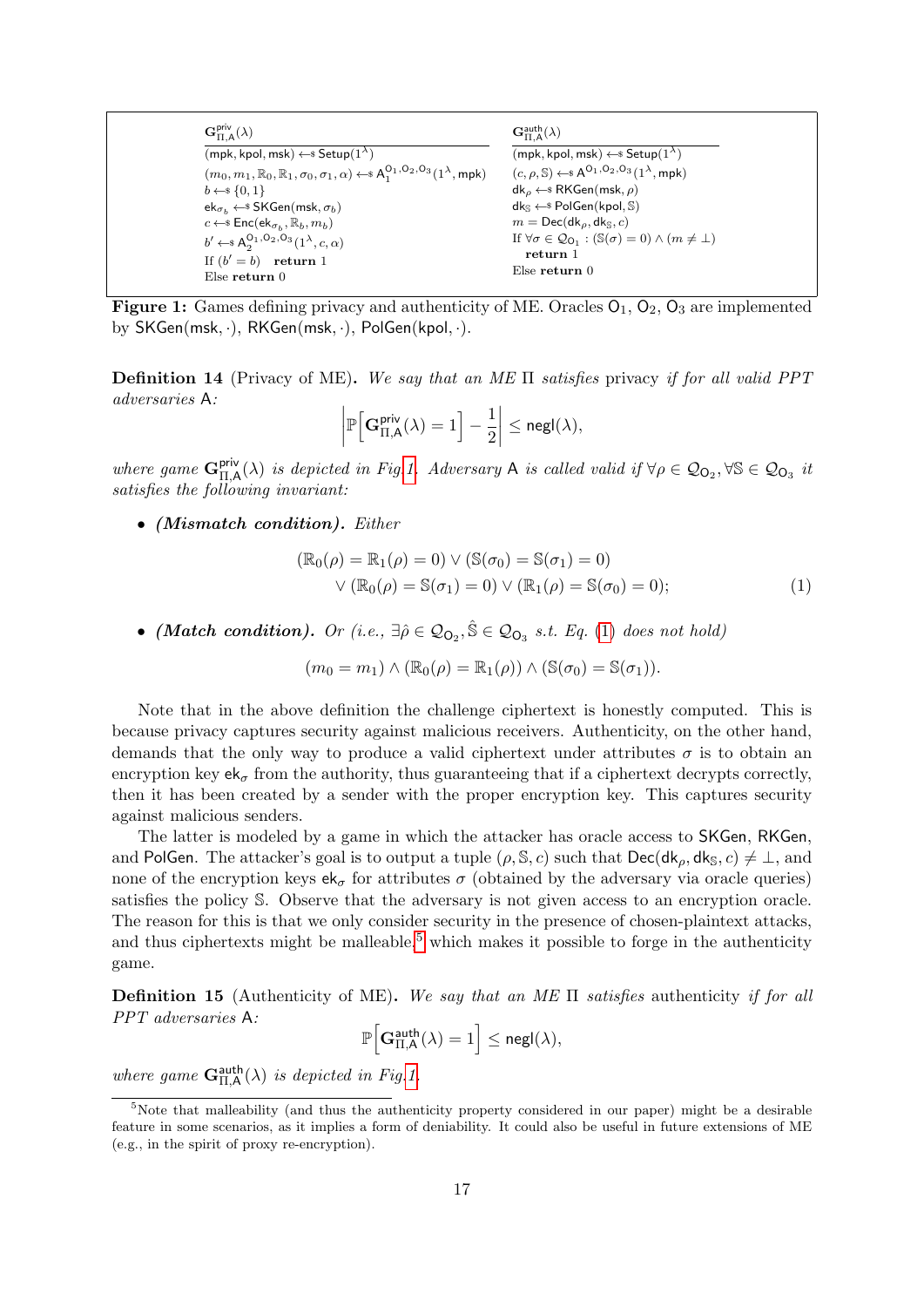Finally, a secure ME is an ME satisfying all the properties.

<span id="page-18-2"></span>**Definition 16** (Secure ME). We say that an ME  $\Pi$  is secure, if  $\Pi$  satisfies privacy (Def. [14\)](#page-17-3) and authenticity (Def. [15\)](#page-17-4).

Sometimes, we will also consider a weaker definition where there is an a priori upper bound on the number of queries an attacker can make to oracles RKGen and PolGen. We refer to this variant as security against bounded collusions. In particular, we say that an ME is  $(q_1, q'_1, q_2, q'_2)$ secure if it has  $(q_1, q'_1, q_2, q'_2)$ -privacy and authenticity, where  $q_1, q'_1$  (resp.  $q_2, q'_2$ ) denote the number of queries to RKGen and PolGen allowed by  $A_1$  (resp.  $A_2$ ) in the privacy game.

<span id="page-18-1"></span>Relation to ABE. An ME for arbitrary policies can be used as a CP-ABE with the same expressiveness. The idea is to ignore the attributes of the sender and the policy of the receiver. It is sufficient to set the ABE master public key to  $(\text{mpk}, ek_{\sigma})$  and an ABE receiver's decryption key to  $(dk_{\rho}, dk_{\phi})$ , where  $ek_{\sigma}$  is the encryption key generated for attributes  $\sigma = 0^{\lambda}$ ,  $dk_{\phi}$  is the policy key for a tautology  $\phi$  (i.e., a circuit whose output is always 1 regardless of the input), and  $d\mathsf{k}_{\rho}$  is the decryption key for attributes  $\rho$ . The encryption of a message m under a policy R works by running the ME encryption algorithm  $Enc(\mathsf{ek}_{\sigma}, \mathbb{R}, m)$ . The receiver will decrypt the ciphertext by using the keys ( $d\mathbf{k}_{\rho}, d\mathbf{k}_{\phi}$ ). Since  $\phi$  is a tautology, it does not matter under which attributes the message has been encrypted. Thus, the scheme will work as a normal CP-ABE.

Following a similar reasoning, ME implies KP-ABE. This is achieved by setting  $ek_{\sigma} = \sigma$ , and by using the same approach described above (i.e., set the sender's policy circuit  $\mathbb R$  to a tautology  $\phi$  which ignores the receiver's attributes). Note that for this implication authenticity is not required, which is reminiscent of the fact that in ABE the attributes are not explicitly certified by an authority.

#### <span id="page-18-0"></span>3.2 Arranged Matchmaking Encryption

The syntax of an A-ME is similar to that of an ME, except that decryption keys are associated with both attributes and policies. In particular, the following efficient algorithms make an A-ME:

SKGen, Enc: Identical to the ones in an ME (cf. §[3.1\)](#page-15-0).

- Setup: Upon input the security parameter  $1^{\lambda}$ , the randomized setup algorithm outputs the master public key mpk and the master secret key msk.
- RKGen(msk,  $\rho$ , S): The randomized receiver key generator takes as input the master public key mpk, the master secret key msk, attributes  $\rho \in \{0,1\}^*$ , and a policy  $\mathbb{S} : \{0,1\}^* \to \{0,1\}$ represented as a circuit. The algorithm outputs a secret decryption key  $dk_{\rho, \mathbb{S}}$ .
- $Dec(dk_{\alpha}s, c)$  The deterministic decryption algorithm takes a decryption key  $dk_{\alpha}s$ , and a ciphertext c. The algorithm outputs either a message m or  $\perp$  (denoting an error).

The definitions below capture the very same correctness and security requirements of an ME, but translated to the arranged case.

**Definition 17** (Correctness of A-ME). An A-ME with message space M is correct if  $\forall \lambda \in \mathbb{N}$ . (mpk, msk) output by Setup( $1^{\lambda}$ ),  $\forall m \in \mathcal{M}$ ,  $\forall \sigma, \rho \in \{0,1\}^*$ ,  $\forall \mathbb{R}, \mathbb{S} : \{0,1\}^* \to \{0,1\}$  such that  $\mathbb{S}(\sigma) = 1 \wedge \mathbb{R}(\rho) = 1$ :

 $\mathbb{P}[\mathsf{Dec}(\mathsf{dk}_{\rho,S},\mathsf{Enc}(\mathsf{mpk},\mathsf{ek}_{\sigma},\mathbb{R},m))=m] \geq 1-\mathsf{negl}(\lambda).$ 

where  $ek_{\sigma}$  and  $dk_{\rho,S}$  are generated by SKGen(mpk, msk,  $\sigma$ ) and RKGen(mpk, msk,  $\rho, S$ ).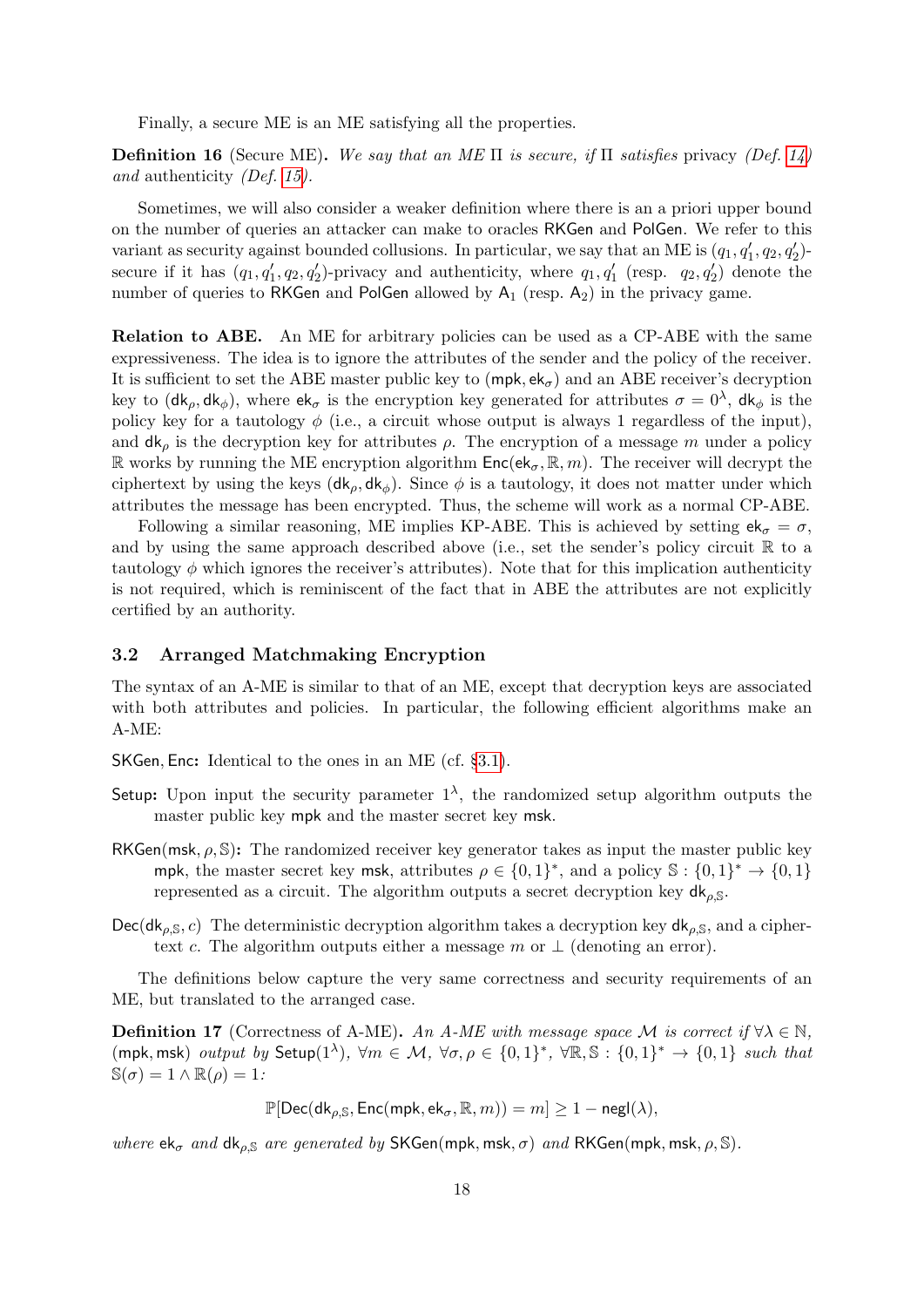<span id="page-19-0"></span>

| $\mathbf{G}_{\Pi,\mathrm{A}}^{\text{arr-priv}}(\lambda)$                                                                             | $\mathbf{G}_{\Pi,\mathrm{A}}^{\text{arr-auth}}(\lambda)$                                    |
|--------------------------------------------------------------------------------------------------------------------------------------|---------------------------------------------------------------------------------------------|
| $(mpk, msk) \leftarrow s$ Setup $(1^{\lambda})$                                                                                      | $(\mathsf{mpk}, \mathsf{msk}) \leftarrow \mathsf{s}\mathsf{Setup}(1^\lambda)$               |
| $(m_0, m_1, \mathbb{R}_0, \mathbb{R}_1, \sigma_0, \sigma_1, \alpha) \leftarrow \mathbb{R} A_1^{O_1, O_2}(1^{\lambda}, \mathsf{mpk})$ | $(c, \rho, \mathbb{S}) \leftarrow \mathbb{S} A^{O_1, O_2}(1^{\lambda}, \mathsf{mpk})$       |
| $b \leftarrow \{0, 1\}$                                                                                                              | $dk_{\rho, \mathbb{S}} \leftarrow$ RKGen(mpk, msk, $\rho, \mathbb{S}$ )                     |
| $ek_{\sigma_k} \leftarrow$ SKGen(mpk, msk, $\sigma_b$ )                                                                              | $m = \mathsf{Dec}(\mathsf{mpk}, \mathsf{dk}_{o. \mathbb{S}}, c)$                            |
| $c \leftarrow$ Enc(mpk, ek $_{\sigma_b}$ , $\mathbb{R}_b$ , $m_b$ )                                                                  | If $\forall \sigma \in \mathcal{Q}_{0}$ , : $(\mathbb{S}(\sigma) = 0) \wedge (m \neq \bot)$ |
| $b' \leftarrow \mathcal{B} \mathsf{A}_{2}^{\mathsf{O}_{1},\mathsf{O}_{2}}(1^{\lambda},c,\alpha)$                                     | return 1                                                                                    |
| If $(b' = b)$ return 1                                                                                                               | Else return $0$                                                                             |
| $E$ lse return 0                                                                                                                     |                                                                                             |

Figure 2: Games defining privacy and authenticity of A-ME. Oracles  $O_1$ ,  $O_2$  are implemented by  $SKGen(msk, \cdot)$  and  $RKGen(msk, \cdot)$ .

<span id="page-19-2"></span>**Definition 18** (Privacy of A-ME). An A-ME  $\Pi$  satisfies privacy if for all valid PPT adversaries A:

$$
\left| \mathbb{P}\Big[\mathbf{G}_{\Pi,\mathsf{A}}^{\mathsf{arr-priv}}(\lambda) = 1 \Big] - \frac{1}{2} \right| \leq \mathsf{negl}(\lambda),
$$

where game  $\mathbf{G}_{\Pi}^{\text{arr-priv}}$  $\lim_{\Pi,A} P^{\text{inv}}(\lambda)$  is depicted in Fig. [2.](#page-19-0) Adversary A is called valid if  $\forall (\rho, \mathbb{S}) \in \mathcal{Q}_{\mathsf{O}_2}$  it satisfies the following invariant:

• (Mismatch condition). Either

$$
(\mathbb{R}_0(\rho) = \mathbb{R}_1(\rho) = 0) \vee (\mathbb{S}(\sigma_0) = \mathbb{S}(\sigma_1) = 0) \vee (\mathbb{R}_0(\rho) = \mathbb{S}(\sigma_1) = 0) \vee (\mathbb{R}_1(\rho) = \mathbb{S}(\sigma_0) = 0);
$$
\n(2)

• (Match condition). Or (i.e.,  $\exists(\hat{\rho}, \hat{\mathbb{S}}) \in \mathcal{Q}_{O_2}$  s.t. Eq. [\(2\)](#page-19-1) does not hold)

$$
(m_0 = m_1) \wedge (\mathbb{R}_0(\rho) = \mathbb{R}_1(\rho)) \wedge (\mathbb{S}(\sigma_0) = \mathbb{S}(\sigma_1)).
$$

<span id="page-19-3"></span>**Definition 19** (Authenticity of A-ME). We say that an A-ME  $\Pi$  satisfies authenticity if for all PPT adversaries A:

<span id="page-19-1"></span>
$$
\mathbb{P}\Big[\mathbf{G}_{\mathrm{II},\mathrm{A}}^{\mathrm{arr} \text{-} \mathrm{auth}}(\lambda) = 1\Big] \leq \mathsf{negl}(\lambda),
$$

where game  $\mathbf{G}_{\Pi,\mathsf{A}}^{\text{arr-auth}}(\lambda)$  is depicted in Fig. [2.](#page-19-0)

<span id="page-19-4"></span>**Definition 20** (Secure A-ME). An A-ME  $\Pi$  is secure if it satisfies privacy (Def. [18\)](#page-19-2), and authenticity (Def. [19\)](#page-19-3).

Relation to ABE. As for ME, A-ME for arbitrary policies implies CP-ABE and KP-ABE with the same expressiveness. The constructions are similar to the ones discussed in §[3.1](#page-18-1) for the case of ME. It is also easy to show that A-ME implies dual-policy ABE, which is achieved by setting  $ek_{\sigma} = \sigma$ . Note that for all these implications, authenticity is not required.

Relation between ME and A-ME. We stress that ME and A-ME are incomparable. On the one hand, it is not clear how to use an A-ME to define an ME. This is because A-ME decryption key  $dk_{\rho, \mathbb{S}}$  describes both receiver's attributes and policy, and thus it is unclear how to implement the PolGen algorithm of an ME.

On the other hand, it is unclear how to define an A-ME starting with an ME. The natural construction which sets  $dk_{\rho, \mathbb{S}} = (dk_{\rho}, dk_{\mathbb{S}})$  does not work. In a nutshell, this is because a malicious receiver can detach the two keys, thus breaking the privacy of the A-ME. For concreteness,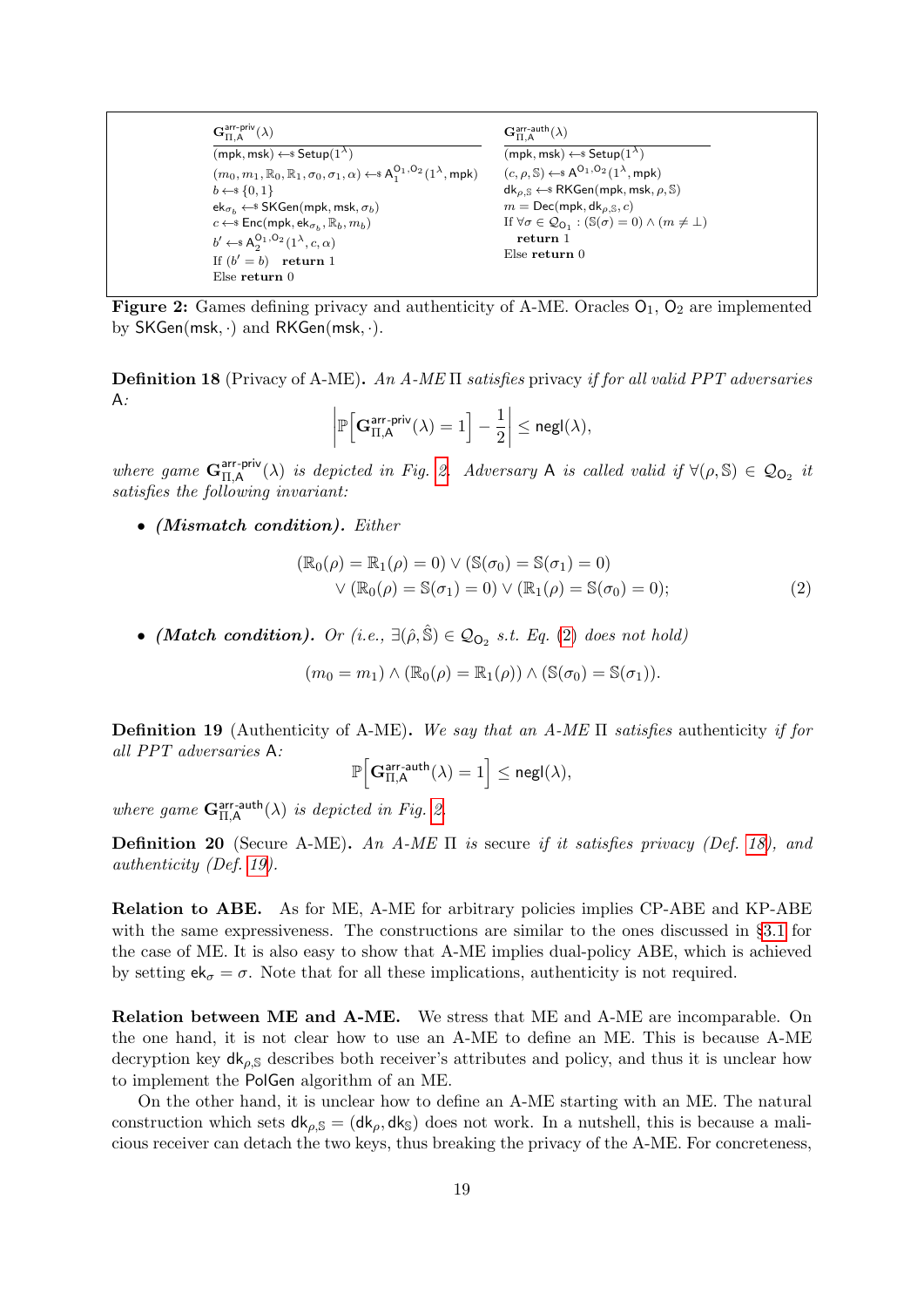let  $\mathbb{R}_0$ ,  $\mathbb{R}_1$ ,  $\sigma_0 = \sigma_1 = \sigma$  be the policies and the attributes contained in the challenge chosen by the adversary during the privacy game. The attacker can request a first decryption key  $dk_{\rho,S} = (dk_{\rho}, dk_{S})$  such that  $\rho$  satisfies both  $\mathbb{R}_{0}$  and  $\mathbb{R}_{1}$ , but  $\mathbb{S}(\sigma) = 0$ . Next, it can request a second decryption key  $dk_{\rho',S'} = (dk_{\rho'},dk_{S'})$  for which the symmetric condition holds:  $\mathbb{R}_0(\rho') = 0$ and  $\mathbb{R}_1(\rho') = 0$ , but  $\mathbb{S}'(\sigma) = 1$ . Finally, it can interleave the keys creating a new decryption key  $dk_{\rho,S'} = (dk_{\rho}, dk_{S'})$ , which makes it possible to decrypt the challenge ciphertext and win the game. Observe that both decryption keys are legal queries in the privacy game. Hence, the attacker is valid.

# <span id="page-20-0"></span>4 Black-Box Constructions

We explore black-box constructions of ME and A-ME from several types of FE schemes. In particular, in §[4.1](#page-20-1) we give a construction of ME based on rFE and FE. As discussed in the introduction, such a construction allows us to obtain ME from weaker assumptions, at the price of achieving only security against bounded collusions. In §[4.2,](#page-24-0) we give a construction of ME that is secure against unbounded collusions, based on 2FE (and thus on stronger assumptions). Finally, in §[4.3,](#page-27-0) we show a construction of A-ME based on FE. All schemes additionally rely on digital signatures and on NIZK proofs.

#### <span id="page-20-1"></span>4.1 ME from rFE

Our construction is based on the following two functionalities  $f^{\text{FE}}$  and  $f^{\text{rFE}}$ :

$$
f_{\mathbb{S}}^{\mathsf{FE}}(\sigma, m) = \begin{cases} m, & \text{if } \sigma \neq \bot \land \mathbb{S}(\sigma) = 1 \\ \bot, & \text{otherwise} \end{cases}
$$

and

$$
f^{\mathsf{rFE}}_{(\rho,\mathsf{mpk}_{\mathsf{FE}})}(\mathbb{R},\sigma,m;r) = \begin{cases} \mathsf{Enc}(\mathsf{mpk}_{\mathsf{FE}},(\sigma,m);r), \text{if } \mathbb{R}(\rho) = 1 \\ \mathsf{Enc}(\mathsf{mpk}_{\mathsf{FE}},(\bot,\bot);r), \text{ otherwise.} \end{cases}
$$

<span id="page-20-2"></span>Construction 1 (ME for arbitrary policies). Let FE, rFE, SS, NIZK be respectively an FE scheme for the deterministic functionality  $f^{\text{FE}}$ , an rFE scheme for the randomized functionality  $f^{\text{rFE}}$ , a signature scheme, and a NIZK proof system for the NP relation:

$$
R_1 \stackrel{\mathrm{\scriptscriptstyle def}}{=} \left\{ ((c,\mathsf{pk},\mathsf{mpk}_\mathsf{rFE}),(\sigma,s)) : c = \mathsf{Enc}_\mathsf{rFE}(\mathsf{mpk}_\mathsf{rFE},(\mathbb{R},\sigma,m);r) \wedge \right\}.
$$
 
$$
\mathsf{Ver}(\mathsf{pk},s,\sigma) = 1.
$$

We construct an ME scheme in the following way:

- Setup(1<sup> $\lambda$ </sup>): On input the security parameter 1<sup> $\lambda$ </sup>, the setup algorithm computes (mpk<sub>FE</sub>, msk<sub>FE</sub>)  $\leftarrow$  s Setup $_{\mathsf{FE}}(1^{\lambda}), (\mathsf{sk}, \mathsf{pk}) \leftarrow$  s KGen $_{\mathsf{SS}}(1^{\lambda}), (\mathsf{mpk}_\mathsf{rFE}, \mathsf{msk}_\mathsf{rFE}) \leftarrow$  s Setup $_{\mathsf{rFE}}(1^{\lambda}),$  and  $\omega \leftarrow$  s I $(1^{\lambda}).$ Finally, it outputs the master secret key msk = (msk<sub>rFE</sub>, sk), the master policy key kpol = msk<sub>FE</sub>, and the master public key mpk =  $(\mathsf{pk}, \omega, \mathsf{mpk}_{\mathsf{FE}}, \mathsf{mpk}_{\mathsf{FE}})$ . Recall that all other algorithms are implicitly given mpk as input.
- SKGen(msk,  $\sigma$ ): On input the master secret key msk = (msk<sub>rFE</sub>, sk), and attributes  $\sigma \in \{0,1\}^*$ , the algorithm returns the encryption key  $ek_{\sigma} = (\sigma, s)$  where  $s \leftarrow s$  Sign(sk,  $\sigma$ ) (i.e., s is a signature on attributes  $\sigma \in \{0,1\}^*$ ).
- RKGen(msk,  $\rho$ ): On input the master secret key msk = (msk<sub>rFE</sub>, sk), and attributes  $\rho \in \{0,1\}^*$ , the algorithm computes the decryption key  $\mathsf{sk}_{(\rho, \mathsf{mpk}_{\mathsf{FE}})} \leftarrow \mathsf{s}$  KGen<sub>rFE</sub>(msk<sub>rFE</sub>,( $\rho$ , mpk<sub>FE</sub>)). Then, it outputs the decryption key  $dk_{\rho} = sk_{(\rho, mpk_{FE})}$ .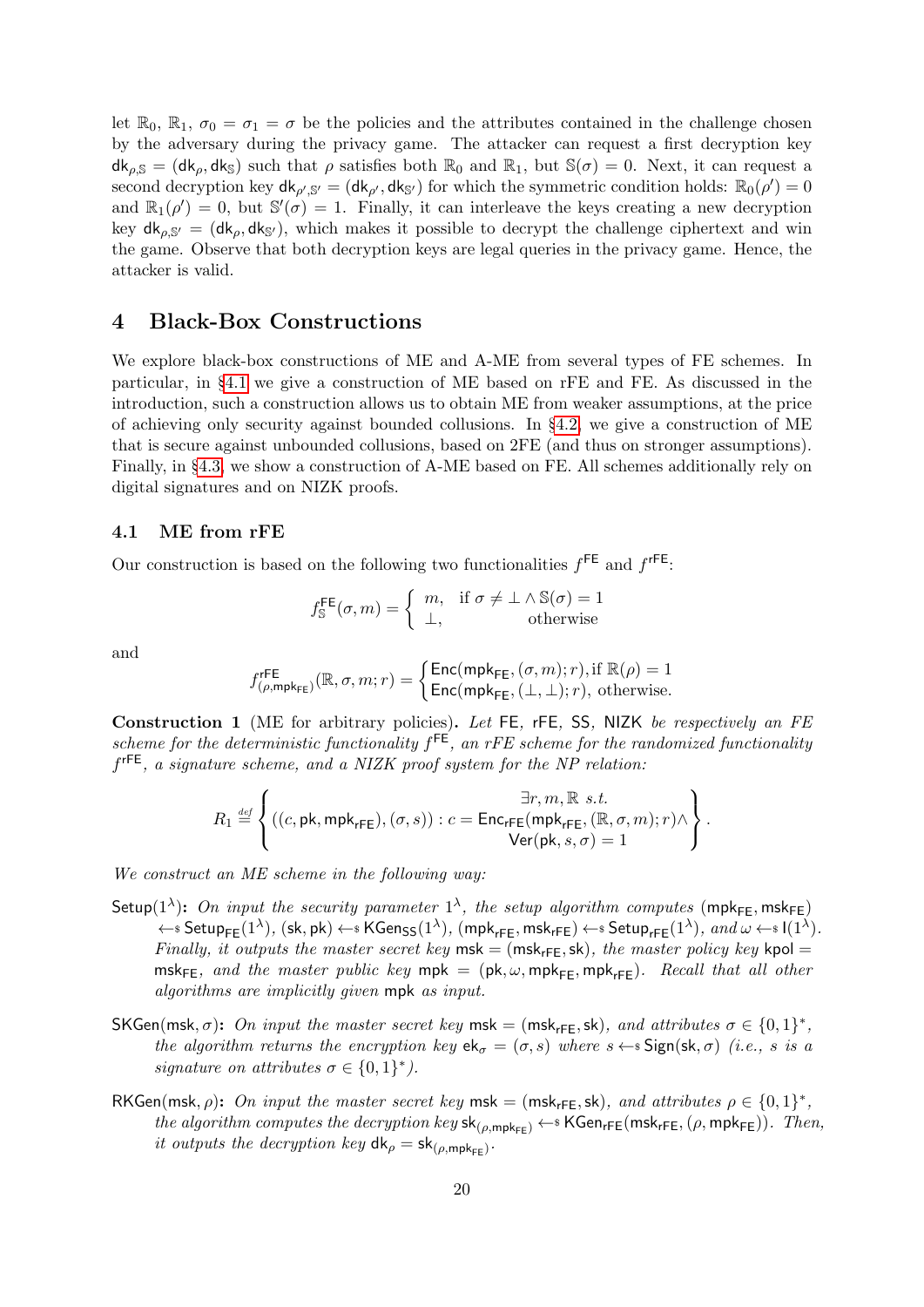- PolGen(kpol, S): On input the master policy key kpol = msk<sub>FE</sub>, and policy S represented as a circuit, the algorithm computes the function key sk<sub>S</sub> by running KGen<sub>FE</sub>(msk<sub>FE</sub>, S). Then, it outputs the decryption key  $dk_{\mathbb{S}} = sk_{\mathbb{S}}$ .
- $Enc(\mathsf{ek}_{\sigma}, \mathbb{R}, m)$ : On input an encryption key  $\mathsf{ek}_{\sigma} = (\sigma, s)$ , a policy  $\mathbb{R}$  represented as a circuit, and a message m, the algorithm encrypt the message by computing  $c \leftarrow s \text{Enc}_{\text{rFE}}(\text{mpk}_{\text{rFE}}, (\mathbb{R}, \sigma,$ m)). Finally, it returns the ciphertext  $\hat{c} = (c, \pi)$  where  $\pi \leftarrow s \mathsf{P}(\omega, (\mathsf{pk}, c, \mathsf{mpk}_{\mathsf{rFE}}), (\sigma, s)).$
- $\mathsf{Dec}(\mathsf{dk}_{\rho},\mathsf{dk}_{\mathbb{S}},c)$ : On input two keys  $\mathsf{dk}_{\rho} = \mathsf{sk}_{(\rho,\mathsf{mpk}_{\mathsf{FE}})}, \mathsf{dk}_{\mathbb{S}} = \mathsf{sk}_{\mathbb{S}}, \text{ and a ciphertext } \hat{c} = (c,\pi),$ the algorithm first checks whether  $V(\omega, \hat{p}k, c, mpk_{rFE}), \pi$  = 1. If that is not the case, it returns  $\perp$ , and else it returns Dec<sub>FE</sub>(sk<sub>S</sub>, Dec<sub>rFE</sub>(sk<sub>( $\rho,$ mpk<sub>FE</sub>), c)).</sub>

Correctness of the scheme follows directly by the correctness of the underlying primitives. As for security, we establish the following result.

**Theorem 1.** Let rFE, FE, SS, NIZK be as above. If rFE is  $(q_1, 1, q_2)$ -NA-SIM-secure (Def[.4\)](#page-11-0), FE is  $(q'_1, q_1, q'_2)$ -SIM-secure, SS is EUF-CMA (Def[.2\)](#page-10-1), and NIZK satisfied adaptive multi-theorem zero knowledge (Def[.11\)](#page-14-0) and knowledge soundness (Def[.12\)](#page-15-1), then the ME scheme  $\Pi$  from Con-struction [1](#page-20-2) is  $(q_1, q'_1, q_2, q'_2)$ -secure.

*Proof.* We use  $\mathcal{Q}_{\mathsf{RKGen}}^i$  to denote the queries submitted by adversary  $A_i$ . We start with showing  $(q_1, q'_1, q_2, q'_2)$ -privacy.

<span id="page-21-0"></span>**Lemma 1.** If rFE is  $(q_1, 1, q_2)$ -NA-SIM-secure (Def[.4\)](#page-11-0), FE is  $(q'_1, q_1, q'_2)$ -SIM-secure, and NIZK is adaptive multi-theorem zero knowledge (Def[.11\)](#page-14-0), then the ME scheme Π from Construction [1](#page-20-2) satisfies  $(q_1, q'_1, q_2, q'_2)$ -privacy.

Proof. We use a hybrid argument. Consider the following hybrid experiments:

Hyb<sub>0</sub>( $\lambda$ ): This is exactly the experiment  $\mathbf{G}_{\Pi,\rho}^{\text{priv}}$  $_{\Pi,A}^{\text{priv}}(\lambda)$ .

- Hyb<sub>1</sub>( $\lambda$ ): Same as Hyb<sub>0</sub>, except that the challenger uses the zero-knowledge simulator Z =  $(Z_0, Z_1)$  to generate the CRS  $\omega$  and the proof  $\pi$  contained in the challenge ciphertext. Formally, the challenger runs  $(\omega, \zeta) \leftarrow \mathcal{Z}_0(1^{\lambda})$  at the beginning of the experiment. Thus, when A<sub>1</sub> outputs the challenge  $(m_0, m_1, \mathbb{R}_0, \mathbb{R}_1, \sigma_0, \sigma_1)$ , the challenger flips a bit  $b \leftarrow s \{0, 1\}$ and runs  $c \leftarrow s \mathsf{Enc}_{\mathsf{rFE}}(\mathsf{mpk}_{\mathsf{rFE}}, (\mathbb{R}_b, \sigma_b, m_b)), \pi \leftarrow s \mathsf{Z}_1(\zeta, (c, \mathsf{pk}, \mathsf{mpk}_{\mathsf{rFE}})).$  Finally, it sets the challenge ciphertext to  $(c, \pi)$ .
- $Hyb_2(\lambda)$ : Same as  $Hyb_1$ , except that the challenger uses the simulators  $S^{rFE} = (S_1^{rFE}, S_2^{rFE}, S_3^{rFE})$  $S_4^{rFE}$ ) to generate mp $k_{rFE}$  and implement the oracle RKGen. Formally, the challenger runs  $(\text{mpk}_{\text{rFE}}, \alpha'_{\text{rFE}}) \leftarrow s S_1^{\text{rFE}}(1^{\lambda})$  to generate the master public key of rFE, and uses  $S_2^{\text{rFE}}(\alpha'_{\text{rFE}}, \cdot)$ and  $S_4^{\text{rFE}}(\alpha'_{\text{rFE}},\cdot)$  to answer the queries submitted to RKGen by A<sub>1</sub> and A<sub>2</sub>. Finally, when A<sub>1</sub> outputs the challenge  $(m_0, m_1, \mathbb{R}_0, \mathbb{R}_1, \sigma_0, \sigma_1)$ , the challenger flips a bit  $b \leftarrow s \{0, 1\}$  and proceeds as follows:
	- For all  $\rho_i \in \mathcal{Q}_{\mathsf{RKGen}}^1$  such that  $\mathbb{R}_b(\rho_i) = 0$ , compute  $c'_i$  by running  $\mathsf{Enc}_{\mathsf{FE}}(\mathsf{mpk}_{\mathsf{FE}}, \mathcal{L}, \mathcal{L})$ ⊥))
	- For all  $\rho_i \in \mathcal{Q}_{\text{RKGen}}^1$  such that  $\mathbb{R}_b(\rho_i) = 1$ , compute  $c'_i$  by running  $\text{Enc}_{\text{FE}}(\text{mpk}_{\text{FE}}, (\sigma_b,$  $(m_b)$ ).

Finally, it returns  $(c, \pi)$  where  $c \leftarrow s S_3^{\text{rFE}}(\alpha'_{\text{rFE}}, \{c'_i\}_{i \in [q_1]})$  and  $\pi \leftarrow s Z_1(\zeta, (c, \text{pk}, \text{mpk}_{\text{rFE}})).$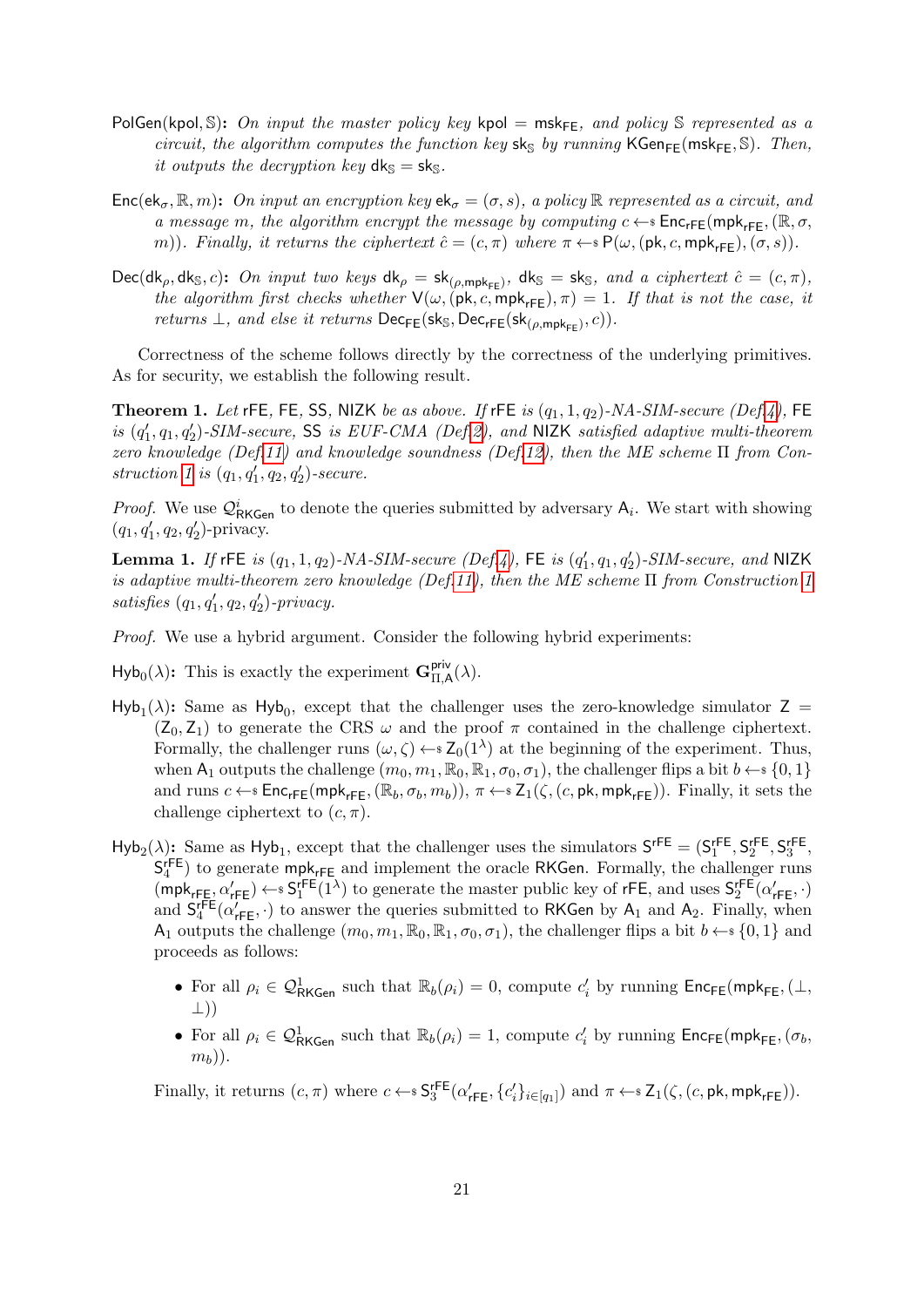- $Hyb_3(\lambda)$ : Same as  $Hyb_2$  except that the challenger uses the FE simulator  $S^{FE} = (S_1^{FE}, S_2^{FE}, S_3^{FE}, S_4^{FE})$  $S_4^{\text{FE}}$ ) to generate mpk<sub>FE</sub> and implement the oracle PolGen. Formally, the challenger runs  $(\text{mpk}_{FE}, \alpha'_{FE}) \leftarrow s S_1^{FE}(1^{\lambda})$  to generate the master public key of FE, and uses  $S_2^{FE}(\alpha'_{FE}, \cdot)$  and  $S_4^{\text{FE}}(\alpha'_{\text{FE}},\cdot)$  to answer the queries submitted to RKGen by A<sub>1</sub> and A<sub>2</sub>. When A<sub>1</sub> outputs the challenge  $(m_0, m_1, \mathbb{R}_0, \mathbb{R}_1, \sigma_0, \sigma_1)$ , the challenger flips a bit  $b \leftarrow s \{0, 1\}$  and proceeds as follows:
	- For all  $\rho_i \in \mathcal{Q}_{\mathsf{RKGen}}^1, \mathbb{S}_j \in \mathcal{Q}_{\mathsf{PolGen}}^1$  such that  $\mathbb{R}_b(\rho_i) = 0 \vee \mathbb{S}_j(\sigma_b) = 0$ , set  $y_{i,j} = \bot$ .
	- For all  $\rho_i \in \mathcal{Q}_{\mathsf{RKGen}}^1, \mathbb{S}_j \in \mathcal{Q}_{\mathsf{PolGen}}^1$  such that  $\mathbb{R}_b(\rho_i) = 1 \wedge \mathbb{S}_j(\sigma_b) = 1$ , set  $y_{i,j} = m_b$ .

Finally, it runs  $c'_i \leftarrow s \mathsf{S}_3^{\mathsf{FE}}(\alpha'_{\mathsf{FE}}, \{y_{i,j}\}_{j \in [q'_1]})$  for all  $i \in [q_1], c \leftarrow s \mathsf{S}_3^{\mathsf{rFE}}(\alpha'_{\mathsf{rFE}}, \{c'_i\}_{i \in [q_1]})$  and  $\pi \leftarrow \mathcal{Z}_1(\zeta, (c, \mathsf{pk}, \mathsf{mpk}_{\mathsf{rFE}})),$  and returns  $(c, \pi)$  as the challenge ciphertext.

<span id="page-22-1"></span>**Claim 1.** {Hyb<sub>0</sub> $(\lambda)$ } $_{\lambda \in \mathbb{N}} \approx_c$  {Hyb<sub>1</sub> $(\lambda)$ } $_{\lambda \in \mathbb{N}}$ .

Proof. The proof is down to the adaptive multi-theorem zero-knowledge property of NIZK. The reduction is standard, so we omit it here.  $\Box$ 

<span id="page-22-0"></span>Claim 2.  $\{Hyb_1(\lambda)\}_{\lambda \in \mathbb{N}} \approx_c \{Hyb_2(\lambda)\}_{\lambda \in \mathbb{N}}$ .

*Proof.* Suppose there exists an adversary A that distinguishes between  $Hyb_1(\lambda)$  and  $Hyb_2(\lambda)$ with non-negligible (in  $\lambda$ ) probability. We build a distinguisher A' for experiment  $\mathbf{REAL}_{\mathsf{rFE},\mathsf{A'}}(\lambda)$ and experiment **IDEAL**<sub>rFE,A'</sub>( $\lambda$ ) with the same probability.

- 1. At the beginning, A' receives the master public key mpk<sup>∗</sup>. Then, it runs (mpk<sub>FE</sub>, msk<sub>FE</sub>)  $\leftarrow$  Setup<sub>FE</sub>(1<sup> $\lambda$ </sup>), (pk, sk)  $\leftarrow$  s KGen<sub>SS</sub>(1<sup> $\lambda$ </sup>), and ( $\omega$ ,  $\zeta$ )  $\leftarrow$  s Z<sub>0</sub>(1 $\lambda$ ). Finally, A' sends mpk =  $(\mathsf{pk}, \omega, \mathsf{mpk}_{\mathsf{FE}}, \mathsf{mpk}^*)$  to A.
- 2. A' answers oracle queries in the following way:
	- Upon input  $\sigma \in \{0,1\}^*$  for SKGen, compute  $s = \text{Sign}(\textsf{sk}, \sigma)$  and return  $\textsf{ek}_{\sigma} = (\sigma, s)$ .
	- Upon input  $\rho \in \{0,1\}^*$  for RKGen, send  $(\rho, \text{mpk}_{FE})$  to the key generation oracle  $O_1^{rFE}$ and return the output.
	- Upon input  $\mathbb{S}: \{0,1\}^* \to \{0,1\}$  for PolGen, return KGen<sub>FE</sub>(msk<sub>FE</sub>,  $\mathbb{S}$ ).
- 3. Receive the challenge  $(m_0, m_1, \mathbb{R}_0, \mathbb{R}_1, \sigma_0, \sigma_1)$  chosen by A. Set  $m_0^* = (m_0, \mathbb{R}_0, \sigma_0)$  and  $m_1^* = (m_1, \mathbb{R}_1, \sigma_1)$ . Finally, it sends to the challenger  $m_b^*$ , where  $b \leftarrow s \{0, 1\}$ .
- 4. Receive c and return  $(c, \pi)$  where  $\pi \leftarrow \mathsf{s} Z_1(\zeta, (c, \mathsf{pk}, \mathsf{mpk}^*)$ .
- 5. Answer the incoming queries as in step 2.
- 6. Finally, A' outputs whatever A outputs.

First, note that A submits  $q_1$  and  $q_2$  queries to RKGen (because, she is playing an hybrid version of game  $(q_1, q'_1, q_2, q'_2)$ -privacy). Hence, A' is a valid adversary for  $(q_1, 1, q_2)$ -NA-SIM security game. Second, we claim that if A' is playing, respectively, the experiment  $\mathbf{REAL}_{\mathsf{rFE},\mathsf{A}'}(\lambda)$  and **IDEAL**<sub>rFE,A'</sub>( $\lambda$ ), then the reduction perfectly simulates game  $Hyb_1(\lambda)$  and  $Hyb_2(\lambda)$ . The latter is because, in experiment **REAL**<sub>rFE,A'</sub>( $\lambda$ ), the attacker A' answers to the challenge  $(m_0, m_1, \mathbb{R}_0,$  $\mathbb{R}_1, \sigma_0, \sigma_1$ ) with  $(c, \pi)$  where  $\pi$  is the NIZK proof simulated by  $\mathsf{Z}(\zeta, (c, \mathsf{pk}, \mathsf{mpk}^*))$ , and c is the output of  $S_3^{\text{rFE}}(\alpha'_{\text{rFE}}, \{c'_i\})$  where the ciphertexts  $\{c'_i\}$  are distributed exactly as in  $\text{Hyb}_2(\lambda)$ . Additionally, mpk<sup>\*</sup> is generated by  $S_1^{\text{rFE}}$  and the outputs of oracle RKGen are simulated using  $S_2^{rFE}$  and  $S_4^{rFE}$ , as it happens in  $Hyb_2(\lambda)$ . On the other hand, in the experiment **IDEAL**<sub>rFE,A'</sub>( $\lambda$ ), the attacker A' answers using the real rFE algorithms. This concludes the proof.  $\Box$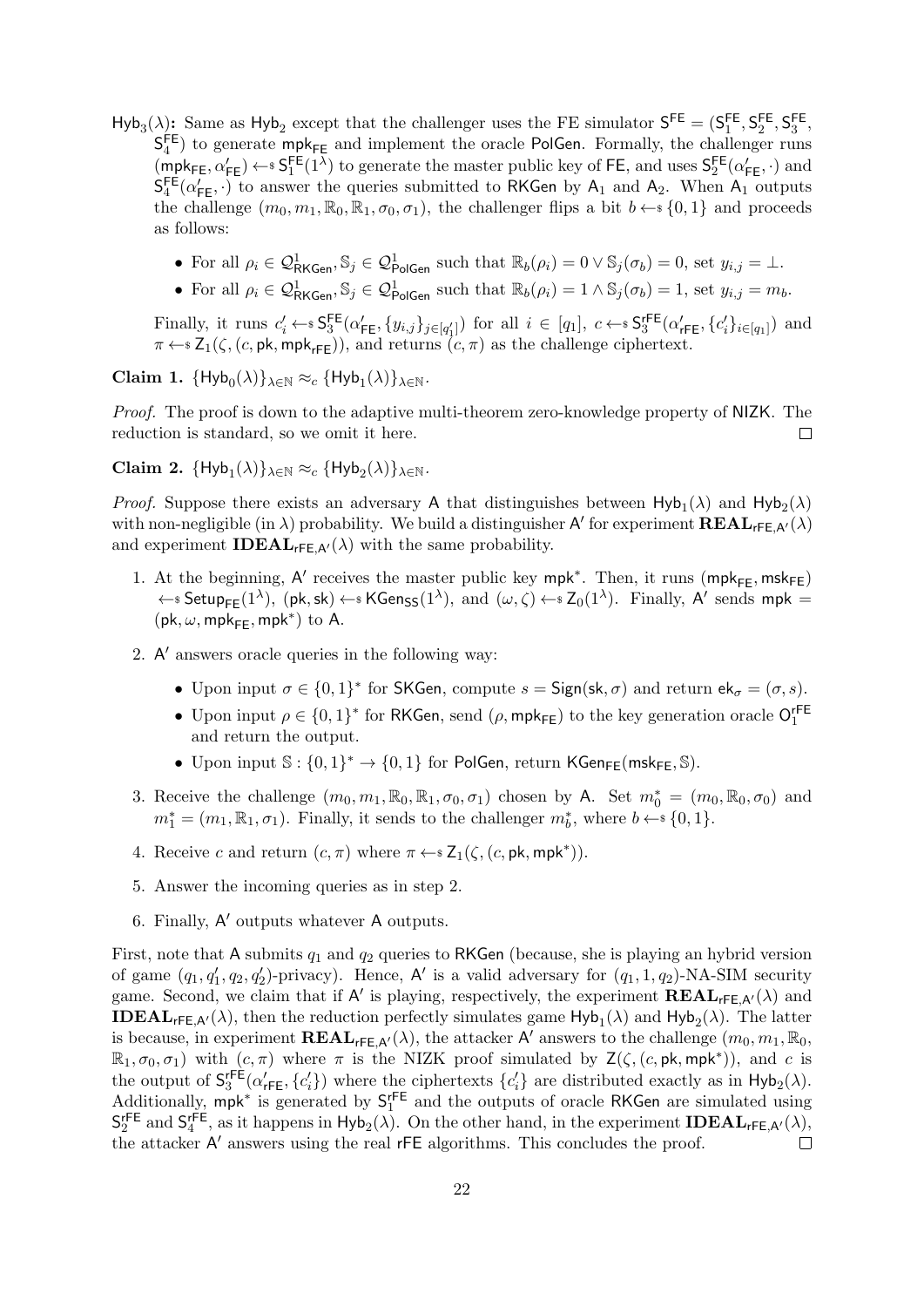<span id="page-23-2"></span>**Claim 3.** {Hyb<sub>2</sub>( $\lambda$ )}<sub> $\lambda \in \mathbb{N} \approx_c$  {Hyb<sub>3</sub>( $\lambda$ )} $\lambda \in \mathbb{N}$ .</sub>

*Proof.* Suppose there exists an adversary A that distinguishes between  $Hyb_2(\lambda)$  and  $Hyb_3(\lambda)$ with non-negligible (in  $\lambda$ ) probability. Then, we build a distinguisher A' from experiments  $\mathbf{REAL}_{\mathsf{FE},\mathsf{A}'}(\lambda)$  and  $\mathbf{IDEAL}_{\mathsf{FE},\mathsf{A}'}(\lambda)$  with the same probability.

- 1. At the beginning, A' receives the master public key mpk<sup>\*</sup>. Then, it runs (mpk<sub>rFE</sub>,  $\alpha'_{rFE}$ )  $\leftarrow$  \$  $S_1^{\text{rFE}}(1^{\lambda}),$  (pk, sk)  $\leftarrow$  \* KGen<sub>SS</sub>(1<sup> $\lambda$ </sup>), and ( $\omega, \zeta$ )  $\leftarrow$  \* Z<sub>0</sub>(1<sup> $\lambda$ </sup>). Finally, A' sends mpk = (pk,  $\omega$ , mpk<sup>\*</sup>, mpk<sub>rFE</sub>) to A.
- 2. A' answers oracle queries in the following way:
	- Upon input  $\sigma \in \{0,1\}^*$  for SKGen, compute  $s = \text{Sign}(\textsf{sk}, \sigma)$  and return  $\textsf{ek}_{\sigma} = (\sigma, s)$ .
	- Upon input  $\rho \in \{0,1\}^*$  for RKGen, answer with  $S_2^{\mathsf{FE}}(\alpha'_{\mathsf{rFE}}, (\rho, \mathsf{mpk}^*)$ ).
	- Upon input  $\mathbb{S}: \{0,1\}^* \to \{0,1\}$  for PolGen, send  $\mathbb S$  to the key generation oracle  $\mathsf{O}^{\mathsf{FE}}_1$ and return the output.
- 3. Receive the challenge  $(m_0, m_1, \mathbb{R}_0, \mathbb{R}_1, \sigma_0, \sigma_1)$ . A' flips a bit  $b \leftarrow s \{0, 1\}$  and proceeds as follows:  $\forall \rho_i \in \mathcal{Q}_{\mathsf{RKGen}}^1$ ,  $\mathbb{R}_b(\rho_i) = 0$ , set  $m_i^* = (\perp, \perp)$ . Otherwise, set  $m_i^* = (\sigma_b, m_b)$ . Send  $(m_i^*)_{i \in [q_1]}$  to the challenger.
- 4. Receive  $\{c_i^*\}_{i\in[q_1]}$  and return  $(c,\pi)$  where  $c \leftarrow s \mathsf{S}_3^{\mathsf{rFE}}(\alpha'_{\mathsf{rFE}}, \{c_i^*\}_{i\in[q_1]})$ , and  $\pi \leftarrow s \mathsf{Z}_1(\zeta, (c, \mathsf{pk}, \mathsf{pr})$ mpk<sup>∗</sup> )).
- 5. Answer the incoming queries as in step 2.
- 6. Finally, A' outputs whatever A outputs.

Note that A submits  $q'_1 + q'_2$  queries to PolGen ( $q'_1$  before seeing the challenge ciphertext and  $q'_2$  afterwards). Hence, A' is a valid adversary for the  $(q'_1, q_1, q'_2)$ -SIM security game. Thus, a similar analysis as in the proof of Claim [2](#page-22-0) allows us to conclude that  $Hyb_2(\lambda)$  and  $Hyb_3(\lambda)$  are computationally indistinguishable.  $\Box$ 

Let  $Hyb_3(\lambda, b)$  be the hybrid game  $Hyb_3(\lambda)$  conditioned on the challenge bit being equal to b. We claim that  $Hyb_3(\lambda, 0) \equiv Hyb_3(\lambda, 1)$ . To see this, first note that since A is valid (cf. Def. [14\)](#page-17-3), it must be the case that for all  $\rho_i \in \mathcal{Q}_{\mathsf{RKGen}}^1$ ,  $\mathbb{S}_j \in \mathcal{Q}_{\mathsf{PolGen}}^1$ 

$$
(\mathbb{R}_0(\rho_i) = 0 \vee \mathbb{S}_j(\sigma_0) = 0) = (\mathbb{R}_1(\rho_i) = 0 \vee \mathbb{S}_j(\sigma_1) = 0), \text{ and } (3)
$$

<span id="page-23-1"></span><span id="page-23-0"></span>
$$
(\mathbb{R}_0(\rho_i) = 1 \land \mathbb{S}_j(\sigma_0) = 1) = (\mathbb{R}_1(\rho_i) = 1 \land \mathbb{S}_j(\sigma_1) = 1).
$$
\n(4)

In fact, from the definition of valid adversary, either for all  $\rho_i \in \mathcal{Q}_{\text{RKGen}}^1$ ,  $\mathbb{S}_j \in \mathcal{Q}_{\text{PolGen}}^1$ , Eq. [\(1\)](#page-17-1) is satisfied—in which case also Eq. [\(3\)](#page-23-0) and Eq. [\(4\)](#page-23-1) hold true— or if at least one match occurs (i.e., if there exists  $\hat{\rho}_i \in \mathcal{Q}_{\text{RKGen}}^1$ ,  $\hat{\mathbb{S}}_j \in \mathcal{Q}_{\text{PolGen}}^1$  such that Eq. [\(1\)](#page-17-1) does not hold), we know that  $m_0 = m_1$ ,  $\mathbb{R}_0(\rho_i) = \mathbb{R}_1(\rho_i)$  and  $\mathbb{S}_i(\sigma_0) = \mathbb{S}_i(\sigma_1)$ , which again implies Eq. [\(3\)](#page-23-0) and Eq. [\(4\)](#page-23-1).

Finally, note that the only dependency on the bit b in hybrid  $Hyb_3(\lambda, b)$  comes from the definitions of the values  $y_{i,j}$ . However, by Eq. [\(3\)](#page-23-0) and Eq. [\(4\)](#page-23-1), we observe that:

- Whenever  $\mathbb{R}_b(\rho_i) = 0 \vee \mathbb{S}_i(\sigma_b) = 0$  it also holds that  $\mathbb{R}_{1-b}(\rho_i) = 0 \vee \mathbb{S}_i(\sigma_{1-b}) = 0$ , so that both hybrids set  $y_{i,j} = \perp$ ;
- Whenever  $\mathbb{R}_b(\rho_i) = 1 \wedge \mathbb{S}_i(\sigma_b) = 1$  it also holds that  $\mathbb{R}_{1-b}(\rho_i) = 1 \wedge \mathbb{S}_i(\sigma_{1-b}) = 1$  and  $m_0 = m_1$ , so that both hybrids set  $y_{i,j} = m_0 = m_1$ .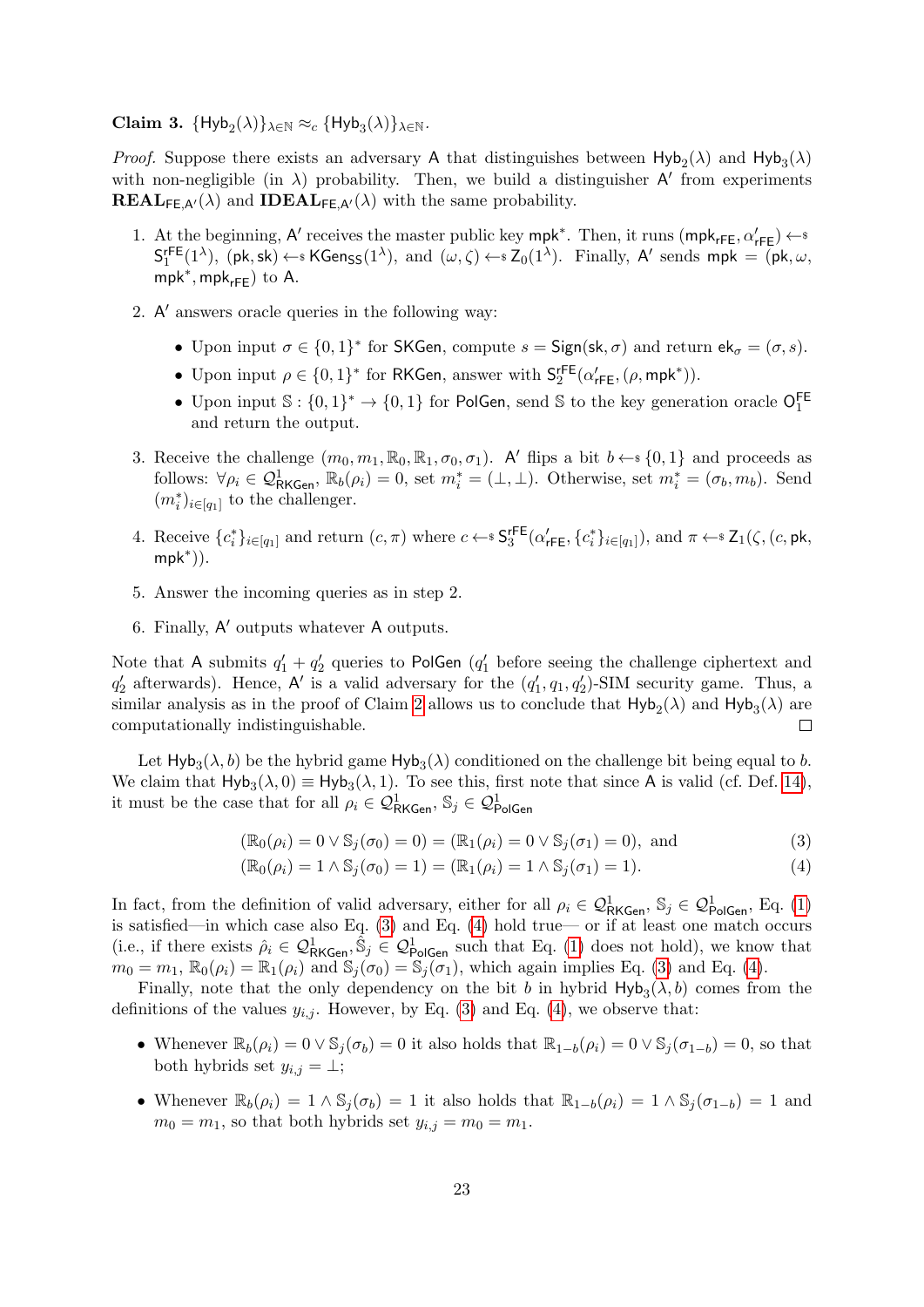Hence,  $\mathsf{Hyb}_3(\lambda, 0)$  and  $\mathsf{Hyb}_3(\lambda, 1)$  are identically distributed.

Combining Claims [1](#page-20-2)[–3,](#page-23-2) we conclude that Construction 1 satisfies  $(q_1, q'_1, q_2, q'_2)$ -privacy.  $\Box$ 

<span id="page-24-1"></span>Lemma 2. If SS is EUF-CMA (Def. [2\)](#page-10-1), and NIZK has knowledge soundness (Def. [12\)](#page-15-1), then the ME scheme  $\Pi$  from Construction [1](#page-20-2) satisfies authenticity (Def. [15\)](#page-17-4).

Proof. By contradiction, assume Construction [1](#page-20-2) does not satisfies authenticity, i.e., there exists an attacker A that has a non negligible advantage in experiment  $\mathbf{G}_{\Pi,\mathsf{A}}^{\text{auth}}(\lambda)$ . We build an attacker A' that breaks unforgeability of SS. A proceeds as follows:

- 1. Receive pk<sup>∗</sup> from the challenger.
- $2. \text{ Run } (\mathsf{mpk}_\mathsf{rFE}, \mathsf{msk}_\mathsf{rFE}) \leftarrow \$ \mathsf{Setup}_\mathsf{rFE}(1^\lambda), \ (\mathsf{mpk}_\mathsf{FE}, \mathsf{msk}_\mathsf{FE}) \leftarrow \$ \mathsf{Setup}_\mathsf{FE}(1^\lambda), \ (\omega, \xi) \leftarrow \$ \mathsf{K}_0(1^\lambda),$ and send  $mpk = (pk^*, \omega, mpk_{FE}, mpk_{rFE})$  to A.
- 3. Answer the incoming A's queries in the following way:
	- Upon input  $\sigma \in \{0,1\}^*$  for SKGen, forward the query to oracle Sign obtaining s as answer, and return  $(\sigma, s)$ .
	- Upon input  $\rho \in \{0,1\}^*$  for RKGen, compute and return the decryption key  $dk_\rho \leftarrow$  $KGen_{rFE}(msk_{rFE}, (\rho, mpk_{FF})).$
	- Upon input  $\mathbb{S}: \{0,1\}^* \to \{0,1\}$  for PolGen, compute and return the policy key  $dk_{\mathbb{S}} \leftarrow$  Enc<sub>FE</sub>(msk<sub>FE</sub>,  $\mathbb{S}$ ).
- 4. Upon the forgery  $((c^*, \pi^*), \rho^*, \mathbb{S}^*)$  from A, compute  $d\mathsf{k}_{\rho^*}$  and  $d\mathsf{k}_{\mathbb{S}^*}$  by running KGen<sub>rFE</sub>  $\textsf{msk}_{\textsf{rFE}},(\rho^*,\textsf{mpk}_{\textsf{FE}}))$  and  $\textsf{KGen}_{\textsf{FE}}(\textsf{msk}_{\textsf{FE}},\mathbb{S}^*).$  If either  $\textsf{V}(\omega,(c^*,\textsf{pk}^*,\textsf{mpk}_{\textsf{rFE}}),\pi^*)=0,$  or  $\mathsf{Dec}_{\mathsf{rFE}}(\mathsf{dk}_{\mathbb{S}^*}, \mathsf{Dec}_{\mathsf{rFE}}(\mathsf{dk}_{\rho^*}, c^*)) = \bot$ , it abort. Else, run and return  $(\sigma^*, s^*) \leftarrow \mathsf{sK}_1(\xi, (c^*, \mathsf{pk}^*, c^*))$  $\mathsf{mpk}_\mathsf{rFE}), \pi^*$  as forgery to the challenger.

We now show that the simulation is perfect, except with negligibly small probability. First, note that conditioned on  $(\mathsf{pk}^*, \mathsf{sk}^*, \mathsf{mpk}_{\mathsf{rFE}}, \mathsf{msk}_{\mathsf{rFE}}, \mathsf{msk}_{\mathsf{FE}}, \omega)$ , then  $\forall \sigma, \rho \in \{0, 1\}^*, \forall \mathbb{S}$ :  $\{0,1\}^* \to \{0,1\}$  the oracle queries of A are perfectly simulated by A', and the only difference is that the CRS  $\omega$  is computed via  $K_0$  in the reduction, but this distribution is computationally close to that of an honestly generated CRS. This means that with non-negligible probability the ciphertext  $(c^*, \pi^*)$  returned by A is valid, which implies that the proof  $\pi^*$  verifies correctly, and moreover  $\mathsf{Dec}_{\mathsf{rFE}}(\mathsf{dk}_{\mathsf{S}^*}, \mathsf{Dec}_{\mathsf{rFE}}(\mathsf{dk}_{\rho^*}, c^*)) \neq \bot$  (so  $c^*$  is also a valid ciphertext).

Now, by knowledge soundness of the NIZK proof, except with negligible probability, we must have that the witness  $(\sigma^*, s^*)$  computed by the extractor is such that  $((c^*, \mathsf{pk}^*, \mathsf{mpk}_{\mathsf{rFE}}), (\sigma^*, s^*))$  $\in R_2$ , which implies that s<sup>\*</sup> is a valid signature on  $\sigma^*$  w.r.t. public key pk<sup>\*</sup>. Finally, in  $\mathbf{G}_{\Pi,\mathsf{A}}^{\text{auth}}(\lambda)$ none of the query in  $\mathcal{Q}_{SKGen}$  satisfies the policy  $\mathbb{S}^*$ . Thus,  $\sigma^*$  has not been queried to Sign (i.e.,  $\sigma^* \notin \mathcal{Q}_{Sign}$ , and A' wins with non-negligible probability.  $\Box$ 

Finally, combining Lemmas [1–](#page-21-0)[2,](#page-24-1) we conclude that Construction [1](#page-20-2) is  $(q_1, q'_1, q_2, q'_2)$ -secure.  $\Box$ 

### <span id="page-24-0"></span>4.2 ME from 2-Input FE

In this section we explain how to construct an ME combining a signature scheme SS, a noninteractive zero-knowledge proof NIZK, an 2FE scheme. In order to build ME from 2FE, we use a 2-ary functionality  $f$  that checks if a match occurs. More formally, consider the following functionality  $f : \mathcal{K} \times \mathcal{X}_0 \times \mathcal{X}_1 \to \{0,1\}^* \cup \{\perp\}$ :

$$
f_{\rho}((\mathbb{R}, \sigma, m), \mathbb{S}) = \begin{cases} m, & \mathbb{S}(\sigma) = 1 \land \mathbb{R}(\rho) = 1 \\ \perp, & \text{otherwise.} \end{cases}
$$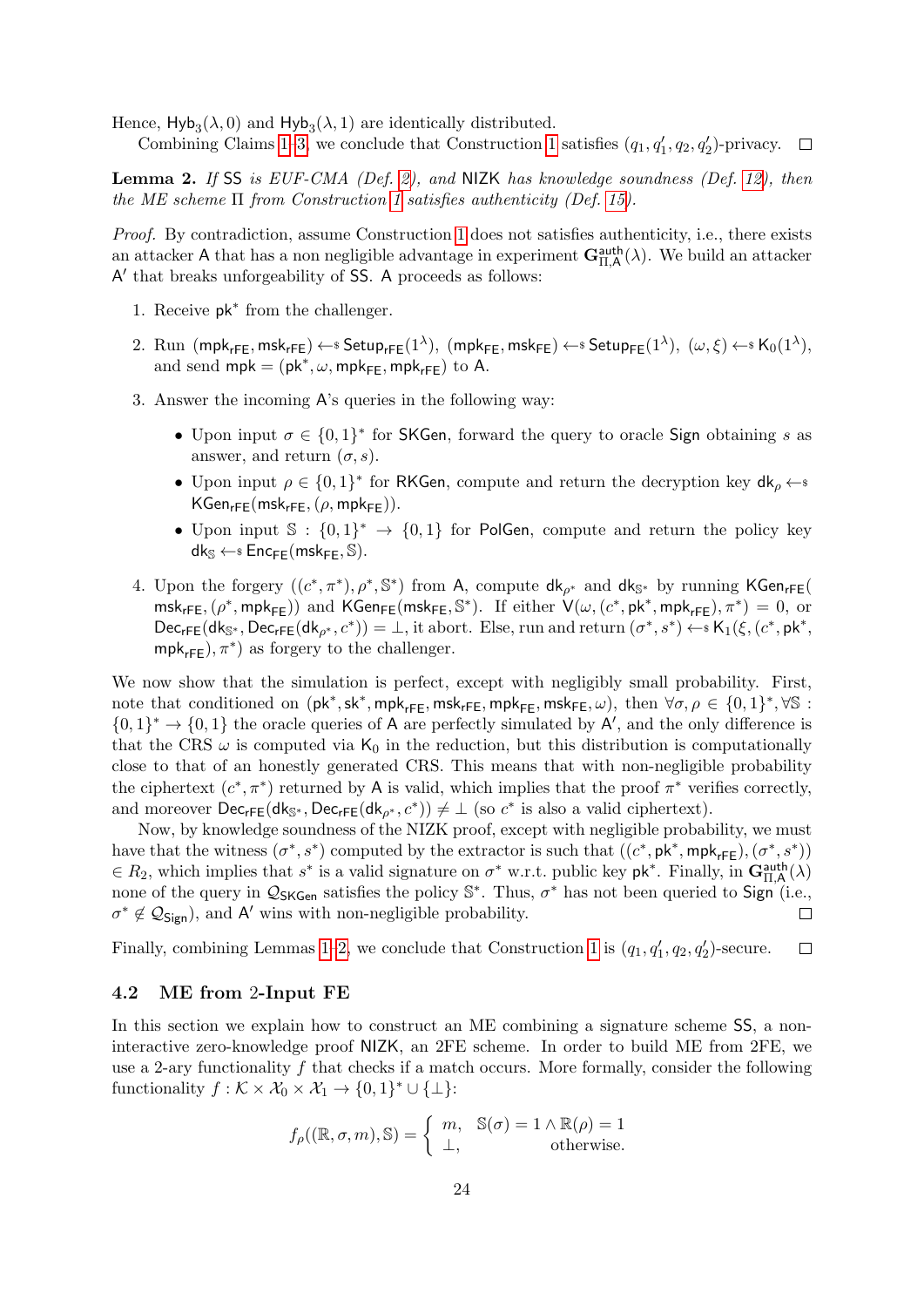<span id="page-25-0"></span>Construction 2 (ME for arbitrary policies). Let 2FE, SS, and NIZK be respectively a 2FE for the functionality f above, a signature scheme, and a NIZK proof system for the NP relation:

$$
R_2 \stackrel{\mathrm{\scriptscriptstyle def}}{=} \left\{ ((\mathsf{pk}, c, \mathsf{ek}_0), (\sigma, s)) : \begin{array}{c} \exists r,m,\mathbb{R}\ s.t. \\ c = \mathsf{Enc}_{2\mathsf{FE}}(\mathsf{ek}_0, (\mathbb{R}, \sigma, m); r) \wedge \mathsf{Ver}(\mathsf{pk}, s, \sigma) = 1 \end{array} \right\}.
$$

We build an ME scheme in the following way:

- Setup(1<sup> $\lambda$ </sup>): On input the security parameter 1<sup> $\lambda$ </sup>, the setup algorithm runs (ek<sub>0</sub>, ek<sub>1</sub>, msk<sub>2FE</sub>)  $\leftarrow$  s Setup<sub>2FE</sub>(1<sup> $\lambda$ </sup>), (sk, pk)  $\leftarrow$  \* KGen<sub>SS</sub>(1 $\lambda$ ), and  $\omega \leftarrow$  \* I(1 $\lambda$ ). *Finally, it outputs the master secret* key msk = (msk<sub>2FE</sub>, sk), the master policy key kpol =  $ek_1$ , and the master public key  $mpk = (pk, \omega, ek_0).$
- SKGen(msk,  $\sigma$ ): On input the master secret key msk = (msk<sub>2FE</sub>, sk), and attributes  $\sigma \in \{0,1\}^*$ , the algorithm returns the encryption key  $ek_{\sigma} = (\sigma, s)$  where  $s =$  Sign(sk,  $\sigma$ ).
- RKGen(msk,  $\rho$ ): On input the master secret key msk = (msk<sub>2FE</sub>, sk), and attributes  $\rho \in \{0,1\}^*$ , the algorithm computes the key  $sk_{\rho} \leftarrow$  KGen<sub>2FE</sub>(msk<sub>2FE</sub>,  $\rho$ ). Then, it outputs  $dk_{\rho} = sk_{\rho}$ .
- PolGen(kpol, S): On input the master policy key kpol =  $ek_1$ , and a policy S:  $\{0,1\}^* \rightarrow \{0,1\}$ represented as a circuit, the algorithm runs  $c_1 \leftarrow$   $\mathsf{Enc}_{2\mathsf{FE}}(\mathsf{ek}_1, \mathbb{S})$ . Then, it outputs the decryption key dks =  $c_1$ .
- $Enc(\mathsf{ek}_{\sigma}, \mathbb{R}, m)$ : On input an encryption key  $\mathsf{ek}_{\sigma} = (\sigma, s)$ , a policy  $\mathbb{R} : \{0,1\}^* \to \{0,1\}$  represented as a circuit, and a message m, the algorithm encrypts the message by computing  $c_0 \leftarrow s \text{Enc}_{2FF}(\text{ek}_0, (\mathbb{R}, \sigma, m))$ . Finally, it returns the ciphertext  $c = (c_0, \pi)$  where  $\pi \leftarrow s \mathsf{P}(\omega, \pi)$  $(\mathsf{pk}, c_0, \mathsf{ek}_0), (\sigma, s)$ ).
- Dec(dk<sub>p</sub>, dk<sub>S</sub>, c): On input a decryption key dk<sub>p</sub> = sk<sub>pk</sub>, a decryption key dk<sub>S</sub> = c<sub>1</sub>, and a ciphertext  $c = (c_0, \pi)$ , the algorithm first checks whether  $V(\omega, (\mathsf{pk}, c_0, \mathsf{ek}_0), \pi) = 1$ . If that is not the case, it returns  $\perp$ , and else it returns  $\mathsf{Dec}_{2\mathsf{FE}}(\mathsf{sk}_\rho, c_0, c_1)$ .

Correctness of the scheme follows directly by the correctness of the underlying primitives. As for security, we establish the following result.

<span id="page-25-2"></span>Theorem 2. Let 2FE, SS, and NIZK be respectively a 2FE scheme, a signature scheme, and a NIZK proof for the relation  $R_2$ . If  $2FE$  is indistinguishably secure in the 1-semiprivate setting (Def. [9\)](#page-13-0), SS is EUF-CMA (Def. [2\)](#page-10-1), and NIZK satisfies adaptive multi-theorem zero knowledge (Def. [11\)](#page-14-0) and knowledge soundness (Def. [12\)](#page-15-1), then the ME scheme  $\Pi$  from Construction [2](#page-25-0) is secure (Def. [16\)](#page-18-2).

Proof. We prove privacy and authenticity separately.

<span id="page-25-1"></span>**Lemma 3.** If  $2FE$  is indistinguishably secure in the 1-semiprivate setting (Def. [9\)](#page-13-0), and NIZK is adaptive multi-theorem zero knowledge (Def. [11\)](#page-14-0), then the ME scheme Π from Construction [2](#page-25-0) satisfies privacy (Def. [14\)](#page-17-3).

Proof. We use a hybrid argument. Consider the following hybrid experiments:

Hyb<sub>0</sub>( $\lambda$ ): This is exactly the experiment  $\mathbf{G}_{\Pi,\rho}^{\text{priv}}$  $_{\Pi,A}^{\text{priv}}(\lambda)$ .

Hyb<sub>1</sub>( $\lambda$ ): Same as Hyb<sub>0</sub>( $\lambda$ ), except that the challenger uses the zero-knowledge simulator Z =  $(Z_0, Z_1)$  to generate the CRS  $\omega$  and the proof  $\pi$  contained in the challenge ciphertext. Formally, the challenger runs  $(\omega, \zeta) \leftarrow \mathbf{Z}_0(1^{\lambda})$  at the beginning of the experiment. Thus, when A<sub>1</sub> outputs the challenge  $(m_0, m_1, \mathbb{R}_0, \mathbb{R}_1, \sigma_0, \sigma_1)$ , the challenger computes  $c_0 \leftarrow s \mathsf{Enc}_{2FE}(\mathsf{ek}_0,$  $(\mathbb{R}_b, \sigma_b, m_b)$ ,  $\pi \leftarrow s Z_1(\zeta, (c_0, \text{pk}, \text{ek}_0))$ , and sets the challenge ciphertext to  $(c_0, \pi)$ .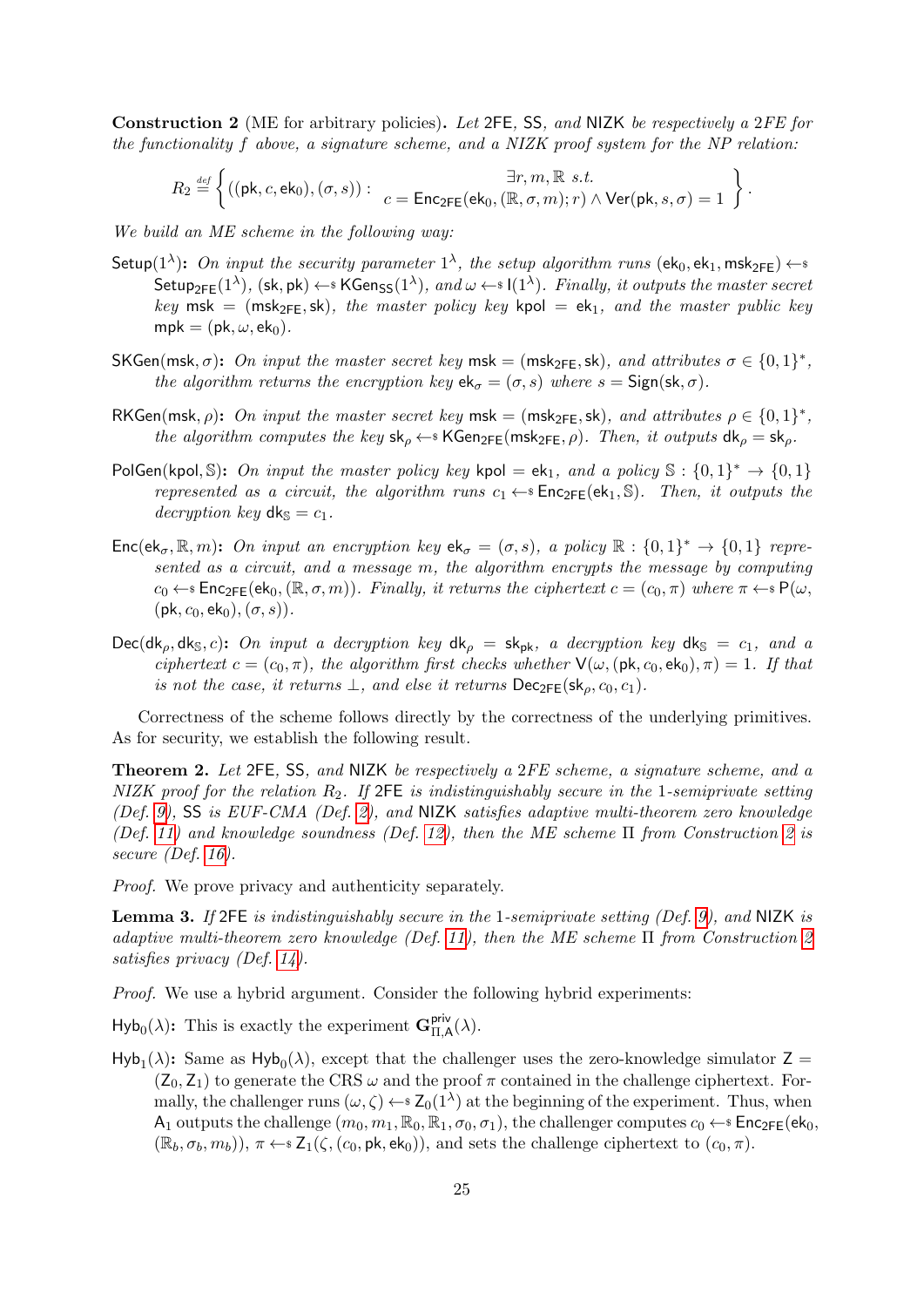<span id="page-26-0"></span>**Claim 4.**  $\{Hyb_0(\lambda)\}_\lambda \in \mathbb{N} \approx_c \{Hyb_1(\lambda)\}_\lambda \in \mathbb{N}$ .

Proof. The proof is down to the adaptive multi-theorem zero-knowledge property of NIZK. The reduction is standard, so we omit it here.  $\Box$ 

<span id="page-26-1"></span>**Claim 5.** If 2FE is indistinguishably secure in the 1-semi-private model (Def. [9\)](#page-13-0), then for all *PPT valid adversaries* A:  $|\Pr[\mathsf{Hyb}_1(\lambda) = 1] - 1/2| \le \mathsf{negl}(\lambda)$ .

Proof. Suppose that there exists a valid adversary A that has non-negligible advantage in Hyb<sub>1</sub>( $\lambda$ ). We build an attacker A' that breaks security of experiment  $\mathbf{G}_{2FE,A'}^{\text{spriv}}(\lambda,1)$ . A' proceeds as follows:

- 1. At the beginning, receive  $ek_0^*$  sampled by the challenger. Then, it runs  $(\mathsf{pk}, \mathsf{sk}) \leftarrow \mathsf{sk}$ KGen<sub>SS</sub>(1<sup> $\lambda$ </sup>) and ( $\omega$ ,  $\zeta$ )  $\leftarrow$   $Z_0(1^{\lambda})$ . Finally, A' sends mpk = (pk,  $\omega$ , ek $_0^*$ ) to A.
- 2. A' answers the incoming oracle queries from A in the following way:
	- Upon input  $\sigma \in \{0,1\}^*$  for SKGen, return  $(\sigma, s)$  where  $s \leftarrow s$  Sign(sk,  $\sigma$ ).
	- Upon input  $\rho \in \{0,1\}^*$  for RKGen, send  $\rho$  to oracle KGen<sub>2FE</sub> and return the corresponding output.
	- Upon input  $\mathbb{S}: \{0,1\}^* \to \{0,1\}$  for PolGen, send  $\mathbb S$  to oracle  $\mathsf{Enc}_{2FE}$  and return the corresponding output.
- 3. Receive the challenge  $(m_0, m_1, \mathbb{R}_0, \mathbb{R}_1, \sigma_0, \sigma_1)$  chosen by A. Compute an unsatisfiable policy  $\mathbb{S}^*$ , i.e.,  $\mathbb{S}^*(\rho) = 0$  for all  $\rho \in \{0,1\}^*$ . Set  $m_0^0 = (\mathbb{R}_0, \sigma_0, m_0)$ ,  $m_0^1 = (\mathbb{R}_1, \sigma_1,$  $(m_1)$  and  $m_1^0 = m_1^1 = \mathbb{S}^*$ . Send the challenge  $(m_0^0, m_1^0), (m_0^1, m_1^1)$  to the challenger.
- 4. After receiving the ciphertexts  $(c_0^*, c_1^*)$  from the challenger, A computes  $\pi \leftarrow \in \mathsf{Z}_1(\zeta, (c_0^*, \mathsf{pk},$  $e^{k_0}$ ). Finally, send  $(c_0^*, \pi)$  to A.
- 5. Simulate oracle queries as in step 3.
- 6. Return the output of A.

Conditioned on  $msk^*$ ,  $ek_0^*$ ,  $ek_1^*$  sampled by the challenger and  $sk, pk, \omega, \zeta$  generated by A',  $\forall \sigma, \rho \in \{0,1\}^*, \forall \mathbb{S} : \{0,1\}^* \rightarrow \{0,1\}$  the following holds:

> $SKGen(mpk, msk, \sigma) = (\sigma, Sign(sk, \sigma))$  $RKGen(mpk, msk, \rho) = KGen_{2FE}(msk^*, \rho)$  $PolGen(mpk, kpol, \mathbb{S}) = Enc_{2FE}(ek_1^*, \mathbb{S})$

where  $mpk = (pk, \omega, ek_0^*)$ , kpol =  $ek_1^*$ , msk = (msk<sup>\*</sup>, sk). This suffices to conclude that the queries' answers have the same distribution of what A expects to receive. Moreover, A is a valid adversary (cf. Def. [14\)](#page-17-3) in  $Hyb_1(\lambda)$ . This allows us to conclude that  $\forall \mathbb{S}' \in \mathcal{Q}_{Enc_{2FE}} \cup \{m_1^0\}$  (recall  $m_1^0 = m_1^1 = \mathbb{S}^*$  where  $\mathbb{S}^*$  is an unsatisfiable policy), and  $\forall \rho \in \mathcal{Q}_{\mathsf{KGen}_{2\mathsf{FE}}}$ , the following invariant is maintained:

- (Mismatch condition) Either  $f_{\rho}(m_0^0, \mathbb{S}') = f_{\rho}(m_0^1, \mathbb{S}') = \perp;$
- (Match condition) Or  $f_{\rho}(m_0^0, \mathbb{S}') = f_{\rho}(m_0^1, \mathbb{S}') \in \{\perp, m_0\}$  (recall  $m_0 = m_1$  in this case).

Finally, it is clear that there does not exist any 1-st position input such that  $f_{\rho}(\cdot,m_1^0) \neq f_{\rho}(\cdot,m_1^1)$ (since  $m_1^0 = m_1^1 = \mathbb{S}^*$ ). Thus, A' is a valid adversary for  $\mathbf{G}_{2FE,A'}^{spriv}(\lambda,1)$  and has the same advantage of A.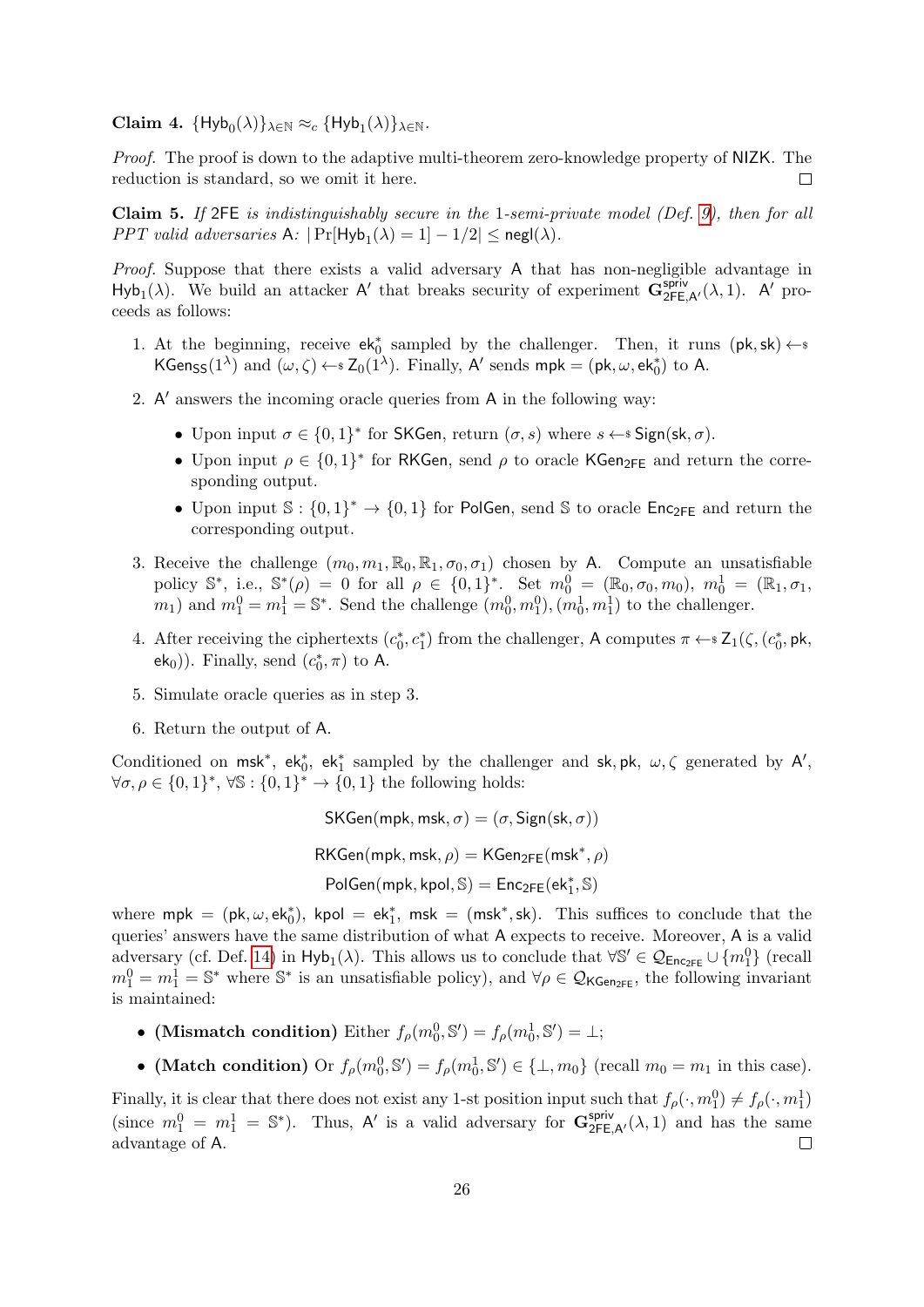Combining Claims [4–](#page-26-0)[5,](#page-26-1) we obtain that Construction [2](#page-25-0) satisfies privacy.

<span id="page-27-1"></span>Lemma 4. If SS is EUF-CMA (Def. [2\)](#page-10-1), and NIZK has knowledge soundness (Def. [12\)](#page-15-1), then the ME scheme  $\Pi$  from Construction [2](#page-25-0) satisfies authenticity (Def. [15\)](#page-17-4).

Proof. The proof strategy of Lemma [4](#page-27-1) is similar to the one of Lemma [2.](#page-24-1) By contradiction, assume Construction [2](#page-25-0) does not satisfies authenticity, i.e., there exists an attacker A that has a non negligible advantage in experiment  $\mathbf{G}_{\Pi,\mathsf{A}}^{\text{auth}}(\lambda)$ . We build an attacker A' that breaks unforgeability of SS. A proceeds as follows:

- 1. Receive pk<sup>∗</sup> from the challenger.
- 2. Execute  $({\sf msk}_{2{\sf FE}},{\sf ek}_0,{\sf ek}_1)\leftarrow {\sf s}\, {\sf Setup}_{2{\sf FE}}(1^\lambda),\, (\omega,\xi)\leftarrow {\sf s}\, {\sf K}_0(1^\lambda),\, {\rm and\,\, send}\, {\sf mpk}=({\sf pk}^*,\omega,{\sf ek}_0)$ to A.
- 3. Answer the incoming A's queries in the following way:
	- Upon input  $\sigma \in \{0,1\}^*$  for SKGen, forward the query to oracle Sign obtaining s as answer, and return  $(\sigma, s)$ .
	- Upon input  $\rho \in \{0,1\}^*$  for RKGen, compute and return the decryption key  $dk_\rho \leftarrow$  $KGen<sub>2FE</sub>(msk<sub>2FE</sub>, \rho).$
	- Upon input  $\mathbb{S}: \{0,1\}^* \to \{0,1\}$  for PolGen, compute and return the policy key  $dk_{\mathbb{S}} \leftarrow$  Enc<sub>2FF</sub>(ek<sub>1</sub>,  $\mathbb{S}$ ).
- 4. Receive the forgery  $((c_0^*, \pi^*), \rho^*, \mathbb{S}^*)$  from A and proceed as follows:
	- Compute  $dk_{\rho^*} \leftarrow$  KGen<sub>2FE</sub>(msk<sub>2FE</sub>,  $\rho^*$ ) and  $c_1^* \leftarrow$  sEnc<sub>2FE</sub>(ek<sub>1</sub>, S<sup>\*</sup>).
	- If either  $V(\omega, (c_0^*, p k^*, e k_0), \pi^*) = 0$ , or  $Dec_{2FE}(dk_{\rho^*}, c_0^*, c_1^*) = \bot$ , abort.
	- Else, run  $(\sigma^*, s^*) \leftarrow \kappa_1(\xi, (c_0^*, \mathsf{pk}^*, \mathsf{ek}_0), \pi^*)$  and return  $(\sigma^*, s^*)$  as forgery to the challenger.

Note that conditioned on  $(\mathsf{pk}^*, \mathsf{sk}^*)$  chosen by the challenger, and  $(\mathsf{ek}_0, \mathsf{ek}_1, \mathsf{msk}_{2\mathsf{FE}}, \omega)$  generated by A', the oracle queries of A are perfectly simulated by A' since the following holds  $\forall \sigma, \rho \in$  ${0,1}^*$ :

> $SKGen(mpk, msk, \sigma) = (\sigma, Sign(sk^*, \sigma))$  $RKGen(mpk, msk, \rho) = KGen_{2FF}(msk_{2FF}, \rho)$  $PolGen(mpk, kpol, S) = Enc_{2FF}(ek_1, S).$

By using an identical argument to the one used at the end of Lemma [2](#page-24-1) we conclude that the CRS  $\omega$  and the challenge cyphertext  $(c_0^*, \pi^*)$  are valid (except with non-negligible probability) and we can extract  $(\sigma^*, s^*)$  that is a valid forgery breaking the unforgeability of SS.  $\Box$ 

By combining Lemmas [3–](#page-25-1)[4](#page-27-1) we obtain that Construction [2](#page-25-0) is secure.

#### <span id="page-27-0"></span>4.3 A-ME from FE

In this section, we show a general construction of A-ME from FE. Consider the following functionality  $f : \mathcal{K} \times \mathcal{X} \to \{0,1\}^* \cup \{\perp\}$ :

$$
f_{(\rho,{\mathbb S})}({\mathbb R},\sigma,m)=\left\{\begin{array}{ll} m,&{\mathbb S}(\sigma)=1\wedge{\mathbb R}(\rho)=1\\ \bot,&\text{otherwise.}\end{array}\right.
$$

 $\Box$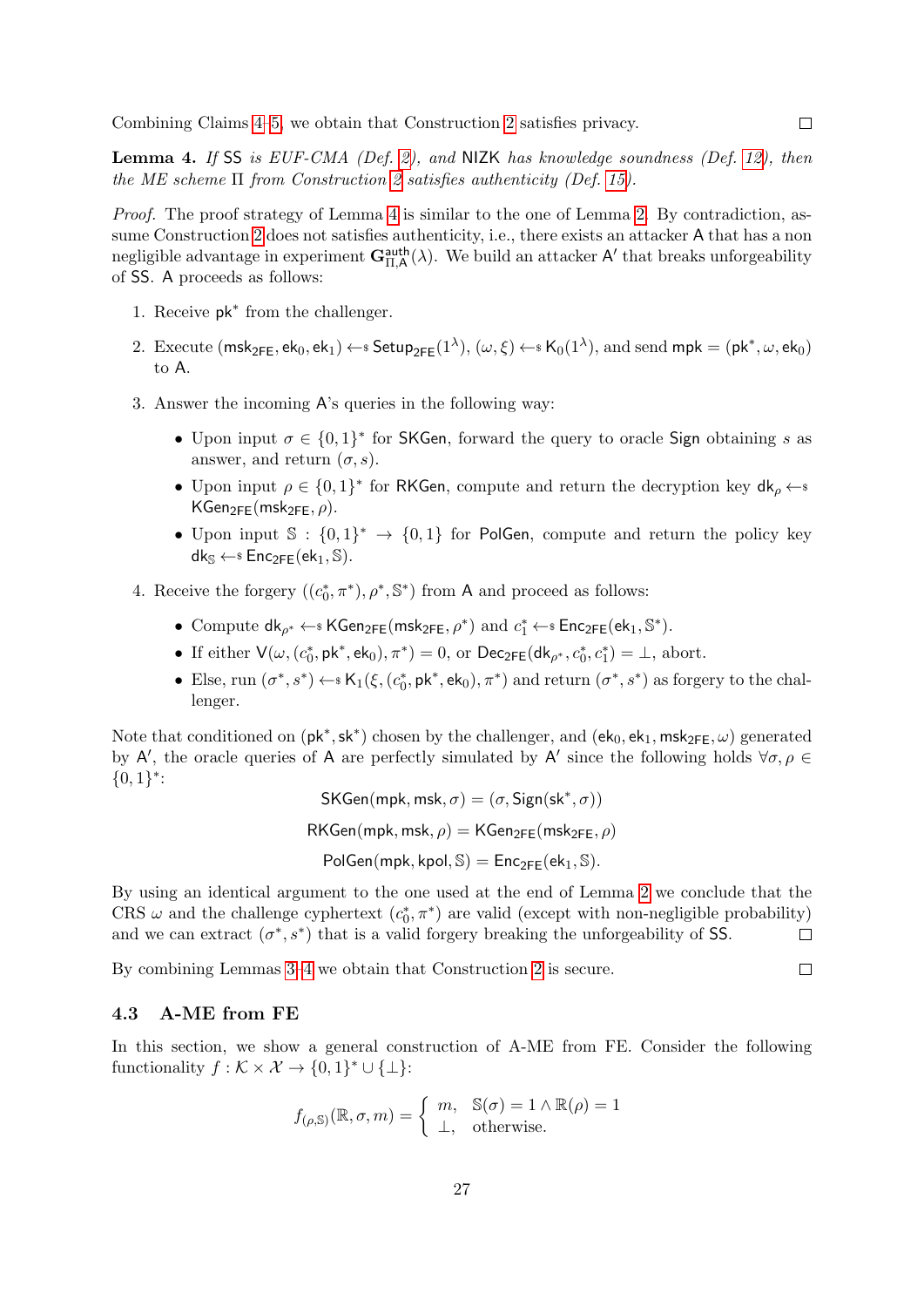<span id="page-28-0"></span>Construction 3 (A-ME). Let FE and SS be respectively an FE scheme for the functionality f above and a signature scheme, and a NIZK proof system for the NP relation:

$$
R_3 \stackrel{\mathrm{\scriptscriptstyle def}}{=} \left\{ ((\mathsf{pk}, c, \mathsf{mpk}_{\mathsf{FE}}), (\sigma, s)) : \begin{matrix} \exists r, m, \mathbb{R} \ s.t. \\ c = \mathsf{Enc}_{\mathsf{FE}}(\mathsf{mpk}_{\mathsf{FE}}, (\mathbb{R}, \sigma, m); r) \wedge \mathsf{Ver}(\mathsf{pk}, s, \sigma) = 1 \end{matrix} \right\}.
$$

We build an A-ME scheme in the following way:

- Setup(1<sup> $\lambda$ </sup>): On input the security parameter 1<sup> $\lambda$ </sup>, the setup algorithm runs (mpk<sub>FE</sub>, msk<sub>FE</sub>)  $\leftarrow$ \$ Setup $_{\sf FE}(1^\lambda)$ , (sk, pk)  $\leftarrow$  \* KGen<sub>SS</sub> $(1^\lambda)$ , and  $\omega \leftarrow$  \* I $(1^\lambda)$ . Finally, it outputs the master secret key msk = (msk<sub>FE</sub>, sk), and the master public key mpk = (pk,  $\omega$ , mpk<sub>FF</sub>).
- SKGen(msk,  $\sigma$ ): On input the master secret key msk = (msk<sub>FE</sub>, sk), and  $\sigma\{0,1\}^*$ , the algorithm returns the encryption key  $ek_{\sigma} = (\sigma, s)$  where  $s =$  Sign(sk,  $\sigma$ ).
- RKGen(msk,  $\rho$ , S): On input the master secret key msk = (mskFE, sk), attributes  $\rho \in \{0,1\}^*$ , and a policy  $\mathbb{S}: \{0,1\}^* \to \{0,1\}$  represented as a circuit, the algorithm computes the encryption key sk<sub>( $\rho, S$ )</sub>  $\leftarrow$  KGen<sub>FE</sub>(msk<sub>FE</sub>,( $\rho, S$ )). Then, it outputs  $dk_{\rho, S} = sk_{(\rho, S)}$ .
- $Enc(ek_{\sigma}, \mathbb{R}, m)$ : On input, an encryption key  $ek_{\sigma} = (\sigma, s)$ , a policy  $\mathbb{R} : \{0,1\}^* \to \{0,1\}$  represented as a circuit, and a message m, the algorithm encrypts the message in the fol*lowing way:*  $c' \leftarrow s \text{Enc}_{FE}(\text{mpk}_{FE}, (\mathbb{R}, \sigma, m))$ . Finally, it returns the ciphertext  $(c', \pi)$  where  $\pi \leftarrow \{ \mathsf{P}(\omega, (\mathsf{pk}, c', \mathsf{mpk}_{\mathsf{FE}}), (\sigma, s)).$
- Dec(dk<sub> $\rho, S$ </sub>, c): On input, a decryption key dk<sub> $\rho, S$ </sub> = sk<sub>( $\rho, S$ ), and a ciphertext  $c = (c', \pi)$ , the algo-</sub> rithm first checks whether  $V(\omega, (\mathsf{pk}, c', \mathsf{mpk}_{\mathsf{FE}}), \pi) = 1$ . If that is not the case, it returns  $\perp$ , and else it returns Dec<sub>FE</sub>(sk<sub>( $\rho$ ,  $\otimes$ ),  $c'$ ).</sub>

The correctness of the above scheme follows directly by the correctness of the underlying primitives. As for security, we establish the following result.

Theorem 3. Let FE, SS, and NIZK be respectively an FE scheme, a signature scheme, and a NIZK proof for the relation  $R_3$ . If FE is secure (Def. [7\)](#page-12-0), SS is EUF-CMA (Def. [2\)](#page-10-1), and NIZK satisfies adaptive multi-theorem zero knowledge (Def. [11\)](#page-14-0) and knowledge soundness (Def. [12\)](#page-15-1), then the A-ME  $\Pi$  from Construction [3](#page-28-0) is secure (Def. [20\)](#page-19-4).

Proof. We use the same proof strategy as in Theorem [2.](#page-25-2)

<span id="page-28-2"></span>Lemma 5. If FE is secure (Def. [7\)](#page-12-0), and NIZK is adaptive multi-theorem zero knowledge (Def. [11\)](#page-14-0), then the A-ME scheme  $\Pi$  from Construction [3](#page-28-0) satisfies privacy (Def. [18\)](#page-19-2).

Proof. We use a hybrid argument. Consider the following hybrid experiments:

Hyb<sub>0</sub>( $\lambda$ ): This is exactly the experiment  $\mathbf{G}_{\Pi,\mathbf{A}}^{\text{arr-priv}}$  $\lim_{\Pi,A}$ A $(n)$ .

Hyb<sub>1</sub>( $\lambda$ ): Same as Hyb<sub>0</sub>( $\lambda$ ), except that the challenger uses the zero-knowledge simulator  $Z =$  $(Z_0, Z_1)$  to generate the CRS  $\omega$  and the proof  $\pi$  contained in the challenge ciphertext. Formally, the challenger runs  $(\omega, \zeta) \leftarrow \mathbf{Z}_0(1^{\lambda})$  at the beginning of the experiment. Thus, when  $A_1$  outputs the challenge  $(m_0, m_1, \mathbb{R}_0, \mathbb{R}_1, \sigma_0, \sigma_1)$ , the challenger sets the challenge ciphertext to  $(c, \pi)$  where  $c \leftarrow s \mathsf{Enc}_{\mathsf{FE}}(\mathsf{mpk}_{\mathsf{FE}}, (\mathbb{R}_b, \sigma_b, m_b))$ , and  $\pi \leftarrow s \mathsf{Z}_1(\zeta, (c, \mathsf{pk}, \mathsf{mpk}_{\mathsf{FE}})).$ 

<span id="page-28-1"></span>Claim 6.  $\{Hyb_0(\lambda)\}_{\lambda \in \mathbb{N}} \approx_c \{Hyb_1(\lambda)\}_{\lambda \in \mathbb{N}}$ .

Proof. The proof is down to the adaptive multi-theorem zero-knowledge property of NIZK. The reduction is standard, so we omit it here.  $\Box$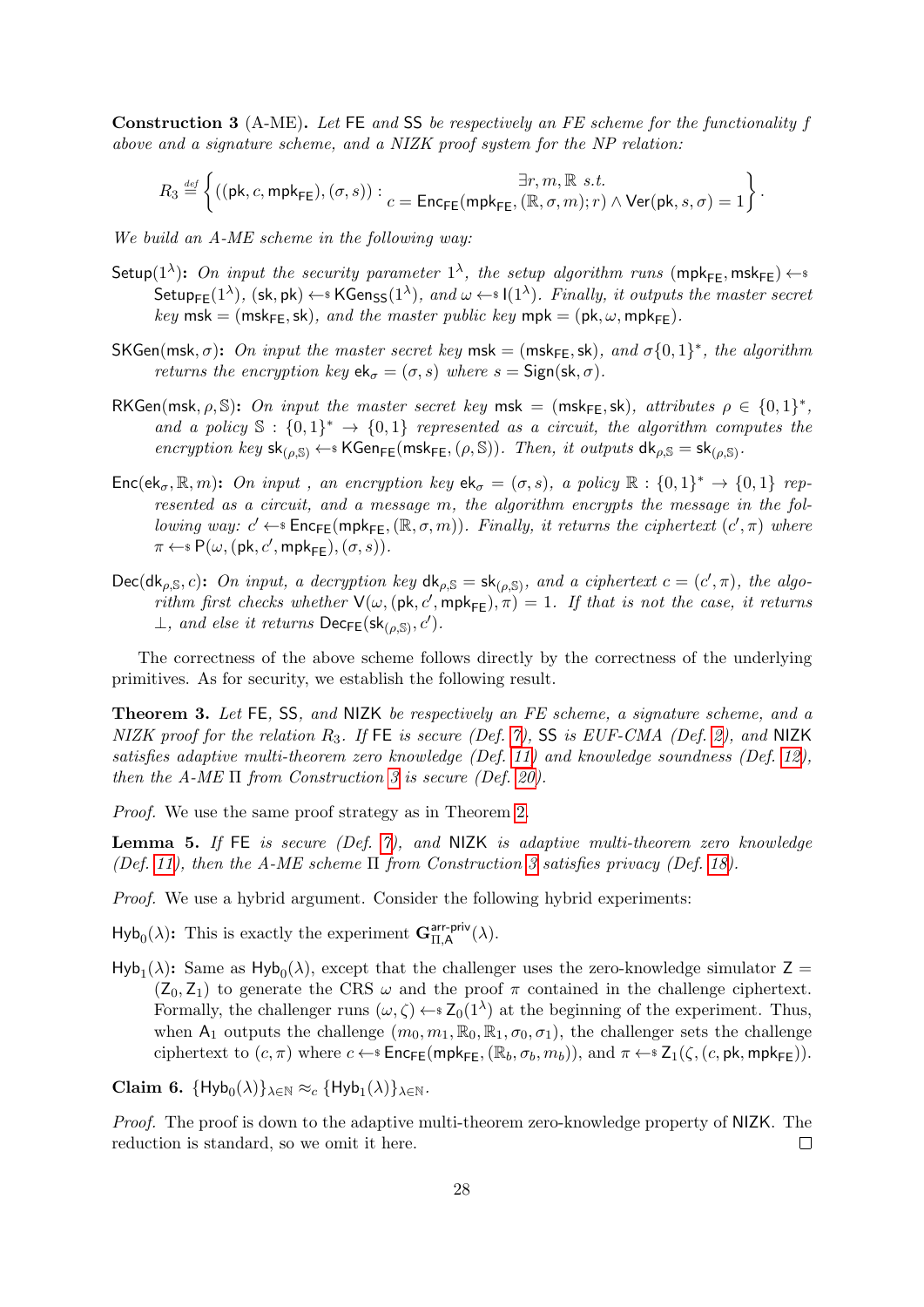<span id="page-29-1"></span>**Claim 7.** If FE is secure (Def. [7\)](#page-12-0), then for all PPT adversaries A:  $|\Pr[\text{Hyb}_1(\lambda) = 1] - 1/2| \le$  $negl(\lambda)$ .

*Proof.* Suppose that there exists an adversary A that has non-negligible advantage in  $Hyb_1(\lambda)$ . We build an attacker A' that breaks security of experiment  $\mathbf{G}^{\text{fe}}_{\mathsf{FE},\mathsf{A}'}(\lambda)$ . A' proceeds as follows:

- 1. At the beginning, receive  $mpk^*$  sampled by the challenger. Then, it runs  $(pk, sk) \leftarrow$ KGen<sub>SS</sub>(1<sup> $\lambda$ </sup>) and ( $\omega$ ,  $\zeta$ )  $\leftarrow$  s Z<sub>0</sub>(1<sup> $\lambda$ </sup>). Finally, A' sends mpk = (pk,  $\omega$ , mpk<sup>\*</sup>) to A.
- 2. A' answers the incoming oracle queries from A in the following way:
	- Upon input  $\sigma \in \{0,1\}^*$  for SKGen, return  $(\sigma, s)$  where  $s = \text{Sign}(\textsf{sk}, \sigma)$ .
	- Upon input  $\rho \in \{0,1\}^*$  and  $\mathbb{S} : \{0,1\}^* \to \{0,1\}$  for RKGen, send  $(\rho, \mathbb{S})$  to oracle  $KGen_{FE}$  and return the corresponding output.
- 3. Receive the challenge  $(m_0, m_1, \mathbb{R}_0, \mathbb{R}_1, \sigma_0, \sigma_1)$  chosen by A Set  $m_0^* = (\mathbb{R}_0, \sigma_0, m_0), m_0^* =$  $(\mathbb{R}_1, \sigma_1, m_1)$ . Send the challenge  $(m_0^*, m_1^*)$  to the challenger.
- 4. After receiving the ciphertext  $c^*$  from the challenger, A computes  $\pi \leftarrow \mathsf{Z}_1(\zeta, (c^*, \mathsf{pk}, \mathsf{mpk})).$ Finally, send  $(c^*, \pi)$  to A.
- 5. Simulate oracle queries as in step 3.
- 6. Return the output of A.

By using an identical argument to the one of Claim [5](#page-26-1) we can easily conclude that the queries' answers are perfectly simulated. In addition, thanks to the validity of A (cf. Def. [18\)](#page-19-2),  $\forall (\rho, \mathbb{S}) \in$  $\mathcal{Q}_{\mathsf{KGen}_{\mathsf{FE}}}$ , the following invariant is maintained:

- (Mismatch condition) Either  $f_{(\rho,S)}(m_0^*) = f_{(\rho,S)}(m_1^*) = \perp;$
- (Match condition) Or  $f_{(\rho, \mathbb{S})}(m_0^*) = f_{(\rho, \mathbb{S})}(m_1^*) \in {\{\perp, m_0\}}$  (recall  $m_0 = m_1$  in this case).

This concludes the proof.

Combining Claim [6–](#page-28-1) [7,](#page-29-1) we obtain that Construction [3](#page-28-0) satisfies privacy.

<span id="page-29-2"></span>Lemma 6. If SS is EUF-CMA (Def. [2\)](#page-10-1), and NIZK has knowledge soundness (Def. [12\)](#page-15-1), then the A-ME scheme  $\Pi$  from Construction [3](#page-28-0) satisfies authenticity (Def. [19\)](#page-19-3).

Proof. The proof is identical to the one of Lemma [4](#page-27-1) except that the 2-input functional encryption scheme 2FE is replaced with the functional encryption scheme FE for deterministic functionalities.  $\Box$ 

By combining Lemmas [5–](#page-28-2)[6](#page-29-2) we obtain that Construction [3](#page-28-0) is secure.

 $\Box$ 

 $\Box$ 

 $\Box$ 

# <span id="page-29-0"></span>5 Identity-Based Matchmaking Encryption

In this section, we present a practical ME for the identity-based setting (i.e., equality policies). As in ME, attributes are encoded by bit strings, but now each attribute  $x \in \{0,1\}^*$  satisfies only the access policy  $A = x$ , which means that both the sender and the receiver specify a single identity instead of general policies (represented as a circuit). We will denote by snd and rcv, respectively, the target identities (i.e., the access policies) specified by the receiver and by the sender.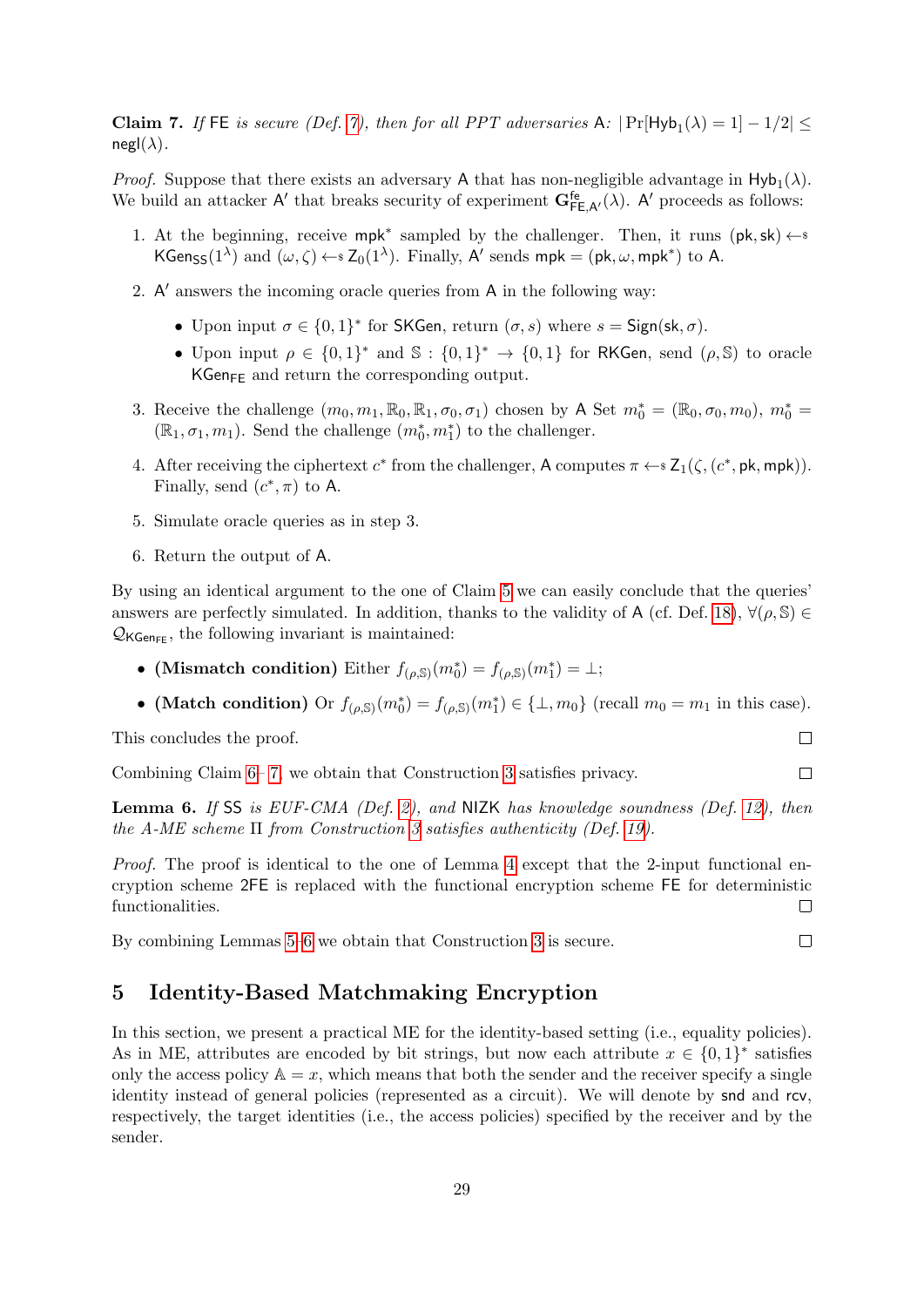While any ME as defined in §[3](#page-15-2) perfectly works for this restricted setting, the problem is that in order to select the identity snd of the source, a receiver must ask to the administrator the corresponding key  $dk_{\text{snd}}$  such that  $\mathbb{S} = \text{snd}$ . (Recall that the sender, instead, can already specify the target identity  $\mathbb{R} = \text{rcv}$  on the fly, during encryption.) In particular, if the receiver is interested in decrypting ciphertexts from several distinct sources, it must ask for several decryption keys  $dk_{\text{snd}}$ , which is impractical.<sup>[6](#page-30-0)</sup>

We resolve this issue by removing algorithm PolGen from the syntax of an IB-ME, so that the decryption algorithm takes directly as input the description of the target identity snd (i.e.,  $Dec(dk_{\rho}, \text{snd}, c)$ . This way, the receiver can specify the target identity the source must satisfy on the fly, without talking to the authority.

#### <span id="page-30-2"></span>5.1 Security of IB-ME

The choice of removing the PolGen algorithm has an impact on the security properties for IB-ME. Below, we revisit each security guarantee in the identity-based setting and explain how (and why) the security definition has to be adapted. We refer the reader to Fig. [3](#page-31-0) for the formal definitions.

Privacy of IB-ME. We cannot require that the sender's identity remains hidden in case of a decryption failure due to a mismatch condition. In particular, a malicious receiver can always change the sender's target identity in order to infer under which identity a ciphertext has been encrypted.

More formally, consider the adversary that chooses a tuple  $(m, m, \text{rcv}, \text{rcv}, \sigma_0, \sigma_1)$ , and receives a ciphertext c such that  $c \leftarrow s \text{Enc}(\text{ek}_{\sigma_b}, \text{rcv}, m)$ , where the encryption key  $\text{ek}_{\sigma_b}$  corresponds to identity  $\sigma_b$ ; the attacker can simply pick a target identity snd' such that, say,  $\sigma_0 = \text{snd}'$ (whereas  $\sigma_1 \neq \text{snd}'$ ), and thus distinguish  $\sigma_0$  from  $\sigma_1$  by decrypting c with  $d\mathsf{k}_{\rho}$  and target identity  $\mathsf{snd}^7$  $\mathsf{snd}^7$  On the other hand, privacy might still hold in case of mismatch, as long as the keys dk<sub>o</sub> held by the receiver correspond to identities  $\rho$  that do not match the receiver's target identity. Thus, in the security game, an attacker is now valid if for every decryption key  $d\mathsf{k}_{\rho}$  obtained from the oracle, it holds that  $\rho \neq \mathsf{rcv}_0$  and  $\rho \neq \mathsf{rcv}_1$ , where the target identities  $rcv_0,rcv_1$  are chosen by the adversary. Lastly, note that in case of a match, if a receiver has identity  $\rho$  and specifies a policy snd, it can automatically infer that  $\sigma = \text{snd}$  and  $\text{rcv} = \rho$ . For this reason, the privacy game does not consider any match condition.

This relaxed form of privacy is enough and desirable in many scenarios. Intuitively, it guarantees that nothing is leaked to an unintended receiver who doesn't match the sender's policy; on the other hand, an intended receiver can choose which ciphertexts to decrypt by trying different policies. This feature is essential in our bulletin board application (Section §[6\)](#page-37-0) because it allows parties, e.g., journalists and political activists, to select which type of messages to read. IB-ME works well in this scenario since it provides enough flexibility to the intended receivers while protecting senders from possible attackers.

Finally, we note that the above security definition does not guarantee that the message  $m$ remains secret with respect to an honest receiver that chooses the "wrong" target identity snd. The latter is, however, a desirable feature that our practical scheme will satisfy (cf. Remark [1\)](#page-33-0).

<span id="page-30-0"></span> $6$ This is not an issue for an ME that supports arbitrary policies, as in that case, a single policy encodes a large number of attributes.

<span id="page-30-1"></span><sup>&</sup>lt;sup>7</sup>This attack can be generalized to show that privacy does not hold if the PolGen algorithm (and thus the policy key kpol) is made public.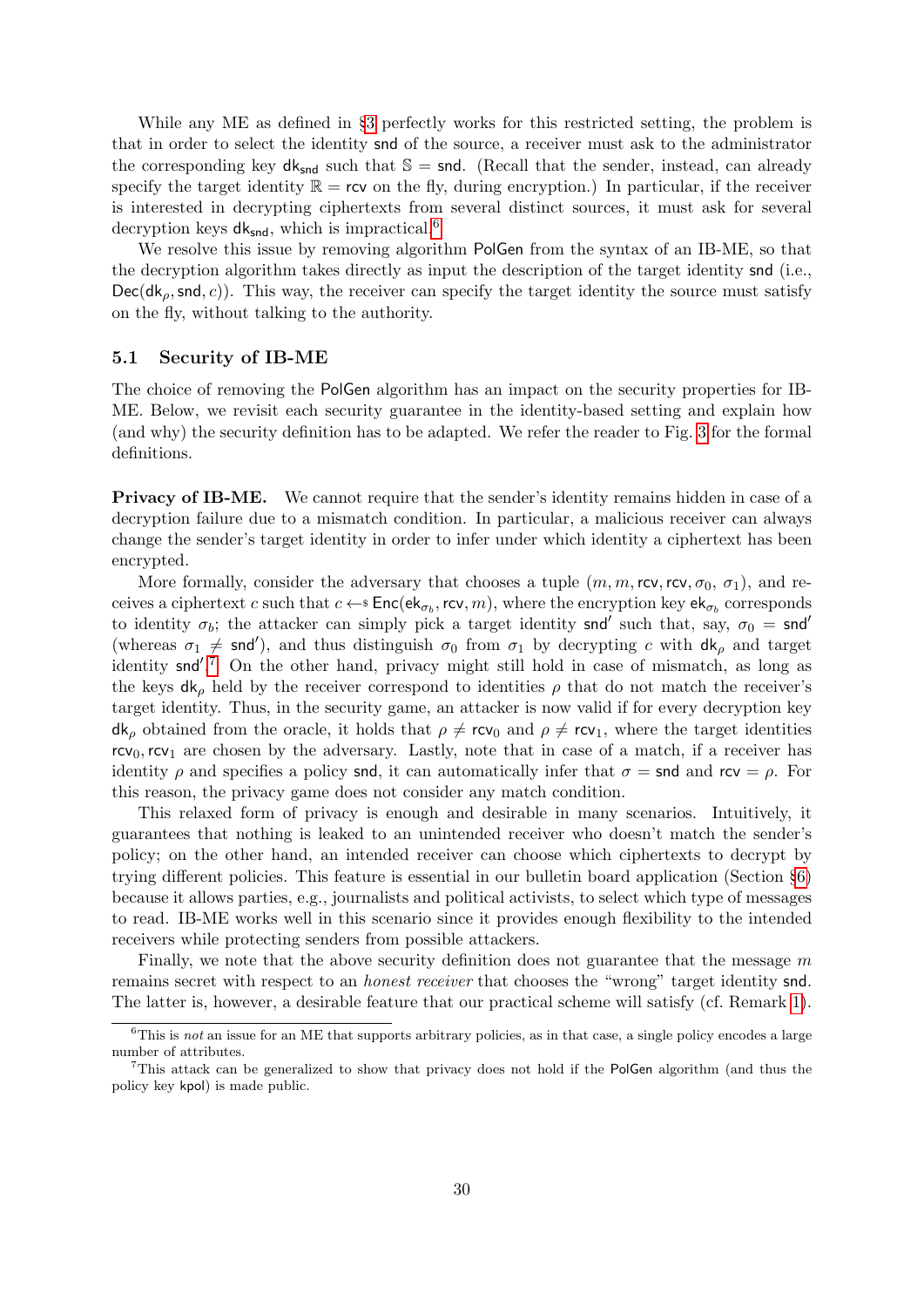<span id="page-31-0"></span>

| ${\bf G}^{\rm ib-priv}_{\Pi,A}(\lambda)$                                                                                                         | $\mathbf{G}_{\text{II A}}^{\text{ib-auth}}(\lambda)$                                                                |
|--------------------------------------------------------------------------------------------------------------------------------------------------|---------------------------------------------------------------------------------------------------------------------|
| $(mpk, msk) \leftarrow$ Setup $(1^{\lambda})$                                                                                                    | $(mpk, msk) \leftarrow$ Setup $(1^{\lambda})$                                                                       |
| $(m_0, m_1, \text{rcv}_0, \text{rcv}_1, \sigma_0, \sigma_1, \alpha) \leftarrow \text{A}_1^{\mathsf{O}_1, \mathsf{O}_2}(1^{\lambda}, \text{mpk})$ | $(c, \rho, \text{snd}) \leftarrow \text{A}^{O_1, O_2}(1^{\lambda}, \text{mpk})$                                     |
| $b \leftarrow \{0, 1\}$                                                                                                                          | $dk_{\rho} \leftarrow$ RKGen(msk, $\rho$ )                                                                          |
| $ek_{\sigma_k} \leftarrow$ SKGen(msk, $\sigma_b$ )                                                                                               | $m = \mathsf{Dec}(\mathsf{dk}_{\rho}, \mathsf{snd}, c)$                                                             |
| $c \leftarrow$ Enc(ek <sub><math>\sigma_h</math></sub> , rcv <sub>b</sub> , $m_b$ )                                                              | If $\forall \sigma \in \mathcal{Q}_{O_1} : (\sigma \neq \mathsf{snd}) \land (\rho \not\in \mathcal{Q}_{O_2}) \land$ |
| $b' \leftarrow \mathsf{A}_{2}^{0} \mathsf{A}_{2}^{0} (1^{\lambda}, c, \alpha)$                                                                   | $(m \neq \perp)$                                                                                                    |
| If $(b' = b)$ return 1                                                                                                                           | return 1                                                                                                            |
| Else return $0$                                                                                                                                  | $E$ lse return 0                                                                                                    |

Figure 3: Games defining privacy and authenticity security of IB-ME. Oracles  $O_1$ ,  $O_2$  are implemented by SKGen(msk, ·), RKGen(msk, ·).

Authenticity of IB-ME. Turning to unforgeability in the identity-based setting, the forgery  $(c, \rho, \text{snd})$  is considered valid if for all encryption keys  $ek_{\sigma}$  obtained by the adversary it holds that  $\sigma \neq$  snd, and moreover the identity  $\rho$  is not held by the adversary (i.e., the adversary cannot "forge to itself").

Security definitions. The definitions below capture the very same correctness and security requirements of an ME, but translated to the identity-based case.

**Definition 21** (Correctness of IB-ME). An IB-ME  $\Pi$  = (Setup, SKGen, RKGen, Enc, Dec) is correct if  $\forall \lambda \in \mathbb{N}$ ,  $\forall$ (mpk, msk) output by Setup(1<sup> $\lambda$ </sup>),  $\forall m \in \mathcal{M}$ ,  $\forall \sigma, \rho$ , rcv, snd  $\in \{0, 1\}^*$  such that  $\sigma = \text{snd} \land \rho = \text{rcv}$ :

 $\mathbb{P}[\text{Dec}(\text{dk}_o, \text{snd}, \text{Enc}(\text{ek}_o, \text{rcv}, m)) = m] > 1 - \text{negl}(\lambda),$ 

where  $ek_{\sigma}$ , dk<sub>ρ</sub> are generated by SKGen(msk,  $\sigma$ ), and RKGen(msk,  $\rho$ ).

<span id="page-31-1"></span>Definition 22 (Privacy of IB-ME). We say that an IB-ME Π satisfies privacy if for all valid PPT adversaries A:

$$
\left| \mathbb{P}\!\left[\mathbf{G}_{\Pi,\mathsf{A}}^{\mathsf{ib-priv}}(\lambda) = 1 \right] - \frac{1}{2} \right| \leq \mathsf{negl}(\lambda),
$$

where game  $\mathbf{G}_{\Pi}^{\text{ib-priv}}$  $\lim_{\Pi,A} (\lambda)$  is depicted in Fig [3.](#page-31-0) Adversary A is called valid if  $\forall \rho \in \mathcal{Q}_{O_2}$  it satisfies the following invariant:

• (Mismatch condition).  $\rho \neq rcv_0 \wedge \rho \neq rcv_1$ 

<span id="page-31-2"></span>Definition 23 (Authenticity of IB-ME). We say that an IB-ME Π satisfies authenticity if for all PPT adversaries A:

$$
\mathbb{P}\Big[\mathbf{G}_{\Pi,\mathsf{A}}^{\mathsf{ib}\text{-}\mathsf{auth}}(\lambda)=1\Big]\leq \mathsf{negl}(\lambda),
$$

where game  $\mathbf{G}_{\Pi,\mathsf{A}}^{\mathsf{ib}\text{-}\mathsf{auth}}(\lambda)$  is depicted in Fig[.3.](#page-31-0)

<span id="page-31-4"></span>**Definition 24** (Secure IB-ME). We say that an IB-ME  $\Pi$  is secure if it satisfies privacy (Def. [22\)](#page-31-1) and authenticity (Def. [23\)](#page-31-2).

### 5.2 The Scheme

We are now ready to present our practical IB-ME scheme.

<span id="page-31-3"></span>Construction 4 (IB-ME). The construction works as follows.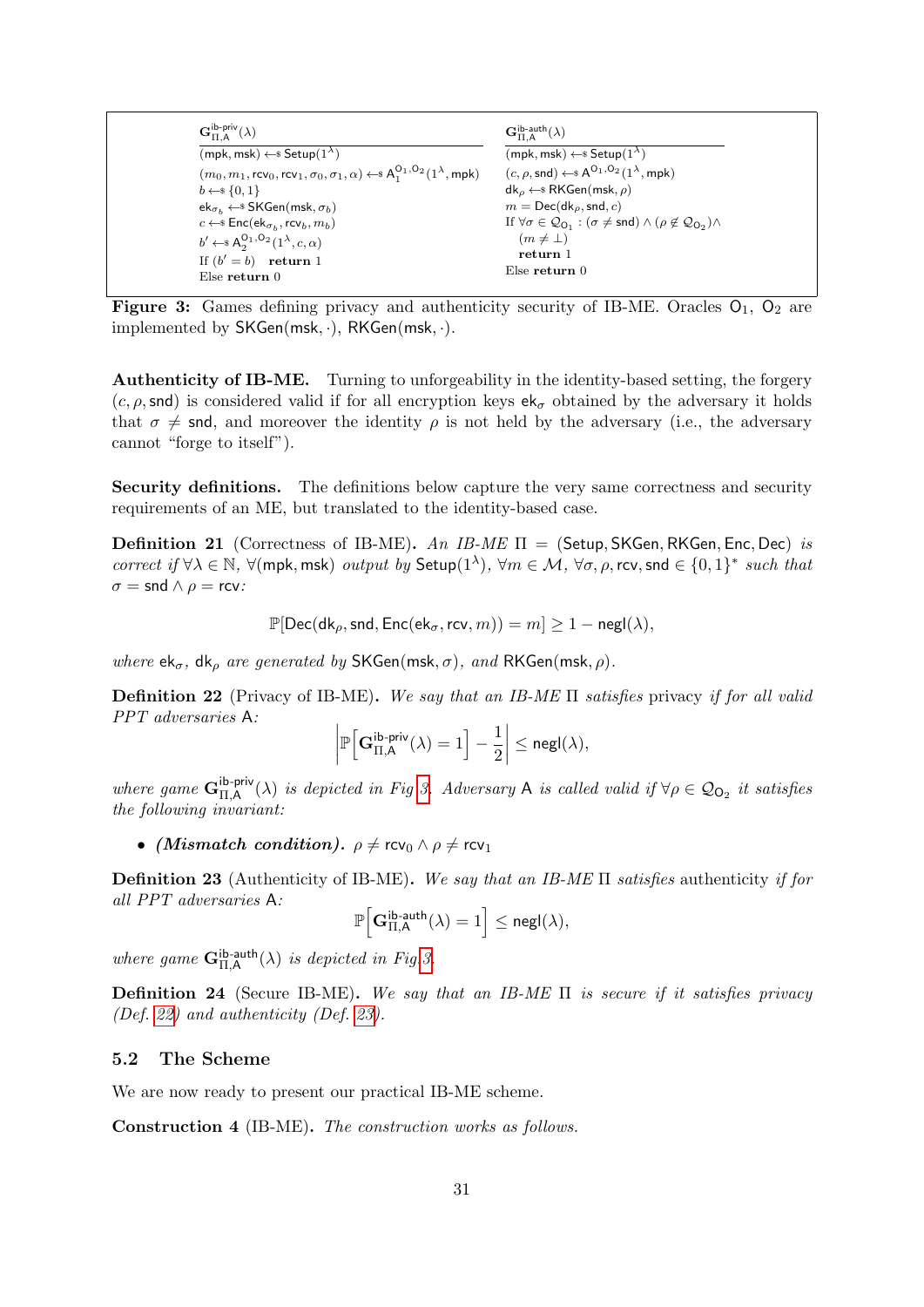- Setup( $1^{\lambda}$ ): Let  $e : \mathbb{G} \times \mathbb{G} \to \mathbb{G}_T$  be a symmetric pairing, and P a generator of  $\mathbb{G}$ , with  $\mathbb{G}$ , and  $\mathbb{G}_T$  of an order q that depends on  $\lambda$ . We also have three hash functions  $H: \{0,1\}^* \to \mathbb{G}$ ,  $H' : \{0,1\}^* \to \mathbb{G}, \hat{H} : \mathbb{G}_T \to \{0,1\}^{\ell}, \text{ modeled as random oracles, and a polynomial-time}$ computable padding function  $\Phi: \{0,1\}^n \to \{0,1\}^{\ell}$ . We require that for all  $m \in \{0,1\}^n$ one can verify in polynomial time if m has been padded correctly, and moreover that  $\Phi(m)$ is efficiently invertible. On input the security parameter  $1^{\lambda}$ , the setup algorithm samples two random values  $r, s \in \mathbb{Z}_q$ , and sets  $P_0 = P^r$ . Finally, it outputs the master public key  $mpk = (e, \mathbb{G}, \mathbb{G}_T, q, P, P_0, H, H', \hat{H}, \Phi)$  and the master secret key is  $msk = (r, s)$ . Recall that all other algorithms are implicitly given mpk as input.
- SKGen(msk,  $\sigma$ ): On input the master secret key msk, and identity  $\sigma$ , the algorithm outputs  $ek_{\sigma} = H'(\sigma)^s.$
- RKGen(mpk, msk,  $\rho$ ): On input the master secret key msk, and identity  $\rho$ , the algorithm outputs  $\mathsf{d} \mathsf{k}_\rho = (\mathsf{d} \mathsf{k}_\rho^1, \mathsf{d} \mathsf{k}_\rho^2, \mathsf{d} \mathsf{k}_\rho^3) = (H(\rho)^r, H(\rho)^s, H(\rho)).$
- Enc(mpk, ek<sub>σ</sub>, rcv, m): On input an encryption key ek<sub>σ</sub>, a target identity rcv =  $\rho$ , and a message  $m \in \{0,1\}^n$ , the algorithm proceeds as follows:
	- 1. Sample random  $u, t \in \mathbb{Z}_q$ .
	- 2. Compute  $T = P^t$  and  $U = P^u$ .
	- 3. Compute  $k_R = e(H(\rho), P_0^u)$  and  $k_S = e(H(\rho), T \cdot \mathsf{ek}_{\sigma})$ .
	- 4. Compute  $V = \Phi(m) \oplus \hat{H}(k_B) \oplus \hat{H}(k_S)$ .
	- 5. Output ciphertext  $C = (T, U, V)$ .
- Dec(mpk,  $dk_{\rho}$ , snd, c): On input the master public key mpk, a decryption key  $dk_{\rho}$ , a target identity  $\mathsf{snd} = \sigma$ , and a message m, the algorithm proceeds as follows:
	- 1. Parse c as  $(T, U, V)$ .
	- 2. Compute  $k_R = e(\mathsf{d}\mathsf{k}^1_\rho, U)$  and  $k_S = e(\mathsf{d}\mathsf{k}^2_\rho, H'(\sigma)) \cdot e(\mathsf{d}\mathsf{k}^3_\rho, T)$ .
	- 3. Compute  $\Phi(m) = V \oplus \hat{H}(k_B) \oplus \hat{H}(k_S)$
	- 4. If the padding is valid, return m. Otherwise, return  $\perp$ .

**Correctness.** The correctness of the scheme only depends on the computation of  $k_R$  and  $k_S$ as evaluated by the decryption algorithm. Here, we require that the padding function  $\Phi$  satisfies the property that a random string in  $\{0,1\}^{\ell}$  has only a negligible probability to form a valid padding w.r.t. the function  $\Phi$ .<sup>[8](#page-32-0)</sup> Let  $k_R$ ,  $k_S$  be the keys computed during encryption, and  $k'_R$ ,  $k'_{S}$  the ones computed during decryption. The scheme is correct since  $\forall \sigma, \rho$ , rcv, snd  $\in \{0,1\}^*$ such that  $\sigma = \mathsf{snd} \land \rho = \mathsf{rcv}, \mathsf{ek}_{\sigma} \leftarrow \mathsf{s} \mathsf{SKGen}(\mathsf{msk}, \sigma), \mathsf{dk}_{\rho} \leftarrow \mathsf{s} \mathsf{RKGen}(\mathsf{msk}, \rho)$ :

$$
k_R = e(H(\rho), P_0^u) = e(H(\rho)^r, P^u) = e(\mathsf{d}\mathsf{k}^1_\rho, U) = k'_R,
$$

and

$$
k_S = e(H(\rho), T \cdot \mathsf{ek}_{\sigma}) = e(H(\rho), T \cdot H'(\sigma)^s) =
$$
  
=  $e(H(\rho), T) \cdot e(H(\rho)^s, H'(\sigma)) = e(\mathsf{dk}_{\rho}^3, T) \cdot e(\mathsf{dk}_{\rho}^2, H'(\sigma)) = k'_S.$ 

<span id="page-32-0"></span><sup>&</sup>lt;sup>8</sup>This can be achieved, e.g., by setting  $\ell = n + \lambda + 1$ , and by appending to each message the string  $1||0^{\lambda}$ .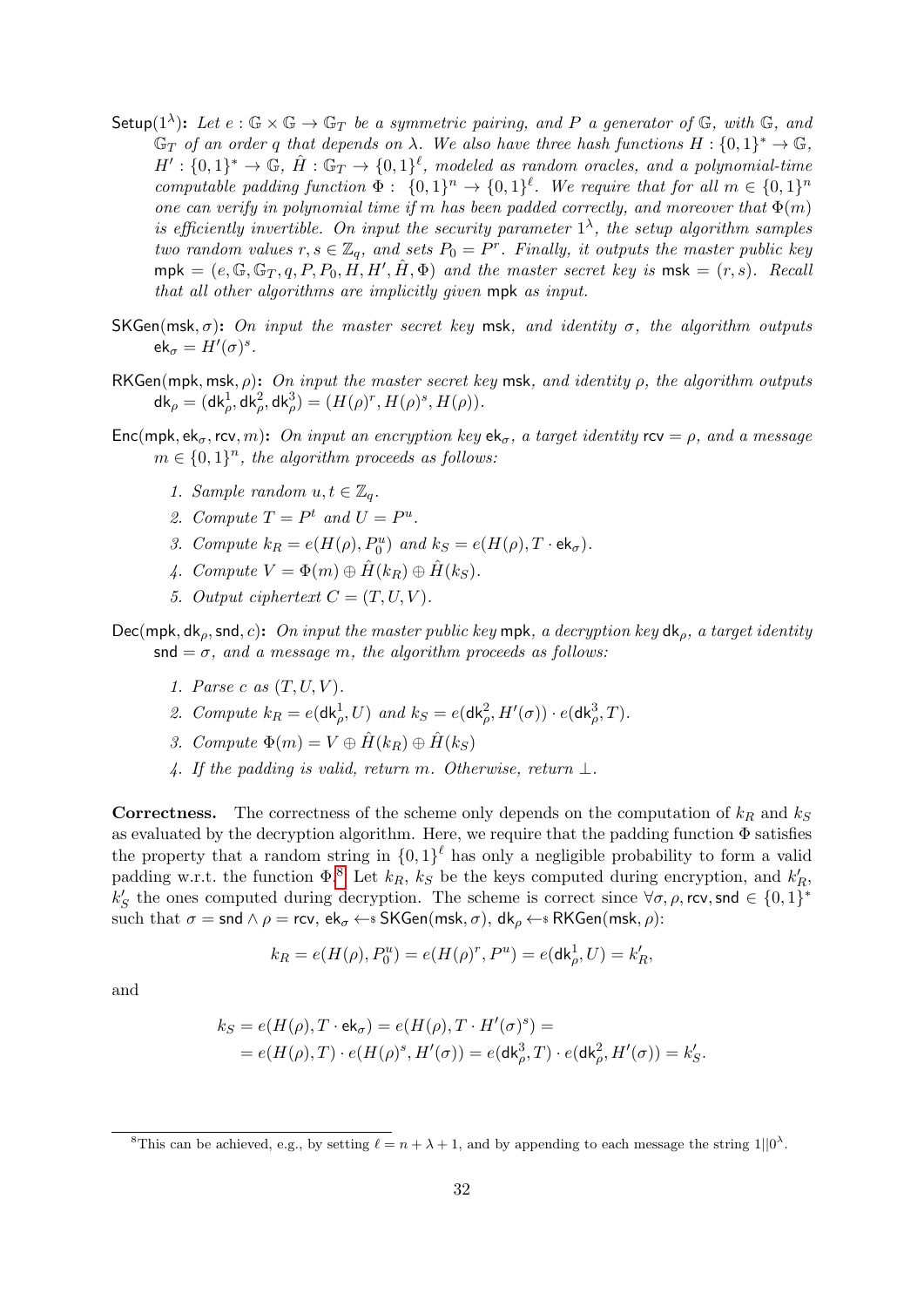<span id="page-33-0"></span>**Remark 1** (Plaintext secrecy w.r.t. unauthorized-but-honest receivers). We note that the plaintext is information-theoretically hidden from the point of view of an honest receiver which specifies a target identity that does not match the sender's identity. Moreover, the latter holds even given the internal state of the receiver at the end of the decryption procedure. In fact, since  $H(k_S)$  is statistically close to uniform, and  $|H(k_S)| = |\Phi(m)| = \ell$ , the decryption algorithm will compute a symmetric key  $k<sub>S</sub>$  different to the one generated during encryption.<sup>[9](#page-33-1)</sup>

Security. As for security, we establish the following result.

**Theorem 4.** Let  $\mathbb{G}$ ,  $\mathbb{G}_T$  be two groups of prime order q, and let  $e : \mathbb{G} \times \mathbb{G} \to \mathbb{G}_T$  be an admissible bilinear map. If the BDH problem is hard in  $(\mathbb{G}, \mathbb{G}_T, e)$  (Def. [10\)](#page-14-1), then the IB-ME scheme  $\Pi$ from Construction [4](#page-31-3) is secure (Def. [24\)](#page-31-4) in the random oracle model.

Proof. We start with showing privacy.

<span id="page-33-2"></span>**Lemma 7.** Let A be an adversary that breaks the privacy property of Construction  $\ddot{A}$  with advantage  $\varepsilon$ , while asking at most  $q_R$  queries to the decryption key oracle RKGen and  $q_{\hat{H}}$  queries to the random oracle  $\hat{H}$ . Then, there is an algorithm that solves the BDH problem with advantage  $8\varepsilon/e^2(q_R+2)^2q_{\hat{H}}$ .

There are many similarities between our scheme and the Boneh-Franklin CPA-secure IBE [\[14\]](#page-41-5). Their proof uses an intermediate PKE scheme called BasicPub to simplify the security analysis. More in details, they first show that their IBE scheme is CPA-secure if BasicPub is CPA-secure [\[14,](#page-41-5) Lemma 4.2], and then, they show that if the BDH assumption holds then BasicPub is CPA-secure [\[14,](#page-41-5) Lemma 4.3].

We will follow a similar tactic, defining two games that in the end prove that our IB-ME satisfies privacy under the BDH assumption. First, we define  $BasicPub<sup>+</sup>$ , a variant of BasicPub more suitable for our needs.  $\textsf{BasicPub}^+$  is composed of the following algorithms:

- Setup(1<sup> $\lambda$ </sup>): Generate a symmetric pairing  $e : \mathbb{G} \times \mathbb{G} \to \mathbb{G}_T$ , with  $\mathbb{G}$ , and  $\mathbb{G}_T$  of an order q that depends on  $\lambda$ . Choose a random generator P of G. Sample a random  $r \in \mathbb{Z}_q$  and set  $P_0 = P^r$ . Choose a key derivation function  $\hat{H}: \mathbb{G} \to \{0,1\}^n$ , for some n. The master public key is the tuple  $mpk = (q, \mathbb{G}, \mathbb{G}_T, e, n, P, P_0, \hat{H})$ . The master secret key is  $msk = r$ .
- KGen(mpk, msk): Choose a random  $G \in \mathbb{G}$ . The public key is pk = G. The private key is  $sk = G<sup>r</sup>$ .
- Enc(mpk, pk, m): To encrypt a message m under public key  $pk = G$ , choose a random  $x \in \mathbb{Z}_q$ and output  $c = (U, V) = (P^x, m \oplus \hat{H}(e(G, P_0)^x)).$
- Dec(mpk, sk, c): Let  $c = (U, V)$  be a ciphertext for public key pk, then the algorithm returns  $m = V \oplus \tilde{H}(e(\mathsf{sk}, U)).$

In the first game, described in Claim [8,](#page-34-0) we show that if  $BasicPub<sup>+</sup>$  is  $IND-CPA<sup>+</sup>$ -secure, then our scheme satisfies privacy. In order to be compatible with our definition of privacy, we define IND-CPA<sup>+</sup> security as a variant of traditional IND-CPA where the adversary not only inputs a pair of messages  $m_0$  and  $m_1$ , but also a pair of (honestly generated) public keys  $\mathsf{pk}_{j_0}$ and  $pk_{j_1}$ . Thus, the experiment can be seen as a hybrid between the typical IND-CPA game and the key-privacy game for PKE defined by Bellare et al. [\[12\]](#page-41-13).

<span id="page-33-1"></span><sup>9</sup> It is important to recall that a similar guarantee does not hold in the identity-based setting, when the receiver is semi-honest (cf. §[5.1\)](#page-30-2).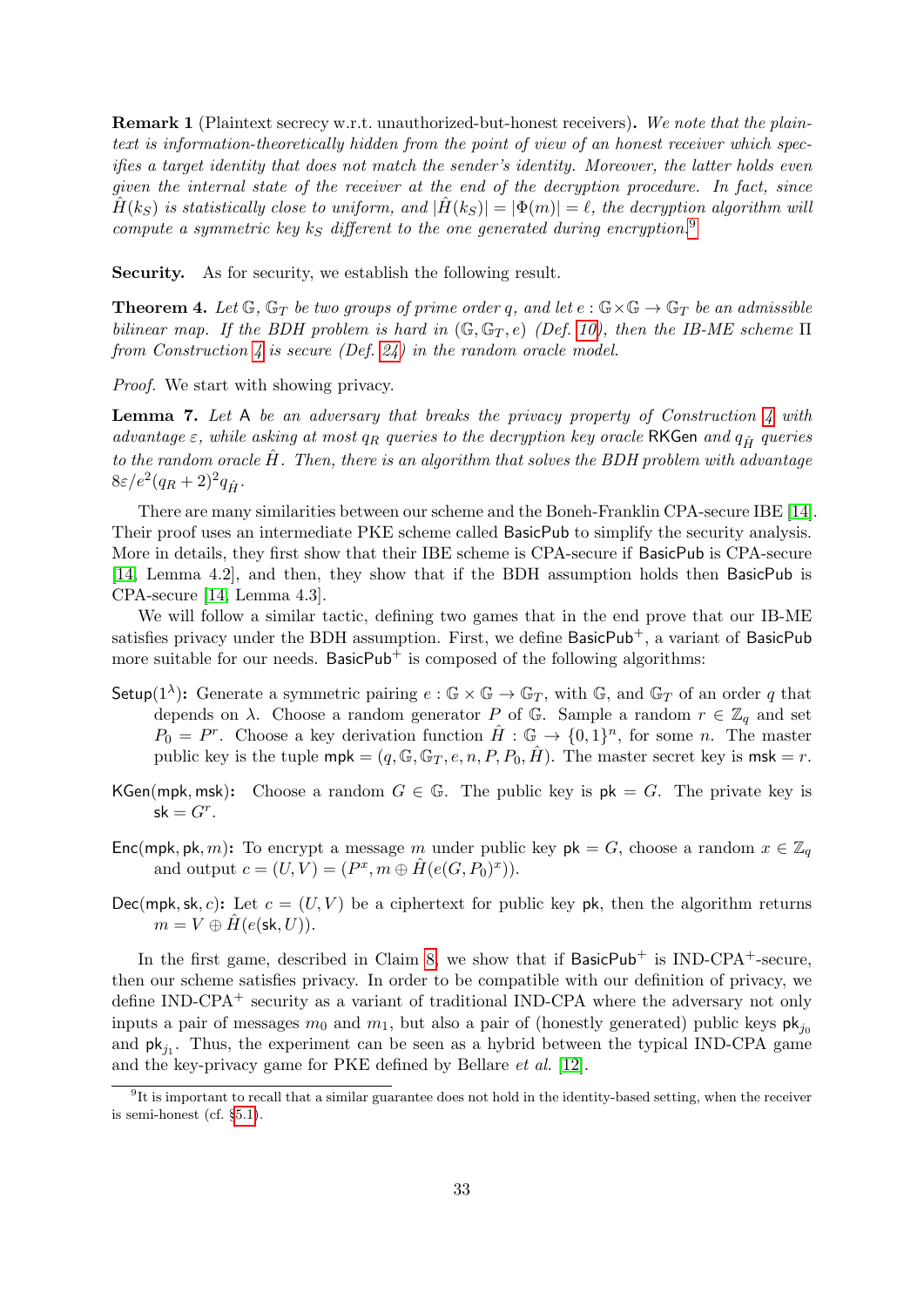**Definition 25** (IND-CPA<sup>+</sup>). A public-key encryption scheme  $\Pi =$  (Setup, KGen, Enc, Dec) is IND-CPA<sup>+</sup> secure if for all PPT adversaries  $A = (A_1, A_2)$ , we have that

$$
\left| \mathbb{P}\!\left[\mathbf{G}_{\Pi,\mathsf{A}}^{\mathsf{cpa}^+}(\lambda) = 1 \right] - \frac{1}{2} \right| \leq \mathsf{negl}(\lambda),
$$

where  $\mathbf{G}_{\Pi \ \mathbf{A}}^{\mathsf{cpa}^+}$  $T_{\text{II},\text{A}}^{G\text{pa}}(\lambda)$  is the following experiment:

- 1. (msk, mpk)  $\leftarrow$  Setup $(1^{\lambda})$
- 2.  $(m_0, m_1, \mathsf{pk}_{j,0}, \mathsf{pk}_{j,1}, \alpha) \leftarrow \mathsf{s} \mathsf{A}_1^{\mathsf{KGen}(\mathsf{msk}, \cdot)},$  $1^{\mathsf{KGen}(\mathsf{msk},\cdot)}, (1^\lambda,\mathsf{mpk}).$
- 3.  $c \leftarrow s \text{Enc}(\text{mpk}, \text{pk}_{i,b}, m_b)$  where  $b \leftarrow s \{0, 1\}.$
- 4.  $b' \leftarrow \{\mathsf{A}_2}^{\mathsf{KGen}(\mathsf{msk},\cdot)}$  $\frac{\mathsf{KGen}(\mathsf{msk},\cdot)}{2}(1^\lambda,c,\alpha).$
- 5. If  $b = b'$  and  $pk_{j,0}$ ,  $pk_{j,1} \in Q_{KG}$  then output 1, and otherwise output 0.

In the game above, the oracle KGen generates pairs (pk, sk), but only outputs the public key pk.

<span id="page-34-0"></span>**Claim 8.** Let A be an adversary that breaks privacy of Construction [4](#page-31-3) with advantage  $\varepsilon$ , while asking at most  $q_R$  queries to the oracle RKGen. Then, there is an algorithm  $A'$  with advantage  $4\varepsilon/e^2(q_R+2)^2$  against IND-CPA<sup>+</sup> security of BasicPub<sup>+</sup>.

Proof. This proof is similar to the proof of [\[14,](#page-41-5) Lemma 4.2]. The challenger starts the game by running the Setup algorithm of BasicPub<sup>+</sup> and sends the public parameters  $(q, \mathbb{G}, \mathbb{G}_T, e, n, P, P_0,$  $\hat{H}$ ) to A'. Note that the master secret key msk = r remains unknown to A'. Now, A' interacts with the adversary A in the following way:

- **Setup:** A' samples a secret value  $s \leftarrow \mathscr{Z}_q$  and gives A the public parameters defined above, plus two random oracles H and  $H'$  under its control and the padding function  $\Phi$ .
- $H$  queries: A' performs the following steps:
	- 1. If query  $\rho_i$  is in a tuple  $(\rho_i, Q_i, \beta_i, d_i) \in \mathcal{L}_1$ , then return  $Q_i$ . Otherwise, generate a random coin  $d_i \in \{0, 1\}$  so that  $Pr[d_i = 0] = \delta$ .
	- 2. If  $d_i = 0$ , then sample a random  $\beta_i \in \mathbb{Z}_q$ , compute  $Q_i = P^{\beta_i}$ , and add the tuple  $(\rho_i, Q_i, \beta_i, 0)$  to  $\mathcal{L}_1$ . Otherwise, run the public key generation oracle of BasicPub to obtain  $\mathsf{pk}_i$ , set  $Q_i = \mathsf{pk}_i$ , and add the tuple  $(\rho_i, Q_i, \perp, 1)$  to  $\mathcal{L}_1$ .
	- 3. Return  $Q_i$ .
- H' queries: A' maintains a list  $\mathcal{L}_2$  that stores tuples of the form  $(\sigma_i, Z_i)$  with the history of calls to H'. If the query  $\sigma_i$  was already done, the challenger returns the value  $Z_i$ . If not, it samples a random  $Z_i \in \mathbb{G}$ , adds  $(\sigma_i, Z_i)$  to the list, and returns  $Z_i$ .
- SKGen queries: Let  $\sigma_i$  be the input to oracle SKGen. A' obtains  $H'(\sigma_i) = Z_i$ , where  $(\sigma_i, Z_i)$  is the corresponding tuple in  $\mathcal{L}_2$ , and returns  $Z_i^s$ .
- RKGen queries: Let  $\rho_i$  be the input to oracle RKGen. A' obtains  $H(\rho_i) = Q_i$ , where  $(\rho_i, Q_i, \beta_i, \gamma_i)$  $d_i$ ) is the corresponding tuple in  $\mathcal{L}_1$ . If  $d_i = 1$ , A' aborts; otherwise, returns  $d\mathsf{k}_{\rho_i} =$  $(P_0^{\beta_i}, Q_i^s, Q_i = P^{\beta_i})$ . Note that, since  $P_0 = P^r$ , we have that  $d\mathsf{k}_{\rho_i}^1 = (P^{\beta_i})^r = Q_i^r$ .
- **Challenge:** At this moment, A sends  $(m_0, m_1, rcv_0, rcv_1, \sigma_0, \sigma_1)$  to A'. Now A' performs the following steps: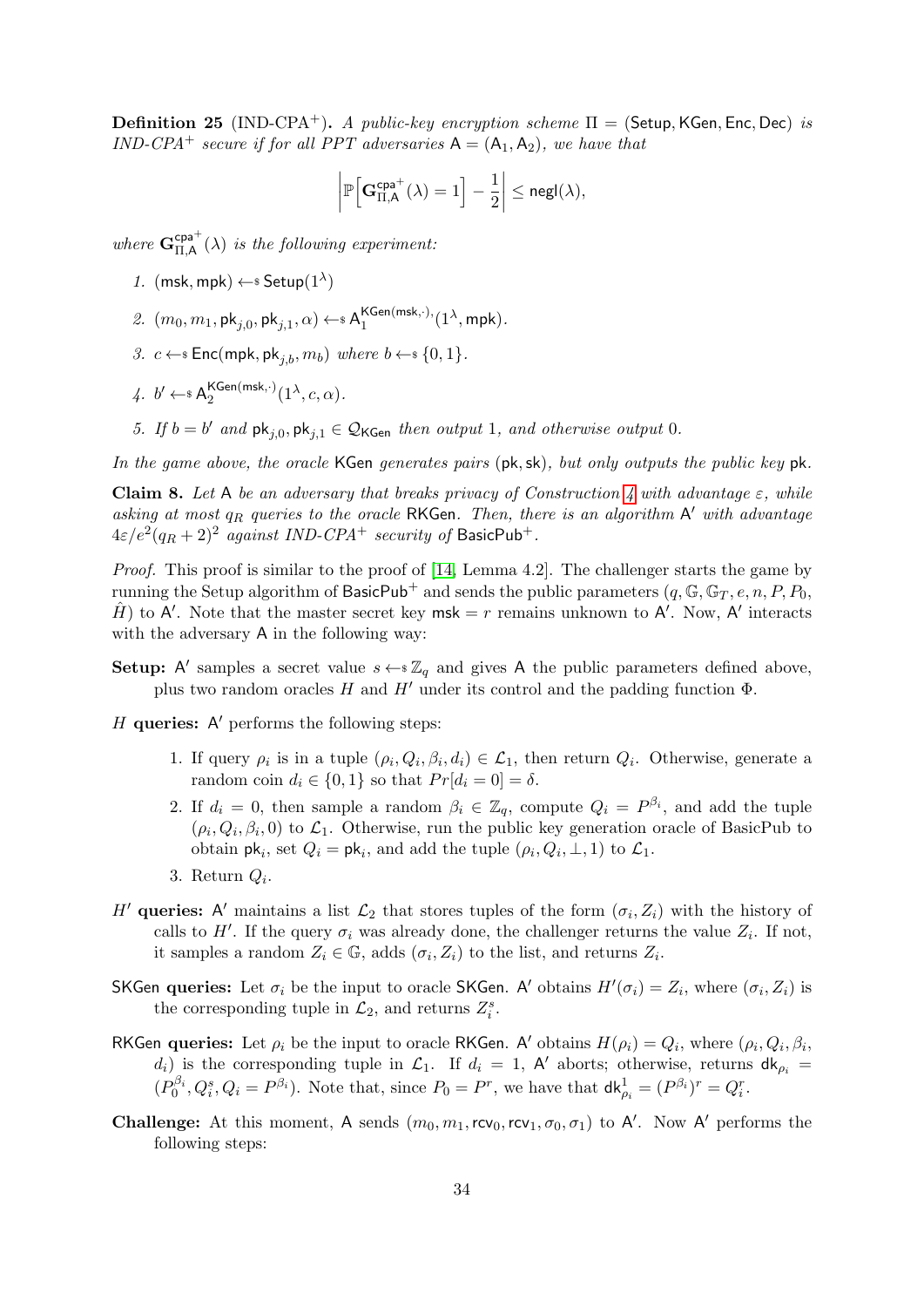- 1. Let  $rcv_0 = \rho_0$  and  $rcv_1 = \rho_1$ . A' queries  $H(\rho_0) = Q_0$  and  $H(\rho_1) = Q_1$ . If both tuples  $(\rho_0, Q_0, b_0, 1)$  and  $(\rho_1, Q_1, b_1, 1)$  do not belong to  $\mathcal{L}_1$  (i.e.,  $d_i = 1$  in both tuples), A aborts. Otherwise, we know that  $d_0 = 1$  and  $d_1 = 1$ , which means that  $Q_0 = pk_0$ and  $Q_1 = \mathsf{pk}_1$ .
- 2. A' computes  $T = P^t$ , for a random  $t \in \mathbb{Z}_q$  and queries  $H'(\sigma_0) = Z_0$  and  $H'(\sigma_1) = Z_1$ . It uses them to obtain  $m_0^* = \Phi(m_0) \oplus \hat{H}(e(Q_0, T \cdot Z_0^s))$  and  $m_1^* = \Phi(m_1) \oplus \hat{H}(e(Q_1, T \cdot$  $Z_1^s$ )). Note that  $ek_{\sigma_i} = Z_i^s$ .
- 3. A' sends  $(m_0^*, m_1^*, Q_0, Q_1)$  to its challenger and receives  $C = (U, V)$  as response.
- 4. A' computes  $C' = (T, U, V)$  and sends it to A. Note that this is a proper encryption of  $m_b$  under policy  $rcv_b = \rho_b$  and sender's identity  $\sigma_b$ .

Second query phase:  $A'$  answers all the queries as in the first phase.

Guess: A outputs a guess  $b'$  and  $A'$  responds its challenger with the same guess.

Assuming that the adversary makes at most  $q_R$  queries to oracle RKGen, then the probability that A' does not abort for any of these calls is  $\delta^{q_R}$ . Similarly, A' does not abort in the challenge with probability  $(1 - \delta)^2$ . Hence, the overall probability of A' not aborting is  $\delta^{q_R}(1 - \delta)^2$ , which is maximized at  $\delta_{opt} = q_R/(q_R + 2)$ . If we use  $\delta_{opt}$  as the probability for obtaining coins  $d_i = 0$ in H queries, we have that the probability of A' not aborting is at least  $4/e^2(q_R+2)^2$ .  $\Box$ 

<span id="page-35-0"></span>Claim 9. Let A be an adversary that breaks IND-CPA<sup>+</sup>-security of BasicPub<sup>+</sup> with advantage  $\varepsilon$ , and asks at most  $q_{\hat{H}}$  queries to the random oracle  $\hat{H}$ . Then, there is an algorithm  $\mathsf{A}'$  that solves the BDH problem with advantage  $2\varepsilon/q_{\hat{H}}$ .

*Proof.* The proof follows the strategy of [\[14,](#page-41-5) Lemma 4.2]: A' receives a BDH tuple  $(P, P^a, P^b, P^c)$ , whose correct solution is  $D = e(P, P)^{abc}$ . During setup, the A' sends the master public key to A where  $P_0 = P^a$ . This implies that the master secret key msk = a, although this remains unknown to A'. Then, A' proceeds in the following way:

- KGen queries: A' samples a random  $x_i \in \mathbb{Z}_q$  and sets  $pk_i = (P^b)^{x_i}$ . Note that the associated secret key is  $sk_i = P^{abx_i}$ , although it remains unknown to A'.
- $\hat{H}$  oracle: A' maintains a list  $\hat{\mathcal{L}}$  that stores tuples of the form  $(X_i, \hat{h}_i)$  with the history of calls to  $\hat{H}$ . If the query  $X_i$  was already done, the A' returns the value  $\hat{h}_i$ . If not, it samples a random  $h_i \in \{0, 1\}^n$ , adds  $(X_i, \hat{h}_i)$  to the list, and returns  $\hat{h}_i$ .
- **Challenge:** A sends a tuple  $(m_0, m_1, \mathsf{pk}_{j_0}, \mathsf{pk}_{j_1})$ . A' samples a random string  $Z \in \{0, 1\}^n$ , defines the challenge ciphertext as  $c = (P^c, Z)$ , and sends c to A. Note that the decryption of c is  $Z \oplus \hat{H}(e(P^c, \mathsf{sk}_{j_\beta}))$ , for some  $\beta \in \{0, 1\}$ , which is equal to  $Z \oplus \hat{H}(D^{x_{j_\beta}})$ , where  $x_{j_\beta}$ is the secret key associated to public key  $\mathsf{pk}_{j_\beta}$ .
- **Guess:** The A' receives the guess  $\beta'$  from the A, sets  $z = 1/x_{j_{\beta'}}$ , takes a random tuple  $(X_i, \hat{H}_i) \in$  $\hat{\mathcal{L}}$  and outputs  $X_i^z$  as the solution to the received instance of BDH.

A' outputs the correct solution D with probability at least  $2\varepsilon/q_{\hat{H}}$ . The analysis that gives this bound is the same than the one provided in [\[14,](#page-41-5) Lemma 4.2]. Thus we will omit it here.  $\square$ 

Proof of Lemma [7.](#page-33-2) By composing the reductions in Claim [8](#page-34-0) and Claim [9,](#page-35-0) we can conclude that if there exists an adversary that breaks privacy with advantage  $\varepsilon$ , then there exists an algorithm that solves the BDH problem with advantage  $8\varepsilon/e^2(q_R+2)^2q_{\hat{H}}$ .  $\Box$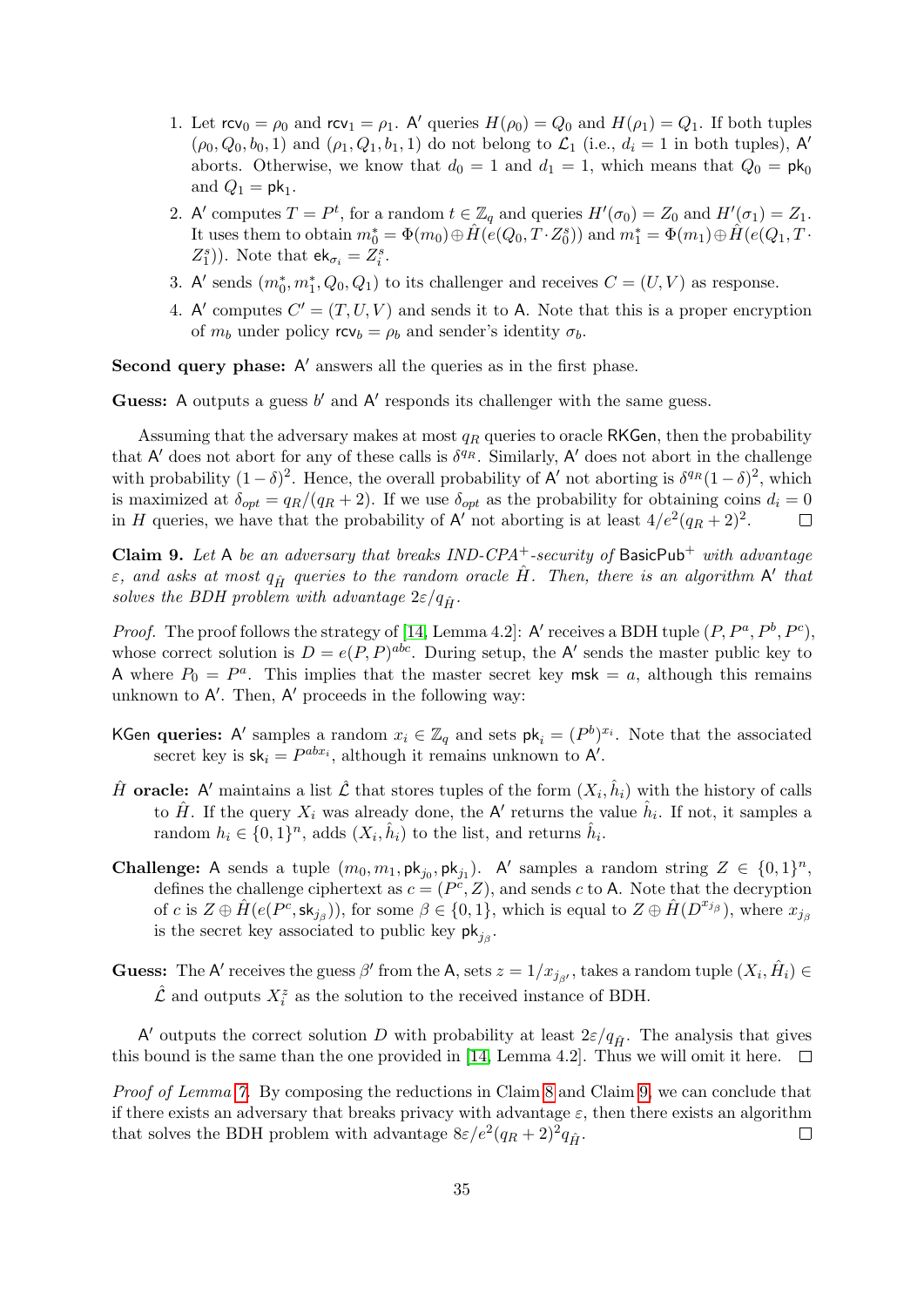<span id="page-36-0"></span>**Lemma 8.** Let A be an adversary that breaks authenticity of Construction [4](#page-31-3) with advantage ε, while asking at most  $q_R$ ,  $q_S$ ,  $q_{\hat{H}}$  queries, respectively, to oracles RKGen, SKGen, and to the random oracle  $\hat{H}$ . Then, there is an algorithm  $A'$  that solves the BDH problem with advantage  $8\varepsilon/e^2(q_R+q_S+2)^2q_{\hat{H}}$ .

*Proof.* A' receives the challenge  $(P, P^a, P^b, P^c)$ . The solution is  $D = e(P, P)^{abc}$ . A' decides that the master secret key is  $msk = (a, b, H')$  (although a, b are unknown). Now, A' interacts with the adversary A in the following way:

Setup: A' gives A the public parameters  $(q, \mathbb{G}, \mathbb{G}_T, e, n, P, P^a = P_0, H, H', \hat{H}, \Phi)$  where H, H',  $\hat{H}$  are three random oracles controlled by  $A'$ .

 $H$  queries: A' performs the following steps:

- 1. If query  $\rho_i$  is in a tuple  $(\rho_i, Q_i, \beta_i, d_i) \in \mathcal{L}_1$ , then return  $Q_i$ . Otherwise, generate a random  $\beta_i \in \mathbb{Z}_q$ , and random coin  $d_i \in \{0,1\}$  so that  $Pr[d_i = 0] = \delta$ .
- 2. If  $d_i = 0$ , then set  $Q_i = P^{\beta_i}$ . Otherwise, set  $Q_i = P^{c\beta_i}$ .
- 3. Finally, add  $(\rho_i, Q_i, \beta_i, d_i)$  to  $\mathcal{L}_1$  and send  $Q_i$  to A.

 $H'$  queries: A' performs the following steps:

- 1. If query  $\sigma_i$  is in a tuple  $(\sigma_i, Q_i, \beta_i, d_i) \in \mathcal{L}_2$ , then return  $Q_i$ . Otherwise, generate a random  $\beta_i \in \mathbb{Z}_q$ , and random coin  $d_i \in \{0,1\}$  so that  $Pr[d_i = 0] = \delta$ .
- 2. If  $d_i = 0$ , then set  $Q_i = P^{\beta_i}$ . Otherwise, set  $Q_i = P^{a\beta_i}$ .
- 3. Finally, add  $(\sigma_i, Q_i, \beta_i, d_i)$  to  $\mathcal{L}_2$  and send  $Q_i$  to A.
- $\hat{H}$  queries: A' maintains a list  $\hat{\mathcal{L}}$  that stores tuples of the form  $(X_i, \hat{h}_i)$  with the history of calls to  $\hat{H}$ . If the query  $X_i$  was already done, the challenger returns the value  $\hat{h}_i$ . If not, it samples a random  $h_i \in \{0,1\}^n$ , adds  $(X_i, \hat{h}_i)$  to the list, and returns  $\hat{h}_i$ .
- SKGen queries: Let  $\sigma_i$  be the input to oracle SKGen. A' obtains  $H'(\sigma_i) = Q_i$ , where  $(\sigma_i, Q_i, \beta_i, \sigma_i)$  $d_i$ ) is the corresponding tuple in  $\mathcal{L}_2$ . If  $d_i = 1$ , A' aborts; otherwise, returns  $\mathsf{ek}_{\sigma_i} = P^{b\beta_i}$ .
- RKGen queries: Let  $\rho_i$  be the input to oracle RKGen. A' obtains  $H(\rho_i) = Q_i$ , where  $(\rho_i, Q_i, \beta_i, \rho_j)$  $d_i$ ) is the corresponding tuple in  $\mathcal{L}_1$ . If  $d_i = 1$ , A' aborts; otherwise, returns  $d\mathsf{k}_{\rho_i} =$  $(P^{a\beta_i}, P^{b\beta_i}, Q_i = P^{\beta_i}).$
- **Forgery:** At this moment, A sends  $(c, \rho, \text{snd})$  to A'. Let snd =  $\sigma$ . Now A' performs the following steps:
	- 1. Compute  $H(\rho) = Q$  and  $H'(\sigma) = Q'$ . If both the tuples  $(\rho, Q, \beta, d) \in \mathcal{L}_1$  and  $(\sigma, Q', \beta', d') \in \mathcal{L}_2$  do not have coins d, d' equal to 1, A' aborts. If not, we know that  $dk_{\rho}^2 = P^{cb\beta}$  and  $H'(\sigma) = P^{a\beta'}$ . Hence,  $\hat{H}(k_S) = \hat{H}(e(dk_{\rho}^2, H'(\sigma))e(dk_{\rho}^3, T))$ , where:  $e(\mathsf{d}\mathsf{k}_{\rho}^2, H'(\sigma)) = e(P^{cb\beta}, P^{a\beta'}) = D^{\beta\beta'}, \text{ and } Q = \mathsf{d}\mathsf{k}_{\rho}^3.$
	- 2. Parse c as  $(T, U, V)$ . Compute  $z = 1/(\beta \beta')$  and take a random tuple  $(X_i, \hat{h}_i)$ . Return  $D' = (X_i \cdot e(Q, T)^{-1})^z.$

First of all, note that the simulation is perfect since in the authenticity game we require that the challenge  $(c, \rho, \text{snd} = \sigma)$  satisfies  $\rho \notin \mathcal{Q}_{\text{RKGen}}$  and  $\forall \sigma' \in \mathcal{Q}_{\text{SKGen}}, \sigma' \neq \sigma$ . Assuming that the adversary makes at most  $q_R$  and  $q_S$  queries to oracle RKGen and SKGen, then the probability that A' does not abort for any of these calls is  $\delta^{q_R+q_S}$ . Similarly, A' does not abort in the forgery phase with probability  $(1 - \delta)^2$ . Hence, the overall probability of A' not aborting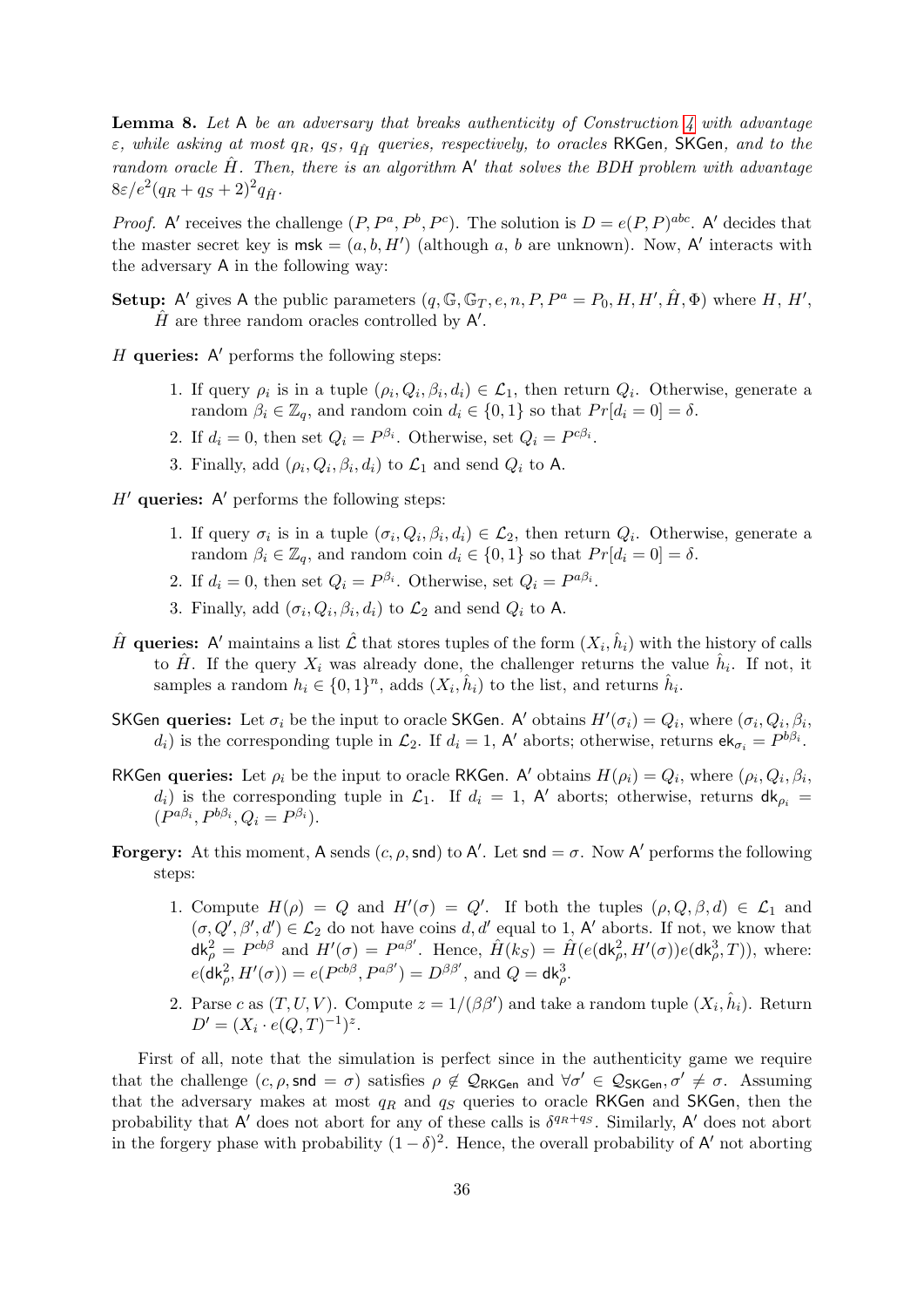| Operation    | Minimum (ms) | Average (ms) |
|--------------|--------------|--------------|
| Setup        | 2.197        | 2.213        |
| <b>RKGen</b> | 2.200        | 2.225        |
| <b>SKGen</b> | 3.400        | 3.429        |
| Encryption   | 6.942        | 7.012        |
| Decryption   | 4.344        | 4.385        |

<span id="page-37-4"></span>Table 2: Performance of high- and low-level cryptographic operations of IB-ME. Numbers follow the US decimal notation.

is  $\delta^{q_R+q_S}(1-\delta)^2$ , which is maximized at  $\delta_{opt} = (q_R+q_S)/(q_R+q_S+2)$ . If we use  $\delta_{opt}$  as the probability for obtaining coins  $d_i = 0$  in H and H' queries, we have that the probability of A' not aborting is at least  $4/e^2(q_R+q_S+2)^2$ .

If A' does not abort, it outputs the correct solution  $D'$  with probability at least  $2\varepsilon/q_{\hat{H}}$ . Hence, A' solves the BDH problem with advantage  $8\varepsilon/e^2(q_R+q_S+2)^2q_{\hat{H}}$ .

By setting  $\varepsilon \geq \frac{1}{2}$  $\frac{1}{\text{poly}(\lambda)},\, q_R=\text{poly}(\lambda),\, q_S=\text{poly}(\lambda),\, q_{\hat{H}}=\text{poly}(\lambda)$  in Lemmas [7–](#page-33-2)[8,](#page-36-0) we obtain that Construction  $\ddot{4}$  is secure.

# <span id="page-37-0"></span>6 IB-ME Performance Evaluation and Application to Tor

In this section, we demonstrate that our IB-ME is practical and we use it to implement a novel system for anonymous but authentic communication. We first show in §[6.1](#page-37-1) the performance evaluation of our IB-ME implementation. We then describe in §[6.2](#page-38-0) an application for IB-ME built on top of our implementation. The proposed application is a *bulletin board hidden service* that allows parties to collect or exchange anonymous messages that have an expected format and come from authentic sources. It allows users to exchange IB-ME messages over the Tor network, specifically, using the Tor Hidden Services feature (cf. §[6.2.1\)](#page-38-1). Our bulletin board prototype can be used for covert communication by journalists or activists under authoritarian governments. It improves upon systems such as SecurePost ([\[47\]](#page-43-0)) for verified group anonymity by providing much stronger privacy guarantees since ciphertexts can be vetted before decryption.

#### <span id="page-37-1"></span>6.1 Implementation and Evaluation of the IB-ME cryptosystem

We provide an experimental evaluation of the IB-ME cryptosystem. To this end, we implemented a proof of concept in Python 3.6.5 using Charm 0.50 [\[4\]](#page-41-14), a framework for prototyping pairing-based cryptosystems (among others). Since our IB-ME is defined using symmetric pairings (also called Type-I pairings), we instantiate it with a supersingular curve with a 512-bit base field (curve SS512 in Charm), which gives approximately 80 bits of security  $[52]$ .<sup>[10](#page-37-2)</sup> The execution environment is an Intel NUC7i7BNH with an Intel Core i7-7567U CPU @ 3.50GHz and 16 GB of RAM, running Ubuntu 18.04 LTS. The implementation of IB-ME and the prototype application presented in  $\S6.2$  $\S6.2$  can be found on Github.<sup>[11](#page-37-3)</sup>

Table [2](#page-37-4) shows the cost in milliseconds associated to the main high- and low-level cryptographic operations of IB-ME. We executed these experiments in 50 different runs of 10 times each and both the minimum and average timing was taken for each operation; we use the Python

<span id="page-37-2"></span><sup>&</sup>lt;sup>10</sup>This choice of parameters does not take into account the quadratic loss depending on the number of queries  $q_R$  and  $q_S$  in Lemmas [7](#page-33-2)[–8.](#page-36-0) To increase the level of security, we suggest adopting stronger curves such as, e.g., curve SS1024 in Charm that guarantees 112 bits of security.

<span id="page-37-3"></span> $11$ <https://github.com/cygnusv/matchmaking-encryption>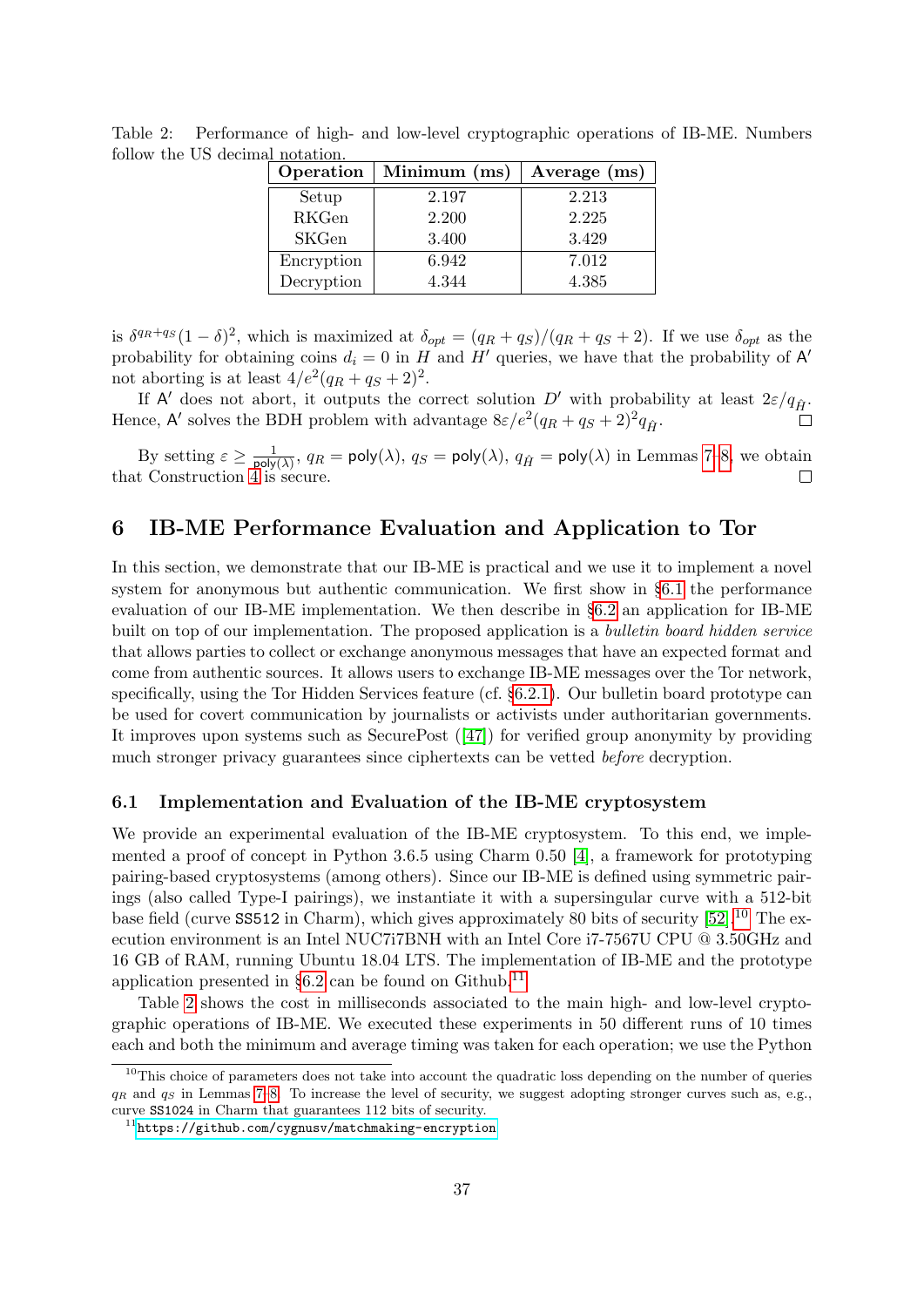| Element              | Theoretical cost     | Size (in bits) |
|----------------------|----------------------|----------------|
| Encryption key       | U                    | 512            |
| Decryption key       | $3 \mathbb{G}$       | 1536           |
| Message              | $n\,$                | 1024           |
| Ciphertext           | $2 \mathbb{G} +\ell$ | 2129           |
| Ciphertext expansion | $\angle$ G $^+$      | $\approx\!\!2$ |

<span id="page-38-2"></span>Table 3: Space costs of IB-ME elements.

module timeit for these measurements. It can be seen that the average timings for the main high-level operations of IB-ME, namely Encryption and Decryption, are 7.012 ms and 4.385 ms (US decimal notation), respectively. These results show that the scheme is highly practical.

It is worth mentioning that there is room for improvement in the implementation if we use optimizations such as pre-computation of some pairing operations when one of the arguments is fixed (which occurs in the two pairings during decryption since one argument is a decryption key) or is reused (the two pairings in the encryption function have  $H(\rho)$  as an argument), which can lead to speeds-up around 30%, as reported in [\[21\]](#page-42-13). Another potential optimization is the use of multipairings in the decryption operation. A promising direction would be to redefine the scheme in a Type-III pairing setting, which allows for more performant curves [\[25\]](#page-42-14).

Finally, Table [3](#page-38-2) shows a summary of the space costs associated to different elements of our IB-ME. We analyze both the theoretical cost and the actual values with the parameters of the experiment. In addition to the use of Charm's curve SS512 (which implies that the size of  $|\mathbb{G}| = 512$  bits and  $|\mathbb{G}_T| = 1024$ , we use for the size of identity bitstrings  $|\mathbb{G}|$ , for the size of messages  $n = |\mathbb{G}_T|$ , and for the padding output size  $\ell = n + \lambda + 1 = 1105$ .

### <span id="page-38-0"></span>6.2 An Anonymous Bulletin Board

Here, we describe the implementation of a bulletin board hidden service that is powered by our IB-ME scheme (cf. §[5\)](#page-29-0). In a nutshell, our application allows senders to post encrypted messages to an anonymous bulletin board, hosted by a Tor hidden service [\[60\]](#page-44-16). To this end, senders specify a target identity string that acts as the receiver's access policy, as well as the encryption key corresponding to their own identity. Conversely, receivers can fetch encrypted messages from the bulletin board, and try to decrypt them with their own decryption keys (associated with their identity) and the expected identity of the sender. Only those encrypted messages where there is a match between sender and receiver can be decrypted correctly.

Our system protects every party's privacy in several aspects. First of all, thanks to the nature of Tor hidden services, the IP addresses of each party and the connection between the client and the server remain hidden. Secondly, if decryption fails nothing is revealed to the parties.

Next, we will give a brief overview of Tor Hidden Services.

### <span id="page-38-1"></span>6.2.1 Tor and Hidden Services

Tor [\[58\]](#page-44-0) is the most prominent P2P anonymous system, totaling more than 2 million users and 6, 000 relays. It allows clients to access the Internet anonymously by hiding the final destination of their connections. It achieves this by creating random circuits between the client and the destination (e.g., web server), where every relay is aware only of its incoming and outgoing links.

Various services can be set up so that they are accessible only within the Tor network.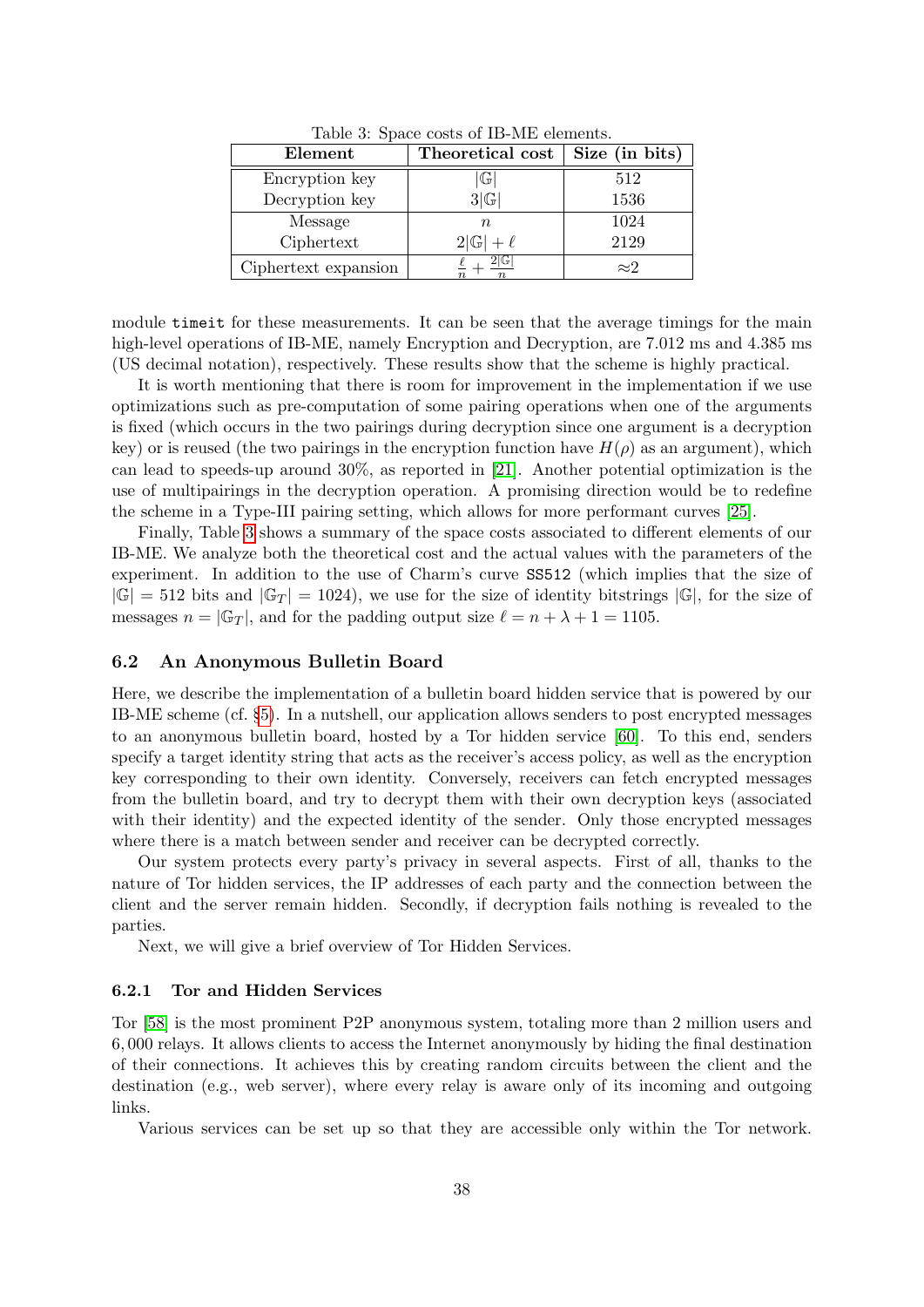<span id="page-39-0"></span>

Figure 4: Example of interaction between three clients C1, C2, C3 and the anonymous bullentin board (http://bjopwtc2f3umlark.onion) using Tor. The relays RP1, RP2, and RP3 are the rendezvous points shared between the service and the respective clients. Each party communicates with the respective RP using a Tor circuit.

These Tor Hidden Services [\[60\]](#page-44-16), or HS, are run without revealing their IP addresses and can be reached with no prior information. In order to deploy an HS, the owner needs to initialize the service by choosing some relays that will act as introduction points (IPs). The service will keep an open Tor circuit to each IP that will be used as the entry points to access the HS. The IPs' identities are communicated to Tor by creating a service descriptor entry. This entry contains all the information needed to access the service (e.g., description ID, list of IPs, etc.). Then, the entry is uploaded to the hidden service directory (HSDir) which stores the description entries of all available HSs. A node that wants to connect to an HS will (1) retrieve from HSDirs the correct description entry, (2) establish a Tor circuit to a random relay known as the rendezvous point, RP in short, and (3) reveal to one of the hidden service's IP (contained in the description entry) the address of the RP. The HS can now open a Tor circuit to the RP, so that the node and the HS can communicate without revealing their respective IP addresses.

#### 6.2.2 Our Anonymous Bulletin Board

Our application is composed of two parts: a web server implemented as a Tor hidden service, and a command line client that is used to upload and download data from the server.

A user that wants to post a message to the bulletin board can use the client to encrypt it (using their IB-ME encryption key  $ek_{\sigma}$  and an identity string policy rcv for the intended receiver), and upload the ciphertext to the web server through the Tor network. These ciphertexts are publicly available.

A receiver can now use the client to download all the ciphertexts and try to decrypt each of them, using the receiver's decryption key  $d\mathbf{k}_{\rho}$  and the sender's identity policy snd (given as input to the client). The client will report to the user the outcome of the decryption phase, showing all the successfully decrypted messages. The role of the web server is to store encrypted messages and to offer a simple REST API that allows clients to post and read these messages. In our prototype, we do not include any additional security measure, but in a real-world deployment, specific countermeasures should be taken in order to protect against potential denial of service attacks from clients (e.g., by requiring a proof-of-work along with the request) and/or include some authentication mechanisms. We refer the reader to Fig. [4](#page-39-0) for an overview of the system.

As in any identity-based cryptosystem, key management requires a key generation service (authority) that generates and distributes encryption and decryption keys to the corresponding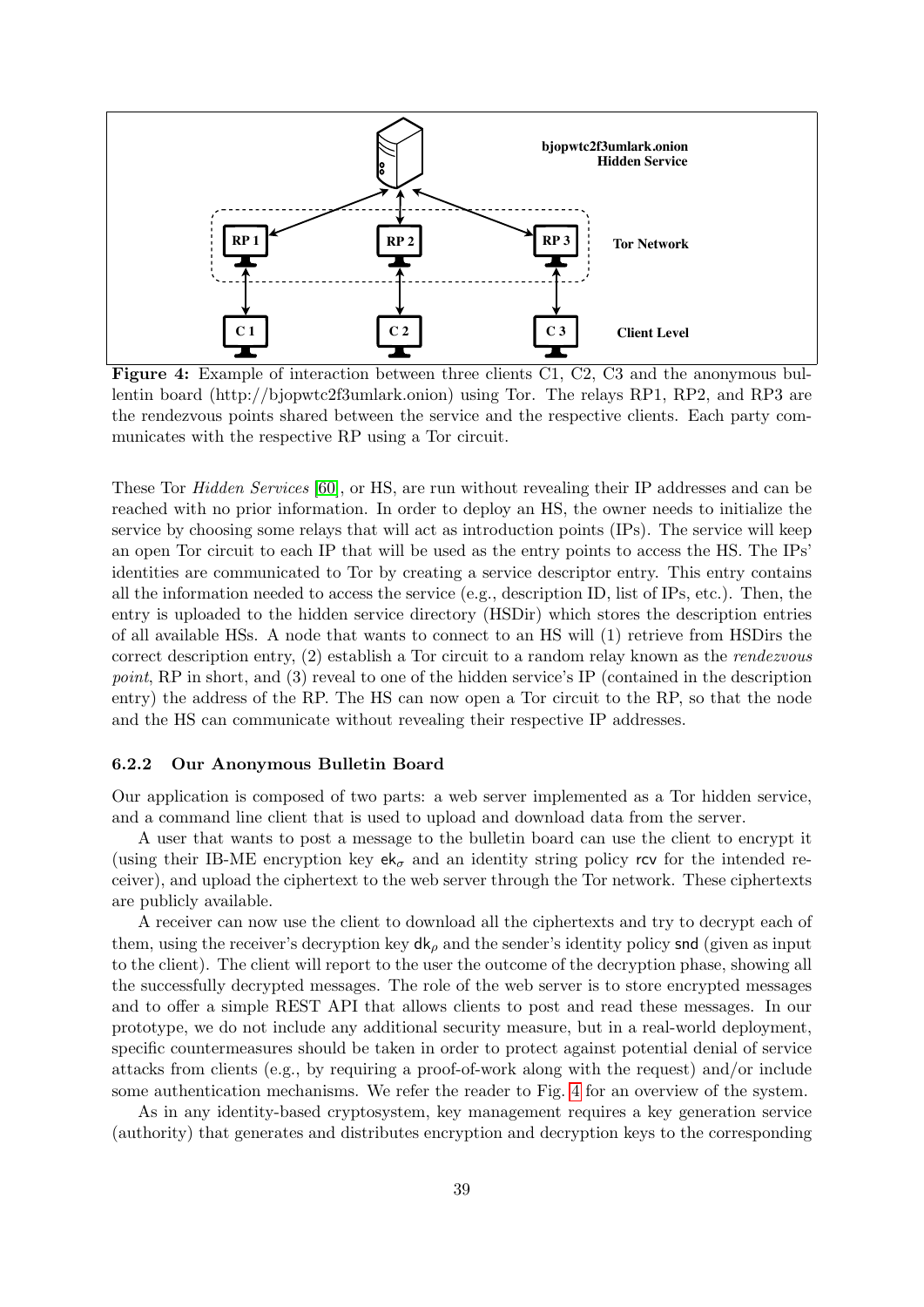users. This service could be implemented as another Tor hidden service, or even integrated with an existing HSDir (already assumed to be trusted because downloaded from legitimate servers), that automatically converts email addresses or phone numbers into keys. Another possibility is to implement the authority as an external party from the Tor network (similarly to a PKI) so that users of the application can obtain their keys through an out-of-band channel. In our prototype, we assume the latter option for simplicity.

We stress that ME is susceptible to key escrow attacks. For this reason, the key generation service must be trusted. Indeed, it retains the power to break the privacy of the users of the anonymous bulletin board, e.g., generate (using the corresponding msk) the decryption keys to decrypt a target ciphertext stored on the bulletin board. Promising approaches to mitigate (or solve) key escrow attacks in ME (not considered in this paper) are the ones that have been developed for identity-based and attribute-based cryptosystems, e.g., multi-authorities or the registration-based setting [\[26\]](#page-42-15).

Finally, note that the performance cost of our Tor application is dominated by the network latency of the Tor relays. Since the main focus of the paper is the new cryptographic primitive, we report only the performance evaluation of our IB-ME scheme (cf. §[6.1\)](#page-37-1).

# 7 Conclusions

We have proposed a new form of encryption, dubbed matchmaking encryption (ME), where both the sender and the receiver, described by their own attributes, can specify fine-grained access policies to encrypted data. ME enables several applications, e.g., communication between spies, social matchmaking, and more.

On the theoretical side, we put forward formal security definitions for ME and established the feasibility of ME supporting arbitrary policies by leveraging FE for randomized functionalities in conjunction with other more standard cryptographic tools. On the practical side, we constructed and implemented practical ME for the identity-based setting, with provable security in the random oracle model under the BDH assumption. We also showcased the utility of IB-ME to realize an anonymous bulletin board using the Tor network.

Our work leaves open several important questions. First, it would be interesting to construct ME from simpler assumptions. Second, it is conceivable that our black-box construction could be instantiated based on better assumptions since we only need secure rFE w.r.t. honest encryptors; unfortunately, the only definition that is specifically tailored for this setting [\[5\]](#page-41-15) has some circularity problems [\[31,](#page-42-12) [3\]](#page-41-2). Third, a natural direction is to come up with efficient ME schemes for the identity-based setting without relying on random oracles, or to extend our scheme to the case of fuzzy matching [\[7\]](#page-41-1). Further extensions include the setting of chosen-ciphertext security, ME with multiple authorities, mitigating key escrow [\[20,](#page-42-16) [26\]](#page-42-15), and creating an efficient infrastructure for key management and revocation.

# References

- <span id="page-40-1"></span>[1] Shashank Agrawal and Melissa Chase. A study of pair encodings: predicate encryption in prime order groups. In Theory of Cryptography Conference, pages 259–288. Springer, 2016.
- <span id="page-40-0"></span>[2] Shashank Agrawal and Melissa Chase. Simplifying design and analysis of complex predicate encryption schemes. In Annual International Conference on the Theory and Applications of Cryptographic Techniques, pages 627–656. Springer, 2017.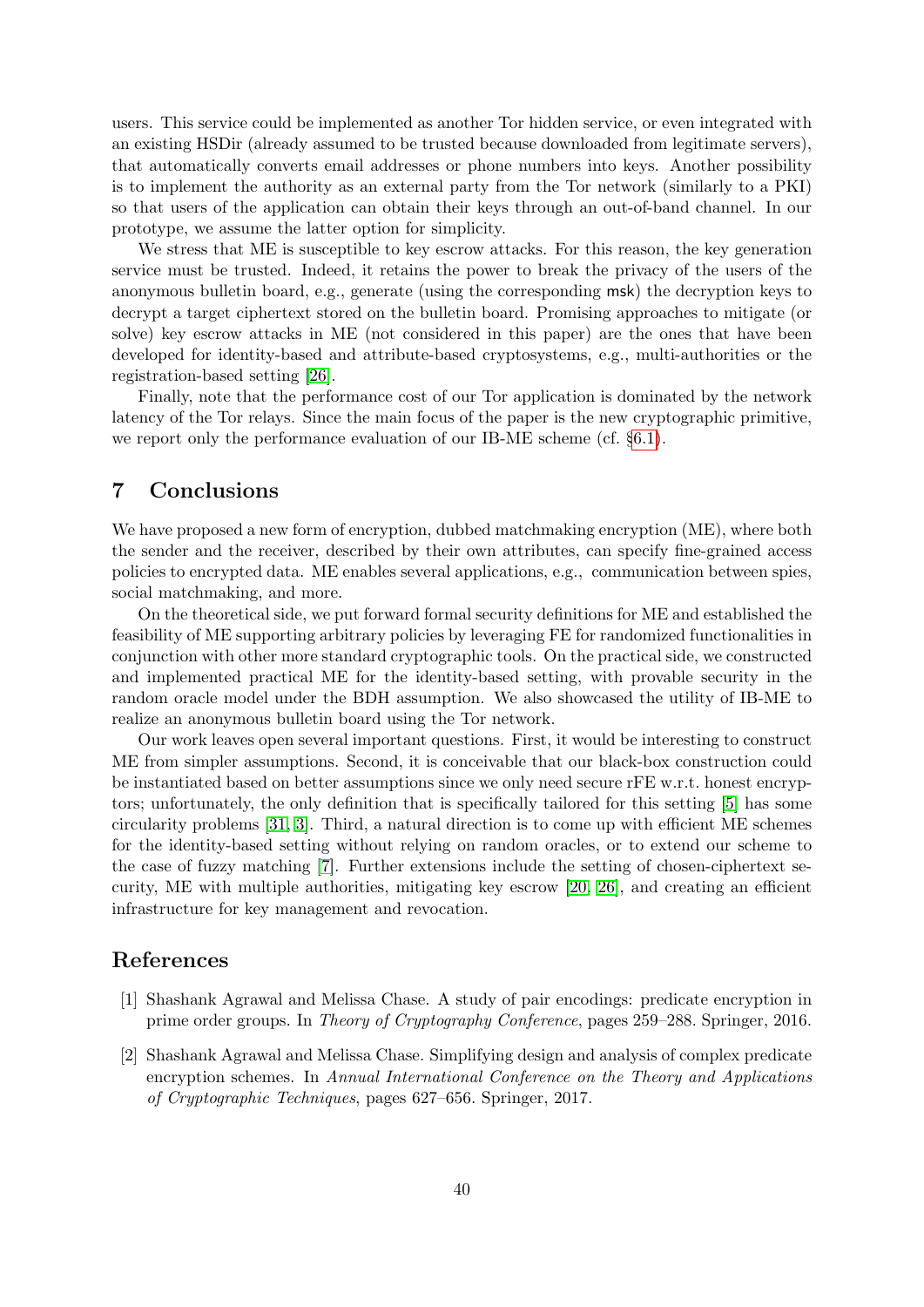- <span id="page-41-2"></span>[3] Shashank Agrawal and David J Wu. Functional encryption: Deterministic to randomized functions from simple assumptions. In EUROCRYPT, pages 30–61, 2017.
- <span id="page-41-14"></span>[4] Joseph A Akinyele, Christina Garman, Ian Miers, Matthew W Pagano, Michael Rushanan, Matthew Green, and Aviel D Rubin. Charm: A framework for rapidly prototyping cryptosystems. Journal of Cryptographic Engineering, 3(2):111–128, 2013.
- <span id="page-41-15"></span>[5] Joël Alwen, Manuel Barbosa, Pooya Farshim, Rosario Gennaro, S. Dov Gordon, Stefano Tessaro, and David A. Wilson. On the relationship between functional encryption, obfuscation, and fully homomorphic encryption. In International Conference on Cryptography and Coding, pages 65–84, 2013.
- <span id="page-41-3"></span>[6] Prabhanjan Ananth, Aayush Jain, Dakshita Khurana, and Amit Sahai. Indistinguishability obfuscation without multilinear maps: iO from LWE, bilinear maps, and weak pseudorandomness. Cryptology ePrint Archive, Report 2018/615, 2018.
- <span id="page-41-1"></span>[7] Giuseppe Ateniese, Jonathan Kirsch, and Marina Blanton. Secret handshakes with dynamic and fuzzy matching. In NDSS, volume 7, pages 1–19, 2007.
- <span id="page-41-11"></span>[8] Nuttapong Attrapadung and Hideki Imai. Dual-policy attribute based encryption. In ACNS, pages 168–185. Springer, 2009.
- <span id="page-41-10"></span>[9] Nuttapong Attrapadung and Shota Yamada. Duality in ABE: Converting attribute based encryption for dual predicate and dual policy via computational encodings. In CT-RSA, pages 87–105, 2015.
- <span id="page-41-0"></span>[10] Dirk Balfanz, Glenn Durfee, Narendar Shankar, Diana Smetters, Jessica Staddon, and Hao-Chi Wong. Secret handshakes from pairing-based key agreements. In IEEE  $S\&P$ , pages 180–196, 2003.
- <span id="page-41-12"></span>[11] Carmen Elisabetta Zaira Baltico, Dario Catalano, Dario Fiore, and Romain Gay. Practical functional encryption for quadratic functions with applications to predicate encryption. In Annual International Cryptology Conference, pages 67–98. Springer, 2017.
- <span id="page-41-13"></span>[12] Mihir Bellare, Alexandra Boldyreva, Anand Desai, and David Pointcheval. Key-privacy in public-key encryption. In ASIACRYPT, pages 566–582, 2001.
- <span id="page-41-7"></span>[13] John Bethencourt, Amit Sahai, and Brent Waters. Ciphertext-policy attribute-based encryption. In IEEE S&P, pages 321–334, 2007.
- <span id="page-41-5"></span>[14] Dan Boneh and Matt Franklin. Identity-based encryption from the Weil pairing. In CRYPTO, pages 213–229, 2001.
- <span id="page-41-4"></span>[15] Dan Boneh, Amit Sahai, and Brent Waters. Functional encryption: Definitions and challenges. In TCC, pages 253–273, 2011.
- <span id="page-41-6"></span>[16] Claude Castelluccia, Stanisław Jarecki, and Gene Tsudik. Secret handshakes from CAoblivious encryption. In ASIACRYPT, pages 293–307, 2004.
- <span id="page-41-8"></span>[17] Melissa Chase. Multi-authority attribute based encryption. In TCC, pages 515–534, 2007.
- <span id="page-41-9"></span>[18] Melissa Chase and Sherman SM Chow. Improving privacy and security in multi-authority attribute-based encryption. In CCS, pages 121–130, 2009.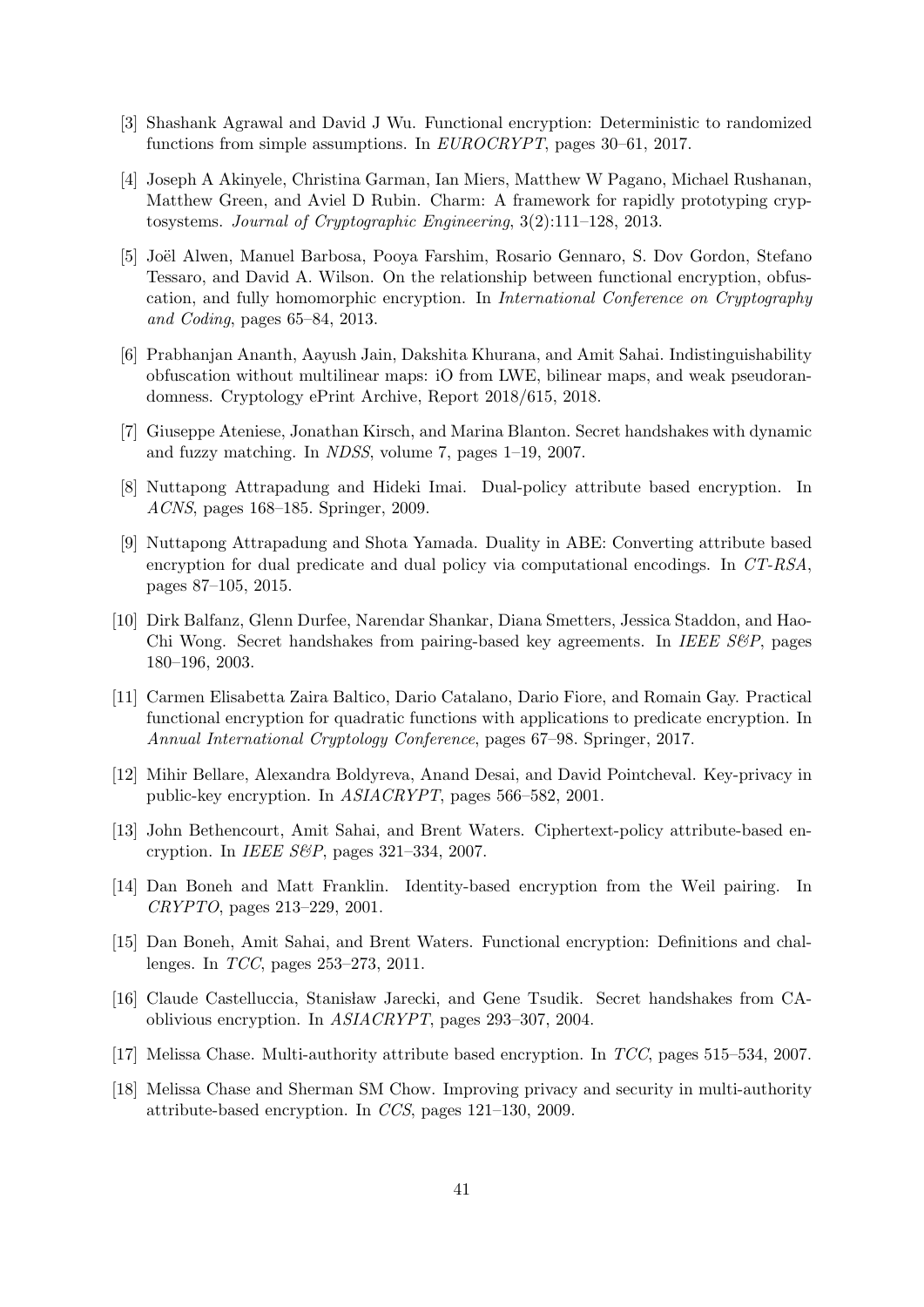- <span id="page-42-6"></span>[19] Ling Cheung and Calvin Newport. Provably secure ciphertext policy abe. In CCS, pages 456–465, 2007.
- <span id="page-42-16"></span>[20] Sherman SM Chow. Removing escrow from identity-based encryption. In International Workshop on Public Key Cryptography, pages 256–276. Springer, 2009.
- <span id="page-42-13"></span>[21] Craig Costello and Douglas Stebila. Fixed argument pairings. In LATINCRYPT, pages 92–108, 2010.
- <span id="page-42-10"></span>[22] Ivan Damgård, Helene Haagh, and Claudio Orlandi. Access control encryption: Enforcing information flow with cryptography. In TCC, pages 547–576, 2016.
- <span id="page-42-2"></span>[23] Ben Fisch, Dhinakaran Vinayagamurthy, Dan Boneh, and Sergey Gorbunov. Iron: Functional encryption using intel SGX. In CCS, pages 765–782, 2017.
- <span id="page-42-11"></span>[24] Georg Fuchsbauer, Romain Gay, Lucas Kowalczyk, and Claudio Orlandi. Access control encryption for equality, comparison, and more. In PKC, pages 88–118, 2017.
- <span id="page-42-14"></span>[25] Steven D Galbraith, Kenneth G Paterson, and Nigel P Smart. Pairings for cryptographers. Discrete Applied Mathematics, 156(16):3113–3121, 2008.
- <span id="page-42-15"></span>[26] Sanjam Garg, Mohammad Hajiabadi, Mohammad Mahmoody, Ahmadreza Rahimi, and Sruthi Sekar. Registration-based encryption from standard assumptions. In PKC, pages 63–93, 2019.
- <span id="page-42-9"></span>[27] Romain Gay, Pierrick Méaux, and Hoeteck Wee. Predicate encryption for multidimensional range queries from lattices. In IACR International Workshop on Public Key Cryptography, pages 752–776. Springer, 2015.
- <span id="page-42-1"></span>[28] Shafi Goldwasser, S Dov Gordon, Vipul Goyal, Abhishek Jain, Jonathan Katz, Feng-Hao Liu, Amit Sahai, Elaine Shi, and Hong-Sheng Zhou. Multi-input functional encryption. In EUROCRYPT, pages 578–602, 2014.
- <span id="page-42-0"></span>[29] M Choudary Gorantla, Colin Boyd, and Juan Manuel Gonz´alez Nieto. Attribute-based authenticated key exchange. In ACISP, pages 300–317, 2010.
- <span id="page-42-8"></span>[30] Sergey Gorbunov, Vinod Vaikuntanathan, and Hoeteck Wee. Predicate encryption for circuits from lwe. In Annual Cryptology Conference, pages 503–523. Springer, 2015.
- <span id="page-42-12"></span>[31] Vipul Goyal, Abhishek Jain, Venkata Koppula, and Amit Sahai. Functional encryption for randomized functionalities. In TCC, pages 325–351, 2015.
- <span id="page-42-7"></span>[32] Vipul Goyal, Abhishek Jain, Omkant Pandey, and Amit Sahai. Bounded ciphertext policy attribute based encryption. In ICALP, pages 579–591, 2008.
- <span id="page-42-3"></span>[33] Vipul Goyal, Omkant Pandey, Amit Sahai, and Brent Waters. Attribute-based encryption for fine-grained access control of encrypted data. In CCS, pages 89–98, 2006.
- <span id="page-42-4"></span>[34] Lin Hou, Junzuo Lai, and Lixian Liu. Secret handshakes with dynamic expressive matching policy. In ACISP, pages 461–476, 2016.
- <span id="page-42-5"></span>[35] Stanisław Jarecki, Jihye Kim, and Gene Tsudik. Authentication for paranoids: Multi-party secret handshakes. In ACNS, pages 325–339, 2006.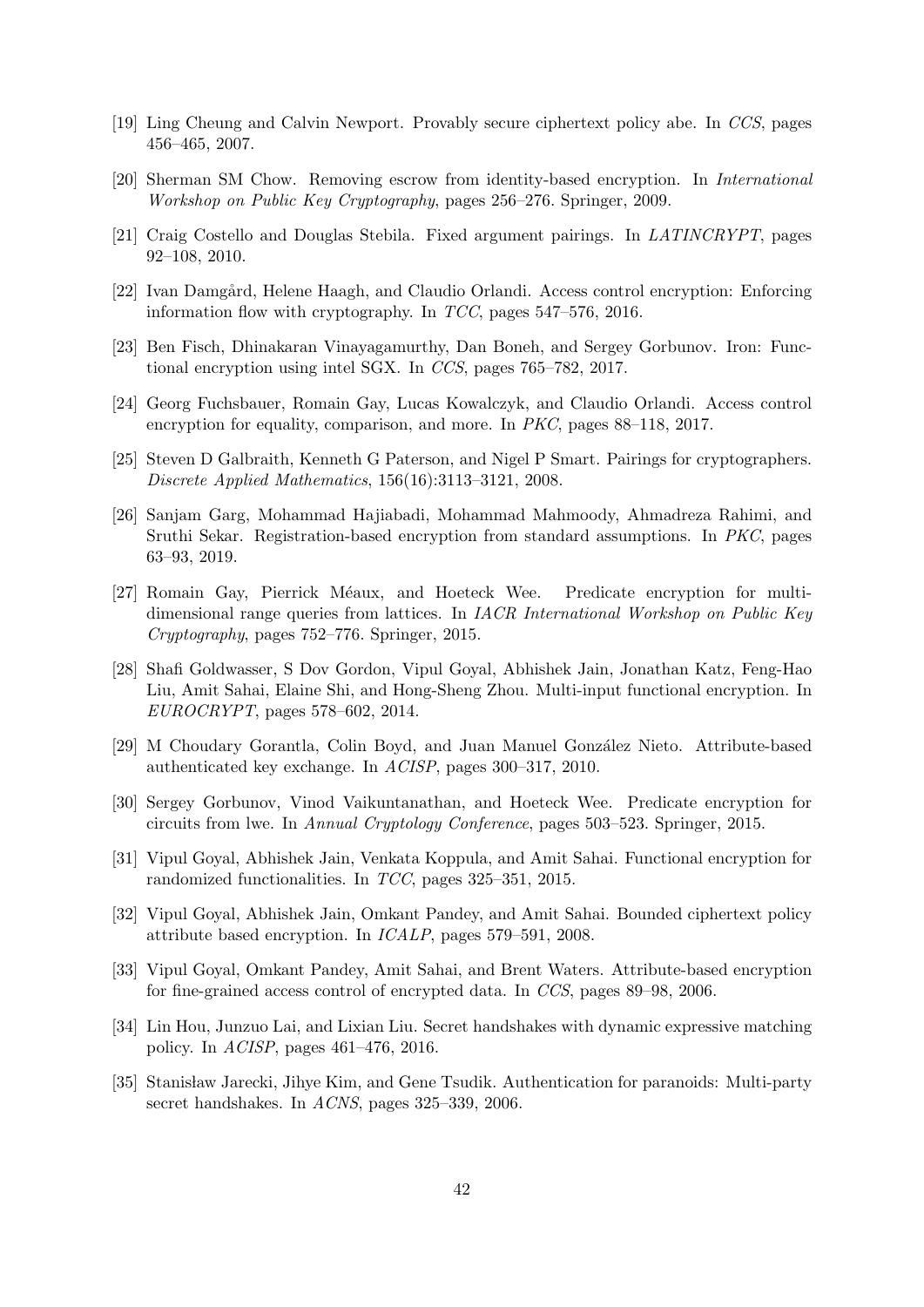- <span id="page-43-2"></span>[36] Stanisław Jarecki, Jihye Kim, and Gene Tsudik. Group secret handshakes or affiliationhiding authenticated group key agreement. In Cryptographers' Track at the RSA Conference, pages 287–308. Springer, 2007.
- <span id="page-43-1"></span>[37] Stanisław Jarecki, Jihye Kim, and Gene Tsudik. Beyond secret handshakes: Affiliationhiding authenticated key exchange. In CT-RSA, pages 352–369, 2008.
- <span id="page-43-3"></span>[38] Stanisław Jarecki and Xiaomin Liu. Unlinkable secret handshakes and key-private group key management schemes. In ACNS, pages 270–287, 2007.
- <span id="page-43-11"></span>[39] Jonathan Katz, Amit Sahai, and Brent Waters. Predicate encryption supporting disjunctions, polynomial equations, and inner products. In annual international conference on the theory and applications of cryptographic techniques, pages 146–162. Springer, 2008.
- <span id="page-43-14"></span>[40] Sam Kim and David J Wu. Access control encryption for general policies from standard assumptions. In ASIACRYPT, pages 471–501, 2017.
- <span id="page-43-13"></span>[41] Vladimir Kolesnikov, Hugo Krawczyk, Yehuda Lindell, Alex Malozemoff, and Tal Rabin. Attribute-based key exchange with general policies. In CCS, pages 1451–1463, 2016.
- <span id="page-43-7"></span>[42] Mark Manulis, Benny Pinkas, and Bertram Poettering. Privacy-preserving group discovery with linear complexity. In *International Conference on Applied Cryptography and Network* Security, pages 420–437. Springer, 2010.
- <span id="page-43-6"></span>[43] Mark Manulis and Bertram Poettering. Affiliation-hiding authentication with minimal bandwidth consumption. In IFIP International Workshop on Information Security Theory and Practices, pages 85–99. Springer, 2011.
- <span id="page-43-8"></span>[44] Mark Manulis and Bertram Poettering. Practical affiliation-hiding authentication from improved polynomial interpolation. In Proceedings of the 6th ACM Symposium on Information, Computer and Communications Security, pages 286–295, 2011.
- <span id="page-43-4"></span>[45] Mark Manulis, Bertram Poettering, and Gene Tsudik. Affiliation-hiding key exchange with untrusted group authorities. In *International Conference on Applied Cryptography* and Network Security, pages 402–419. Springer, 2010.
- <span id="page-43-5"></span>[46] Mark Manulis, Bertram Poettering, and Gene Tsudik. Taming big brother ambitions: More privacy for secret handshakes. In International Symposium on Privacy Enhancing Technologies Symposium, pages 149–165. Springer, 2010.
- <span id="page-43-0"></span>[47] Michael Nekrasov, Danny Iland, Miriam Metzger, Lisa Parks, and Elizabeth Belding. A user-driven free speech application for anonymous and verified online, public group discourse. Journal of Internet Services and Applications, 9(1):21, 2018.
- <span id="page-43-10"></span>[48] Takashi Nishide, Kazuki Yoneyama, and Kazuo Ohta. Attribute-based encryption with partially hidden encryptor-specified access structures. In ACNS, pages 111–129, 2008.
- <span id="page-43-12"></span>[49] Tatsuaki Okamoto and Katsuyuki Takashima. Hierarchical predicate encryption for innerproducts. In International Conference on the Theory and Application of Cryptology and Information Security, pages 214–231. Springer, 2009.
- <span id="page-43-9"></span>[50] Rafail Ostrovsky, Amit Sahai, and Brent Waters. Attribute-based encryption with nonmonotonic access structures. In CCS, pages 195–203, 2007.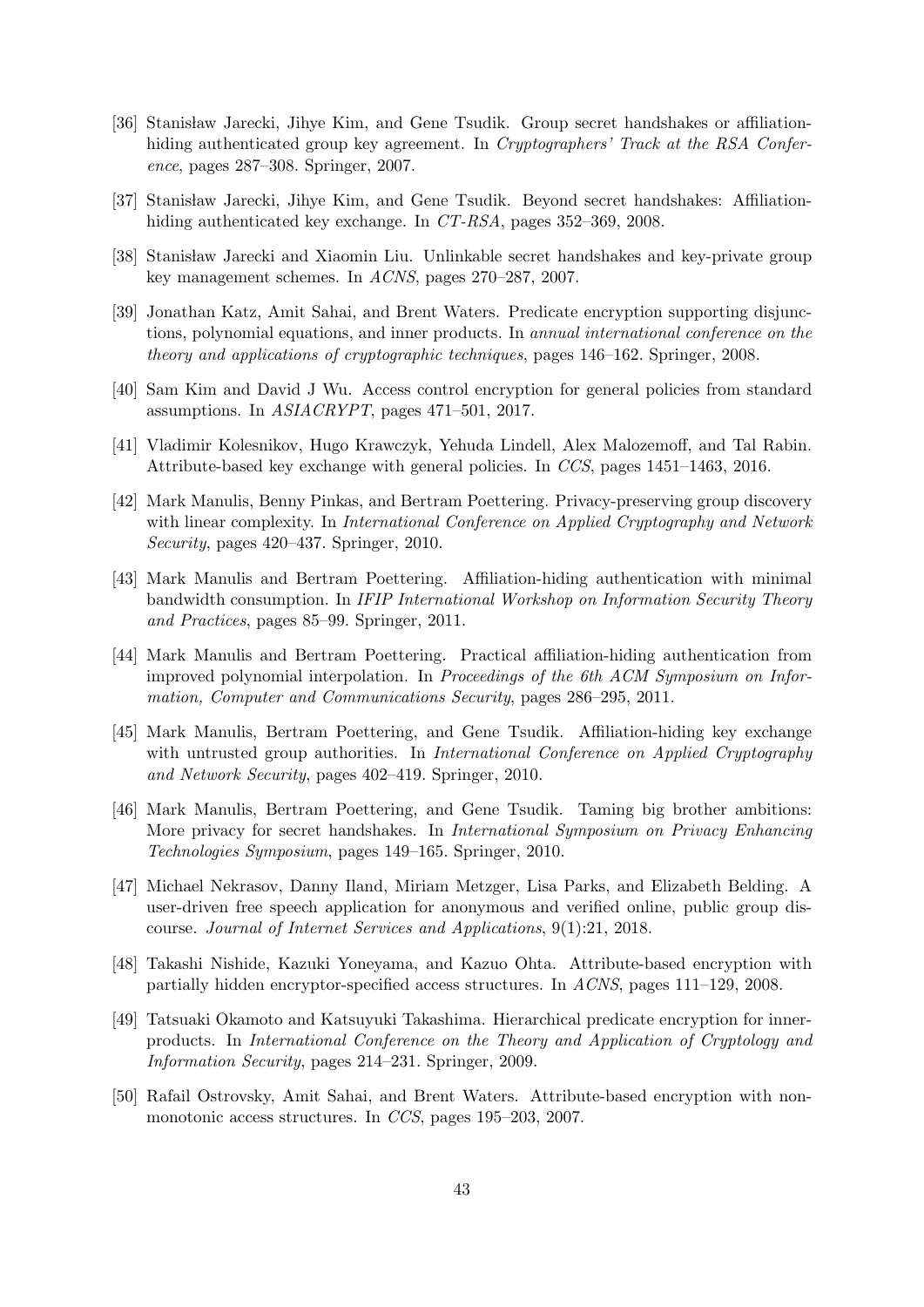- <span id="page-44-9"></span>[51] Matthew Pirretti, Patrick Traynor, Patrick McDaniel, and Brent Waters. Secure attributebased systems. Journal of Computer Security, 18(5):799–837, 2010.
- <span id="page-44-15"></span>[52] Yannis Rouselakis and Brent Waters. Efficient statically-secure large-universe multiauthority attribute-based encryption. In International Conference on Financial Cryptography and Data Security, pages 315–332. Springer, 2015.
- <span id="page-44-7"></span>[53] Amit Sahai and Brent Waters. Fuzzy identity-based encryption. In EUROCRYPT, volume 3494, pages 457–473, 2005.
- <span id="page-44-10"></span>[54] Emily Shen, Elaine Shi, and Brent Waters. Predicate privacy in encryption systems. In Theory of Cryptography Conference, pages 457–473. Springer, 2009.
- <span id="page-44-13"></span>[55] Elaine Shi and Brent Waters. Delegating capabilities in predicate encryption systems. In International Colloquium on Automata, Languages, and Programming, pages 560–578. Springer, 2008.
- <span id="page-44-4"></span>[56] Alessandro Sorniotti and Refik Molva. Secret handshakes with revocation support. In ICISC, pages 274–299, 2009.
- <span id="page-44-1"></span>[57] Alessandro Sorniotti and Refik Molva. A provably secure secret handshake with dynamic controlled matching. Computers & Security, 29(5):619-627, 2010.
- <span id="page-44-0"></span>[58] Paul Syverson, R Dingledine, and N Mathewson. Tor: The second generation onion router. In Usenix Security, 2004.
- <span id="page-44-14"></span>[59] Gaosheng Tan, Rui Zhang, Hui Ma, and Yang Tao. Access control encryption based on lwe. In International Workshop on ASIA Public-Key Cryptography, pages 43–50, 2017.
- <span id="page-44-16"></span>[60] Tor. Onion service protocol, 2018. [https://www.torproject.org/docs/onion](https://www.torproject.org/docs/onion-services.html.en)[services.html.en](https://www.torproject.org/docs/onion-services.html.en).
- <span id="page-44-3"></span>[61] Gene Tsudik and Shouhuai Xu. A flexible framework for secret handshakes. In PETS, pages 295–315, 2006.
- <span id="page-44-2"></span>[62] Damien Vergnaud. Rsa-based secret handshakes. In Coding and Cryptography, pages 252– 274. 2006.
- <span id="page-44-8"></span>[63] Brent Waters. Ciphertext-policy attribute-based encryption: An expressive, efficient, and provably secure realization. In PKC, volume 6571, pages 53–70, 2011.
- <span id="page-44-12"></span>[64] Hoeteck Wee. Dual system encryption via predicate encodings. In Theory of Cryptography Conference, pages 616–637. Springer, 2014.
- <span id="page-44-11"></span>[65] Hoeteck Wee. Attribute-hiding predicate encryption in bilinear groups, revisited. In Theory of Cryptography Conference, pages 206–233. Springer, 2017.
- <span id="page-44-5"></span>[66] Chang Xu, Hua Guo, Zhoujun Li, and Yi Mu. Affiliation-hiding authenticated asymmetric group key agreement based on short signature. The Computer Journal, 57(10):1580–1590, 2014.
- <span id="page-44-6"></span>[67] Chang Xu, Liehuang Zhu, Zhoujun Li, and Feng Wang. One-round affiliation-hiding authenticated asymmetric group key agreement with semi-trusted group authority. The Computer Journal, 58(10):2509–2519, 2015.